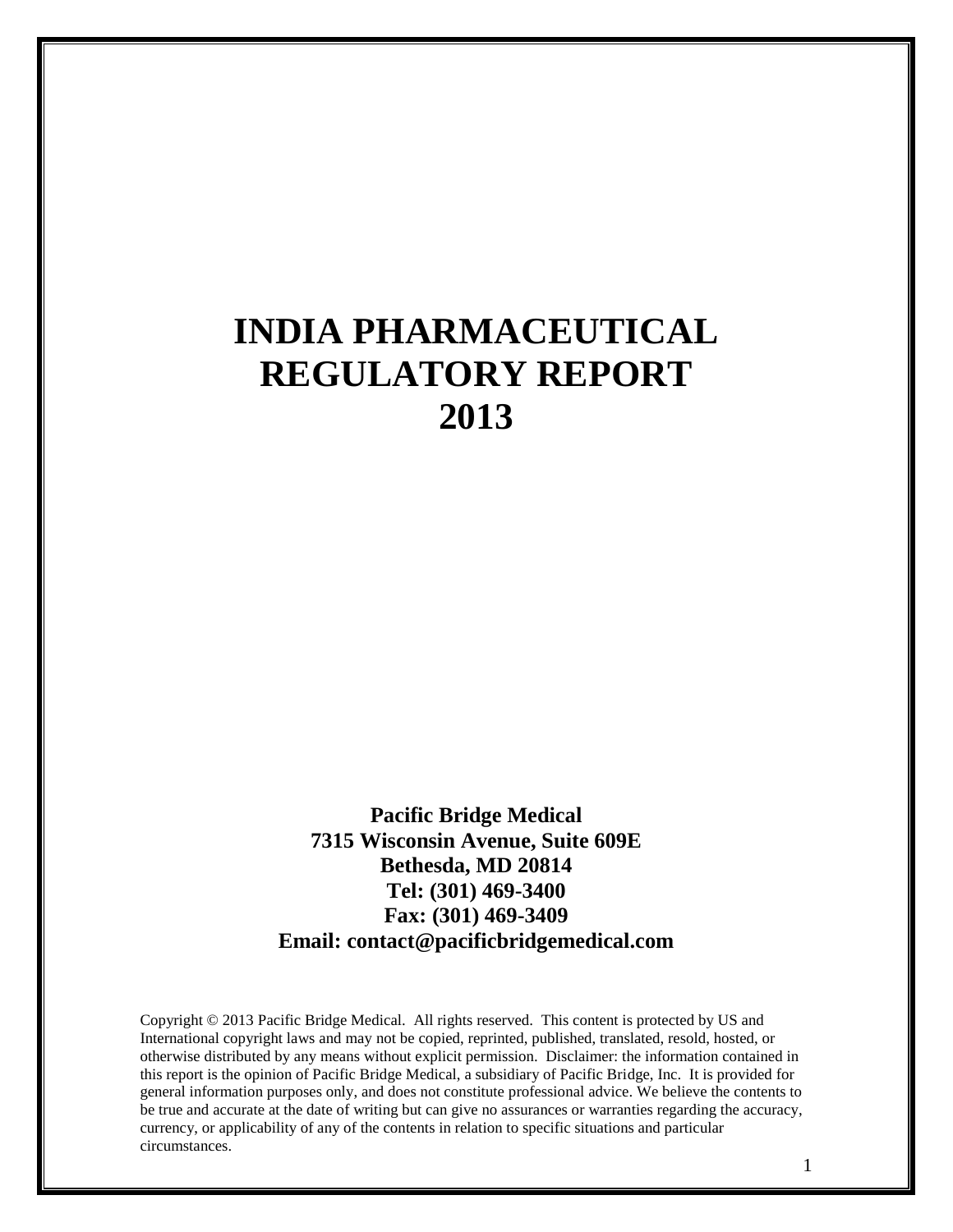# **INDIA PHARMACEUTICAL REGULATORY REPORT**

# **TABLE OF CONTENTS**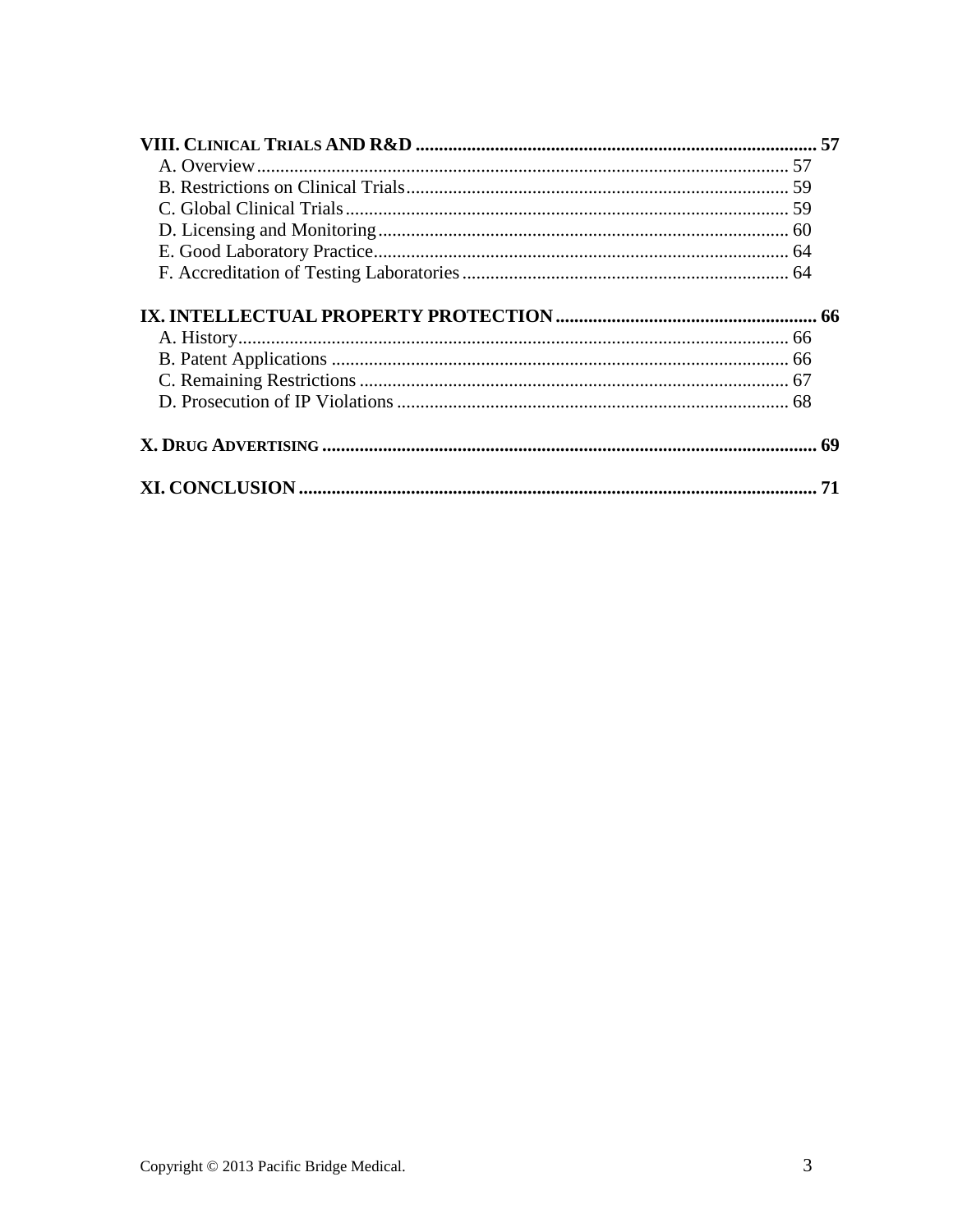# <span id="page-3-0"></span>**I. OVERVIEW OF INDIA'S ECONOMY**

From 1950 to 1980, India's economy grew at an average rate of 3.5%. However, after past economic reforms, India is now the world's fourth-largest economy, after the US, China and Japan. India's total GDP in 2010 purchasing power parity was \$4 trillion, equivalent to 30% of the GDP in the US and 40% the GDP in China during the same period. Between 2006 and 2010, India's GDP annual growth averaged 8%. Its 2010 GDP growth of 9% was significantly higher than the OECD countries' average of 3.0%.

India's economic landscape is transforming rapidly. Migrants are flocking to its burgeoning megacities. Hundreds of thousands of college graduates enter the labor market each year. Thanks to the Internet and low-priced communication means, India has become a prime destination for services such as information technology, call centers, and business process outsourcing. India's manufacturing base is also growing rapidly. As competition for skilled workers intensifies, many Indians in the urban areas are seeing rapid income growth, and increasing their consumption accordingly.

India's demographics indicate its growth potential may stretch even farther than China's in the long term. At current estimates, China will see a population slowdown in the future (that is similar to current Japan and Europe) much sooner than India. By the year 2050, it is predicted that India's population of 1.2 billion people will exceed China's current 1.3 billion.

Although India is a huge, diverse country, over half of Indians are in agriculture and farming. With 70% of India's population residing in rural areas, it will be a long time before economic growth brings its benefits to the entire population. Rural development still lags behind urban development. More than a third of India's population is still classified as "poor". Nevertheless, this is a vital moment for Western pharmaceutical companies to expand their presence in the Indian market in order to capture the country's next development boom.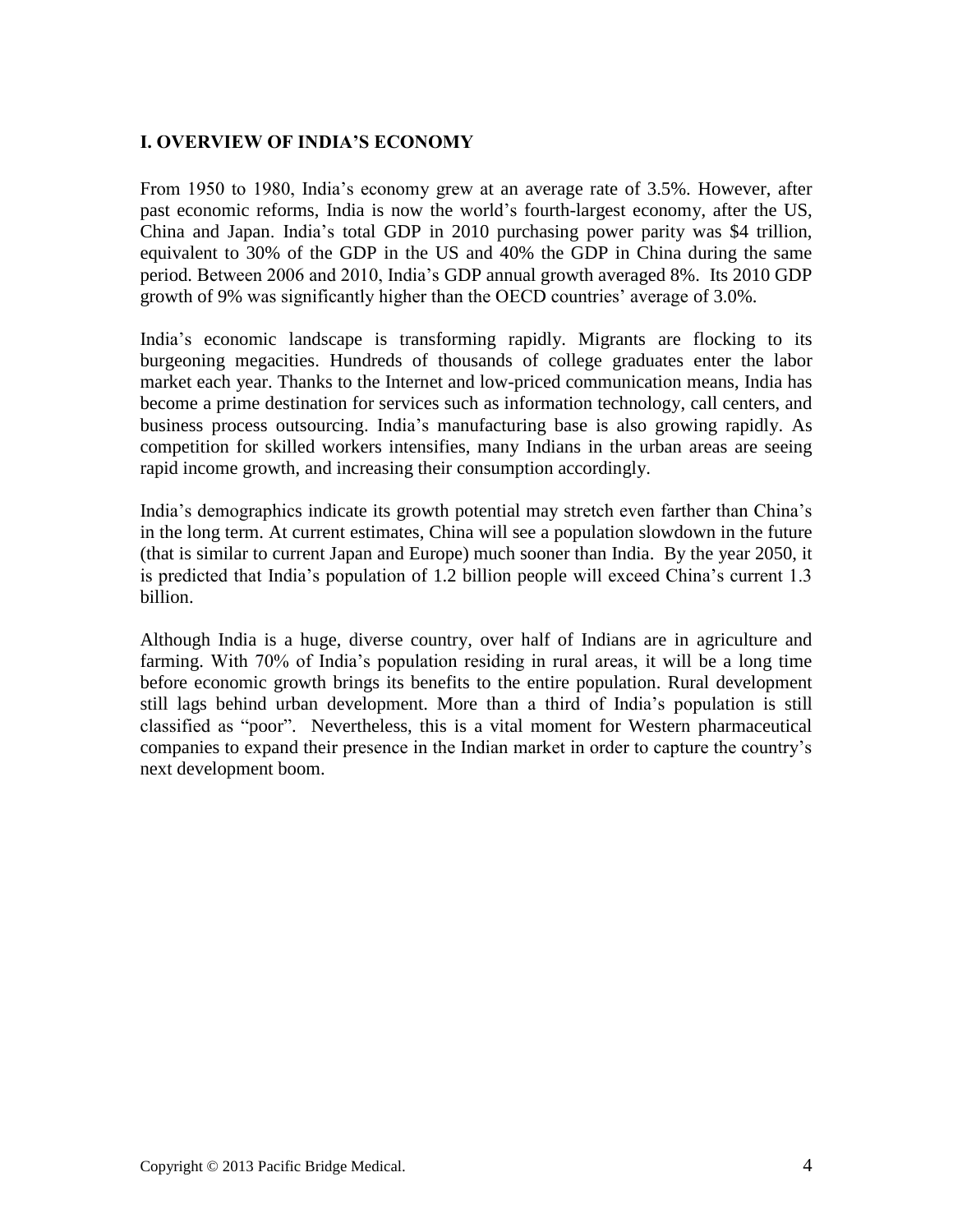#### <span id="page-4-0"></span>**II. OVERVIEW OF INDIA'S HEALTHCARE SYSTEM**

India boasts a large network of free public hospitals and clinics, which had past successes in improving public health. However, the public healthcare system is severely underfunded and has limited capacity to provide quality, modern healthcare to Indians. Currently, the demand for better healthcare is almost entirely supplied by private providers. However, India's private healthcare sector is also largely under-regulated, leading to discrepancies in healthcare quality control.

#### **A. History**

In 1952, after becoming independent, India embarked on creating a comprehensive public healthcare system. The country also commenced several intensive campaigns against specific diseases. Between 1951 and 2010, average life expectancy increased from 36 to 65 years. Diseases like smallpox and guinea worm have been eradicated. However, the public health system is still poorly funded, and in many ways, has failed to meet the standards it was set up for.

In most countries, as the economy develops, government healthcare spending usually increases in tandem with GDP growth. This is due to an expanding public healthcare expenditure to provide more services. This has not been the case in India. Although Indian healthcare spending has increased in absolute terms, its growth rate is still slower than GDP growth. According to the World Health Organization (WHO), as a percentage of GDP, public healthcare spending actually fell from 1.3% in 1991 to 0.9% in 2005. As of 2009, however, this percentage climbed up to about 1.4% of its GDP. This is still lower than in China and even its smaller neighbor Sri Lanka, where public healthcare spending to GDP ratios were respectively 2.3% and 1.8% in the same year. However, India's public healthcare spending is expected to further increase to 2.5% of GDP in 2012. In terms of healthcare facilities, India only has about 900 hospital beds per million people, much lower than 3,000 hospital beds per million people in China. Moreover, high poverty levels in India continue to lead to poor health conditions in both urban and rural areas. Infant mortality in India is one of the highest in the world, at about 46 deaths per 1,000 live births. This is at least eight times higher than that in the US, at six deaths per 1,000 live births. Even though healthcare demand has increased and medical technology has progressed, India's public healthcare system still does not have the resources to cope with its rapid population growth.

#### <span id="page-4-1"></span>**B. India's Healthcare System: Goals and Challenges**

The Indian government is in the midst of finalizing the country's  $12<sup>th</sup>$  Five-Year Plan  $(12<sup>th</sup> Plan)$ . The 12th Plan outlines India's strategy to further develop the country over the next five years, between 2012 and 2017. Economic and social development milestones are set through this Plan. The  $12<sup>th</sup>$  Plan was presented by the Planning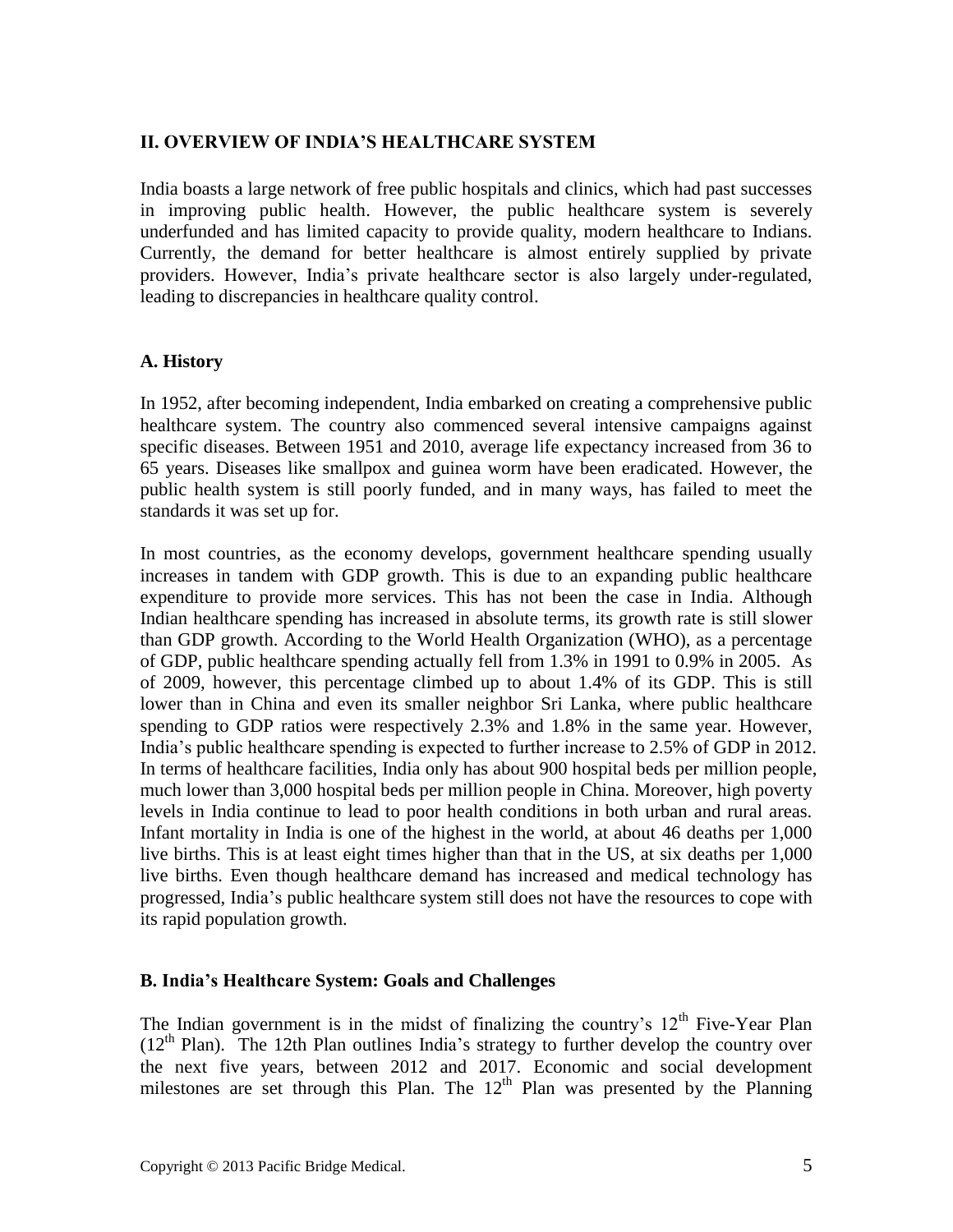Commission to the Indian Prime Minister by the end of April 2011. After it was reviewed by the Prime Minister, it was approved by the National Development Council, comprising India's state chief ministers. "An approach to the  $12<sup>th</sup>$  Five Year Plan" was published in October 2011.

Although the  $12<sup>th</sup>$  Plan has yet to be finalized, India's Ministry of Health and Family Welfare issued a Results-Framework Document and a Strategy Development Plan, which outlined the government's healthcare development goals for 2012-2017.

The key development goals to be achieved by India by the end of 2017 are:

- To provide accessible and affordable quality healthcare to all Indian citizens, including improvement in maternal and child health
- To establish a comprehensive primary healthcare delivery system
- To reduce communicable diseases and to alleviate the cost of non-communicable diseases
- To promote the rational use of pharmaceuticals in India
- To develop skilled labor in India's healthcare sector

These goals, however, are not new. They were previously highlighted in India's National Health Policy 2002 (NHP). The NHP had aimed to achieve these development goals through the creation of new health care infrastructure in underdeveloped areas. In the more developed areas, the upgrading of existing medical infrastructure had been undertaken. In 2005, the National Rural Health Mission (NRHM) was also launched to significantly improve the health system of India's rural population.

Unfortunately, weak finances, low service quality and inefficient allocation of resources in the public sector led to ineffective implementation of India's healthcare development. Under the Indian Constitution, the responsibility for public health is shared by the Central, State, and local levels of government. As for 2010, private healthcare spending accounted for almost 68% of India's total (private and public) healthcare spending, compared to 53% of China's.

# <span id="page-5-0"></span>**C. Healthcare Providers**

#### *Public Providers*

India has a wide network of over 160,000 public hospitals and clinics in urban and rural areas. Institutions run by state or local governments are intended for the general public. Some national healthcare networks also exist to serve specific groups.

The state healthcare networks are arranged in three tiers. In the first tier are sub-centers, which are outpatient only, together with primary health centers, with 5-6 beds each. There are around 150,000 sub-centers in India as of March 2011. In the second tier are primary health centers. As of March 2011, there are about 24,000 primary health centers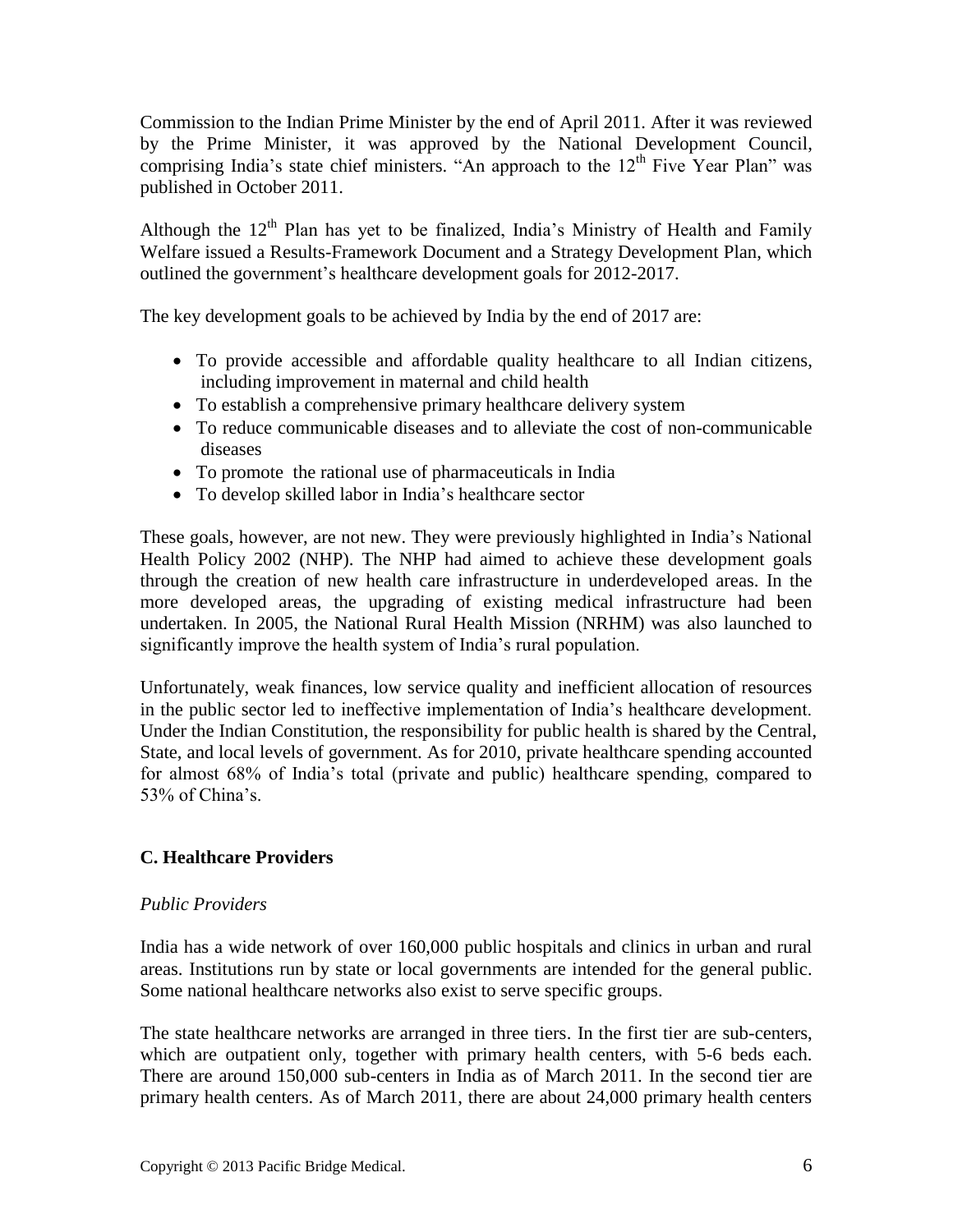in India. In the third tier are community health centers, with 30 beds each. There are about 5,000 community health centers in India as of March 2011. Outside the three-tier public rural healthcare system, there are district hospitals, comparable to Western hospitals in size, which provide specialist services. Other public institutions include urban health centers, family health centers, dispensaries (outpatient clinics which focus on drug treatments), and specialized state-level hospitals.

The Ministry of Health and Family has spearheaded the National Rural Health Mission (NRHM), which is being implemented by state governments. It aims to improve access to quality healthcare in poor rural areas, especially for women and children, with the long-term goal to provide universal public healthcare. Major provisions of the NRHM include increasing public health expenditure and devising plans for public-private cooperation in the health sector. The NRHM has already been implemented in 18 states across India.

There are also public hospital networks set up by the national government. This includes the Employees State Insurance Scheme, a social security scheme that includes hospital care for covered industrial workers. There are also hospitals for the armed forces, civil service, and railway workers. Overall, state-level funding, not federal, makes up about 85% of total healthcare spending by the government.

Recent studies conducted by India's National Sample Survey Organization (NSSO) showed a decline in the use of public health facilities for inpatient care. This trend was seen in India's rural and urban areas. On the other hand, there was an increase in the use of health facilities in the private sector, in both rural and urban areas. This was despite the higher costs of private sector treatment. The patients' switch to private healthcare was mainly due to long waiting times, lack of medical staff and poor medical infrastructure in public medical institutions.

Because of their shortage of funding, public institutions tend to be low-quality, poorly equipped, and overcrowded. Doctors are scarce in India to begin with, with about 0.6 doctors for every 1,000 people, compared with about 2.6 in the US. In addition, private sector salaries quickly draw doctors out of public hospitals. This means health professionals in the public sector have an extremely heavy workload: doctors often attend to as many as 100 outpatients in a single shift. Moreover, although state and municipal hospitals are theoretically free, patients must often pay for drugs, some medical supplies, and even amenities like bed sheets.

Because of this, virtually all healthcare consumers choose to attend private hospitals if they can afford them. Doctors in public hospitals will even refer their patients to private hospitals for more reliable specialist treatment.

Being aware of these problems, lower-income Indians sometimes choose to stay away from the public healthcare providers when they suffer minor conditions. They often choose to self-medicate or use traditional remedies instead. However, for more serious conditions, such as rare or chronic diseases, they have no alternatives.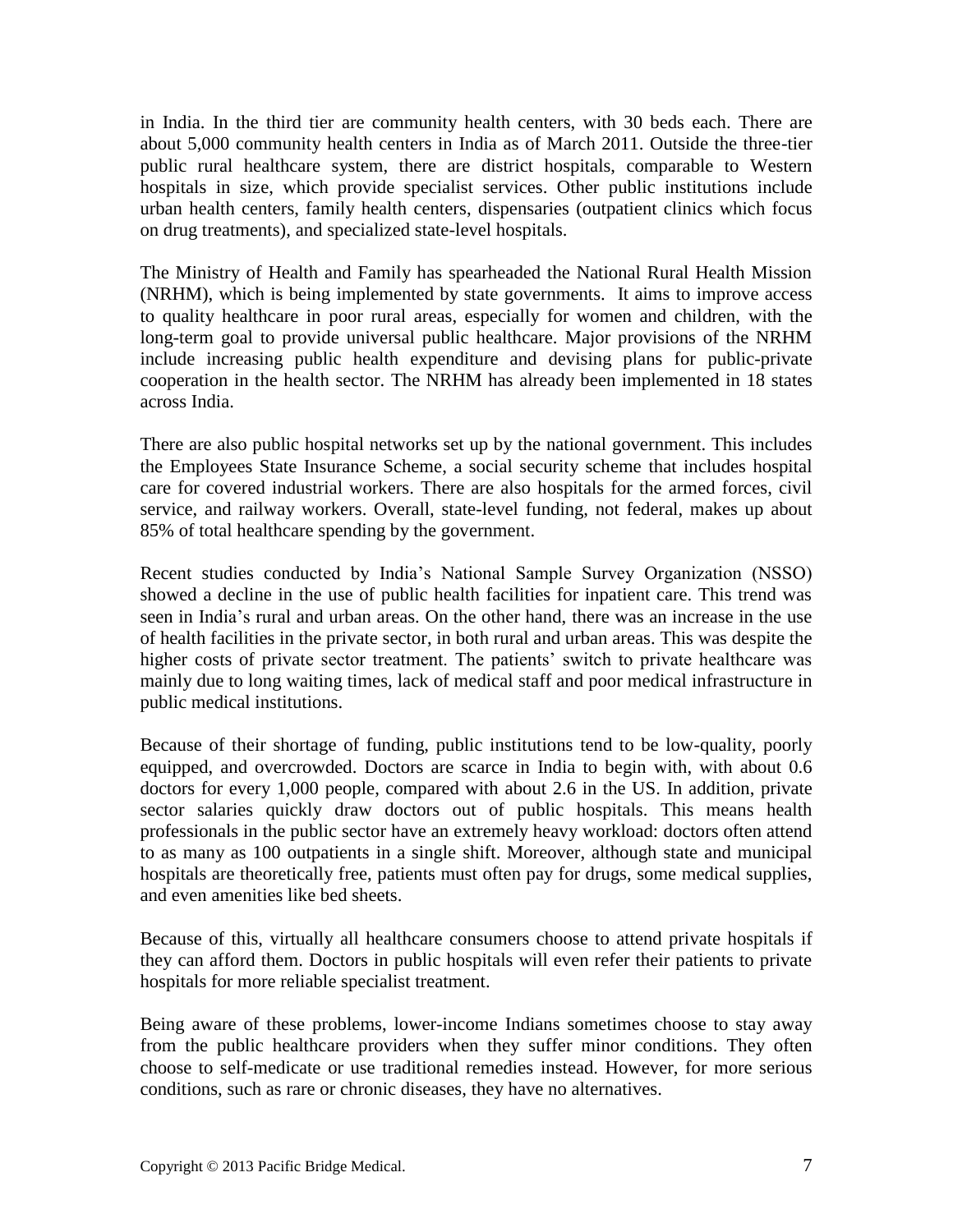## *Private Providers*

More than 68% of India's healthcare delivery is currently provided by the private sector. However, for much of India's history since its independence, private healthcare providers were mostly limited to small-scale, often individual practices. There were a few large companies which maintained private hospitals to treat their own employees exclusively. These began to change in the mid-1980s. The first corporate for-profit hospital was founded in 1983 in Chennai, and was the first site of what is now the Apollo Hospitals Group. The private sector growth sped up in the 1990s as India's economy boomed. The government also established policy incentives to expedite the growth of private hospitals, including favorable terms on occupying public land, tax deductions on capital gains from hospital investments, and low or zero tariff rates on imported medical products by hospitals.

In 2008, the government's budget included a five-year tax holiday for new hospitals. This extended to all of India, with the exception of the greater metropolitan areas of Mumbai, Delhi, Kolkata, Bangalore, Chennai, Ahmedabad, Hyderabad, and six other major cities. Private medical providers welcomed this benefit as it enabled the establishment of many more hospitals in India's growing medium and small-sized cities.

As of 2008, over 10,000 of India's 16,000 full-sized hospitals were privately owned. The Apollo Hospitals Group has grown to become one of the leading Indian chains, with 50 hospitals in India, and a foreign branch hospital in Mauritius. Other well-known names in healthcare include Wockhardt, Fortis, Max, and Escorts. There are more than 150 corporate groups involved in providing private healthcare in India. Indian government officials estimate that 60% of inpatient care and 80% of outpatient care are given by private hospitals or clinics.

Although it is widely perceived that private Indian healthcare providers are superior to public ones, the private system was not without its problems. Prior to the Clinical Establishment Act 2010, there was no public system of supervision or accreditation of private hospitals. This led to concerns about their accountability and quality control.

To overcome issues of malpractice in the private healthcare sector, the Clinical Establishment Act 2010 was enacted in August 2010. The Act applies to all public and privately-owned medical institutions involved in the diagnosis (including laboratory work) and treatment of illnesses and diseases. Under this Act, all entities providing medical services need to be registered with the Indian government.

The Clinical Establishment Act 2010 also led to the establishment of a National Council for Clinical Establishments. The National Council was set up for the following tasks:

- Compile and publish a National Register of Clinical Establishments by August 2012
- Classify clinical establishments into various categories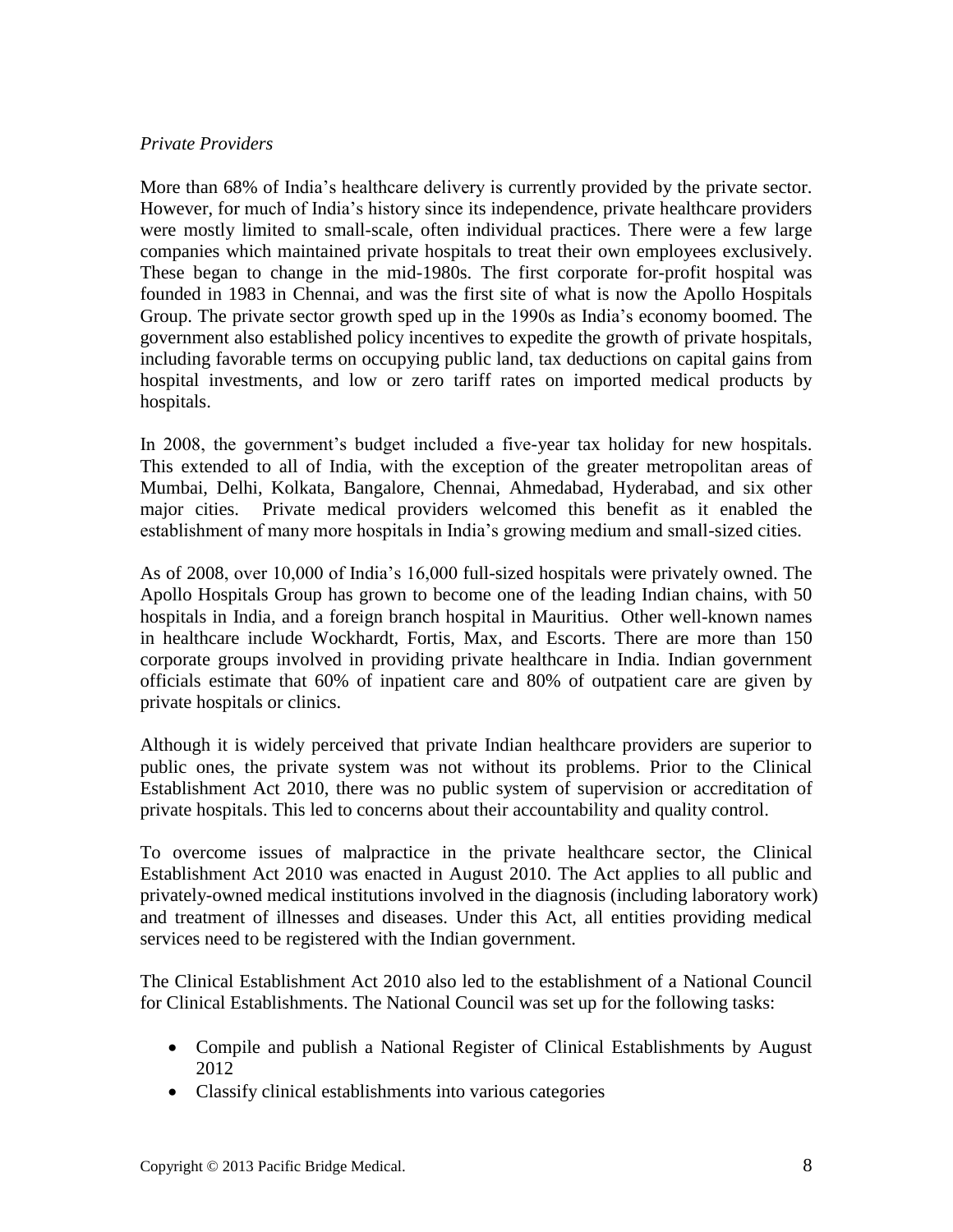- Develop minimum standards for clinical establishments and conduct periodic reviews
- Determine a set of standards for the provision of healthcare by clinical establishments by August 2012
- Collect statistics pertaining to clinical establishments

The National Council will follow a consultative process in determining the standards and classification of clinical establishments in India.

Following from this, a State Council for Clinical Establishments has also been set up in each state. The State Council is responsible for the collection of statistics and registration of clinical establishments in their respective states, which will then be forwarded to the National Council. In addition, the State Council performs the following tasks:

- Represent the State in the National Council for Clinical Establishments
- Handle appeals by clinical establishments
- Annually publish the State's progress in implementing the clinical establishment standards

# <span id="page-8-0"></span>**D. Healthcare Spending**

The vast majority of India's private healthcare spending comes directly from patients' personal or family funds, and not through health insurance or other sources. Out of the total healthcare spending in India, about 71% comes directly from patients. This compares to 61% in China and 54% in Sri Lanka. Among the out-of-pocket spending by Indian patients, 70% is used to purchase drugs. As of 2011, total spending on drugs in India was \$14.3 billion. This includes \$3.3 billion spent on brand-name drugs. Total expenditures on drug are predicted to at least double to about \$29 billion by the year 2016.

Without other sources of payment, access to good healthcare is strongly determined by income. For example, the average price of a heart operation in India is US\$7,000. Although this is less than a fourth of the price of a similar operation in the US, it is almost ten times the average Indian income. According to a 2005 WHO survey, over 40% of Indians who received critical medical treatment had paid their bills through borrowings. Due to these cost issues, Indians are more likely to undergo curative treatment, and not preventative treatment such as checkups or routine diagnostics.

Although the Indian private health insurance industry is growing rapidly, its market is still under-developed. As of 2009-2010, around 300 million Indians (or 25% of India's population) are insured under some forms of health insurance (public and private). Expenses on commercial insurance account for less than 1% of the total health expenditures in the country.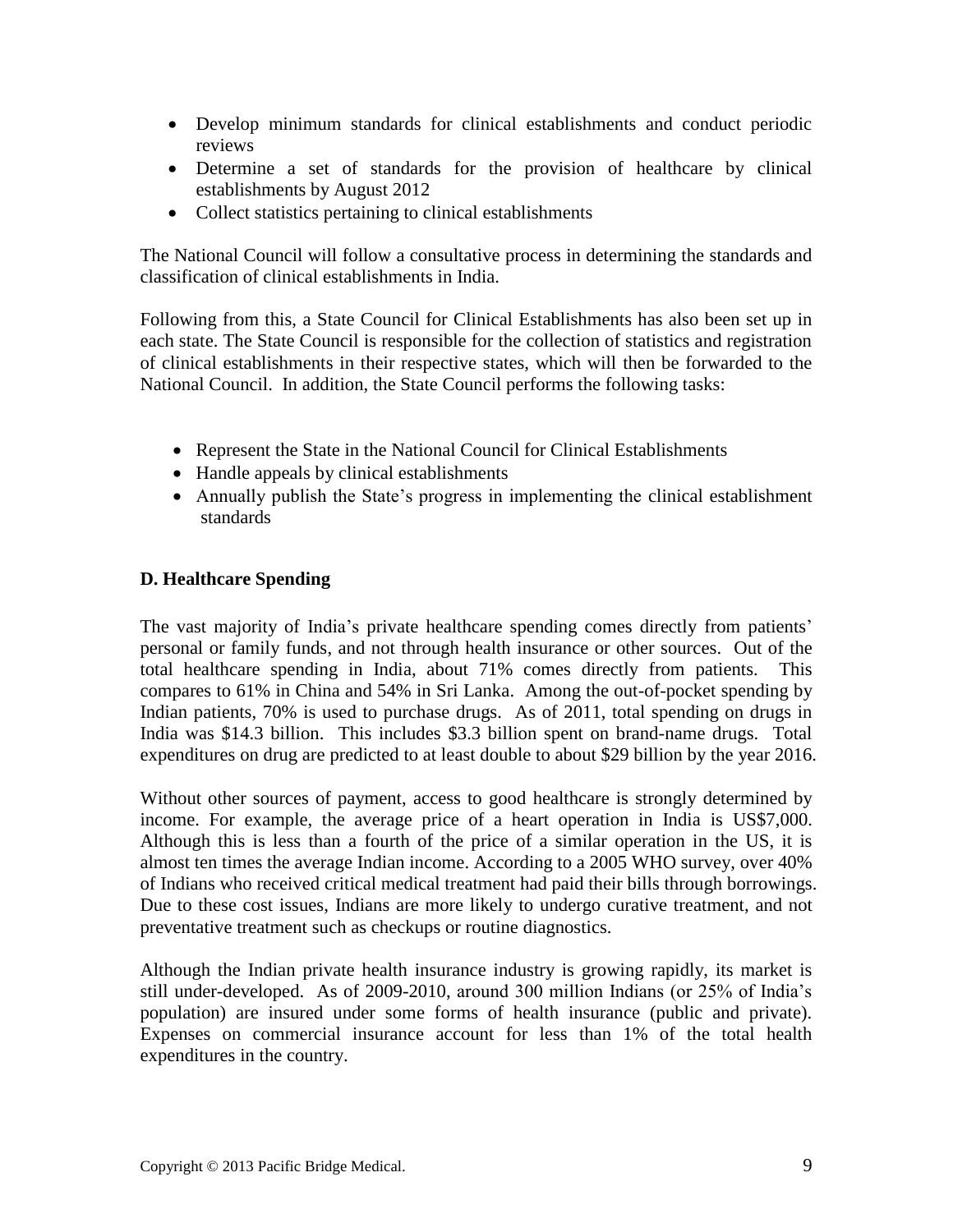Some skilled urban employees have their hospitalization costs for medical care reimbursed directly by their employers, because there are tax advantages to providing compensation in that form.

Public health insurance was further developed by the government in April 2008, when the Ministry of Labour and Employment launched the National Health Insurance Scheme for families living below the poverty line. The Scheme protects poor households from liabilities arising from hospitalization costs. Beneficiaries under the Scheme are entitled to up to Rs. 30,000 (\$675) to cover most diseases that require hospitalization. The insurance coverage extends to five family members, including the head of the family and spouse, as well as up to three dependents. The registration fee to enroll into the Scheme is about \$1. The Indian central and state governments will pay the health premiums (on behalf of the beneficiary family) to the insurer, which is selected by the state government. Beneficiaries are allowed to choose between public and private hospitals. According to WHO, more than 55 million people in India were covered under this Scheme in 2010.

The Indian government has also introduced a health insurance scheme for central government employees and pensioners. The insurance scheme is on a voluntary-cumcontributory basis for existing government employees and pensioners, except for recruits after early 2011, who are on a mandatory-cum-contributory basis instead. This Central Government Health Scheme covers for death, disablement, sickness and maternity of the beneficiaries in the course of employment, including instances where occupational accidents happen. The beneficiaries include central government employees, public servants, and their family members. Free medicines are provided under the scheme, as well as cashless hospitalization subject to certain conditions. The government has selected a number of hospitals (including private ones) in which the insurance scheme is implemented. The government has an agreement with these hospitals that specify the rates and terms for reimbursement.

Generally, traditional health insurance plans in India, such as the MediClaim policies offered by state-owned insurance companies, cover inpatient care but not outpatient care or prescriptions. However, plans have been moving in a more Western direction, as plans with outpatient and other coverage emerge. Change has also been spurred by expected regulatory changes to allow more foreign investments in the healthcare insurance sector. Starting from late 2009, two insurance companies in India - Apollo DKV and ICICI Lombard - started to cover outpatient expenses. However, to prevent misuse, insurance companies have decided to cap the outpatient expenses. Also, the insured can claim outpatient charges only once throughout the policy term. Additionally, the insured cannot claim outpatient costs within 90 days of commencement of the policy.

The government had other recent, but less successful attempts to balance the healthcare accessibility between India's rich and poor. In February 2011, the Indian Federal Government announced a 5% tax charge for patients using medical services provided by air-conditioned hospitals, with a capacity exceeding 25 beds. This formed part of India's initiatives under the national budget for 2011/2012 to reallocate funds to the poor via healthcare taxes on the more affluent. The tax charge was not applicable to government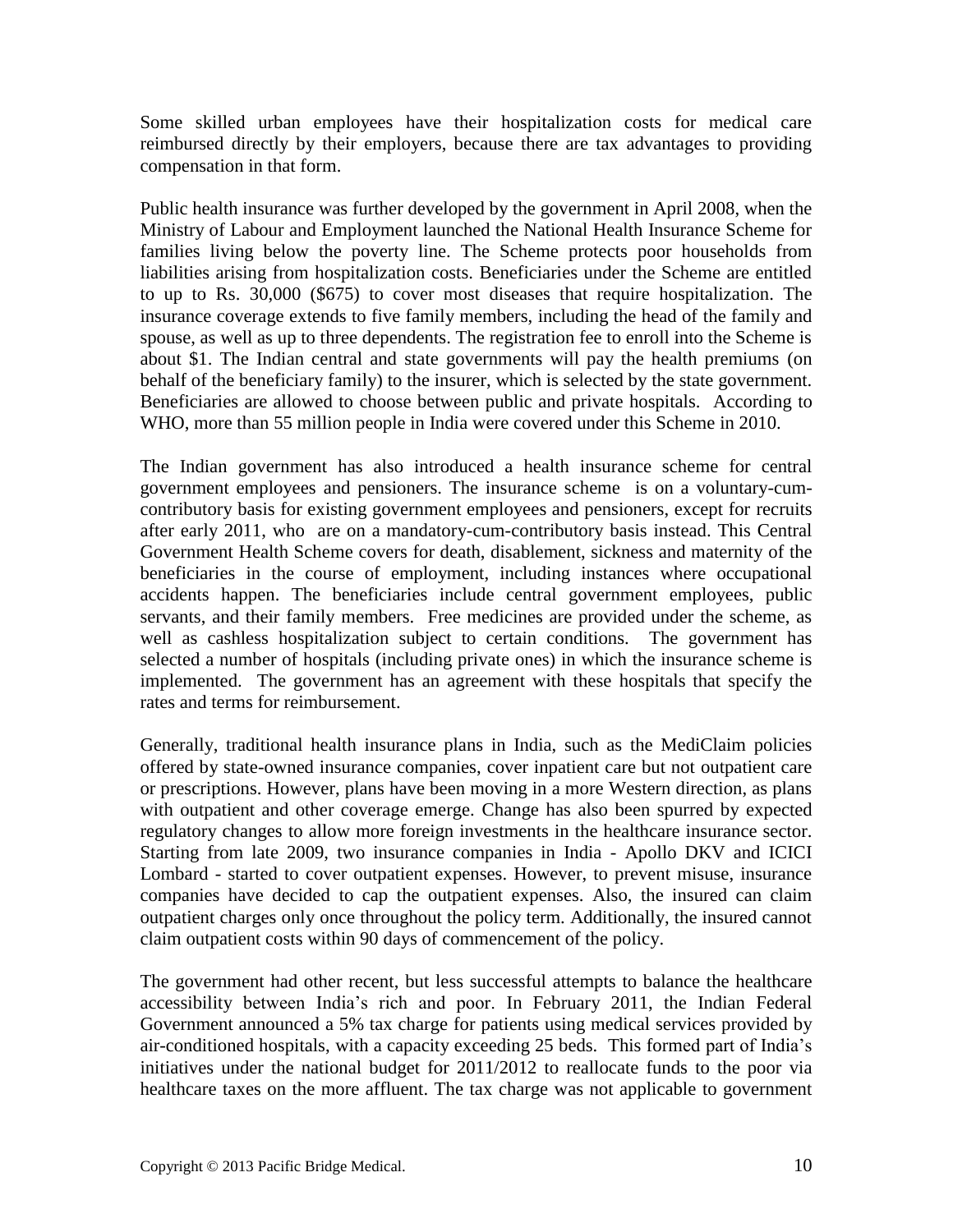hospitals. However, the proposal drew strong protest from opposition political parties, healthcare industry players and the general public. Subsequently, in March 2011, the tax plan was withdrawn by the government due to overwhelming pressure. Critics of the plan claimed that the real cost of medical treatment for Indians would have risen by about 10% with the implementation of the tax charge.

## <span id="page-10-0"></span>**E. Conclusion**

Like those of many fast developing countries, India's healthcare system appears disorderly. At the same time, it is also dynamic and full of potential. The government's inability to provide quality healthcare services to the Indian population has given rise to the private sector's strong emergence. Even if the government makes the huge undertaking of providing basic medical services universally, the private sector will continue to play a leading role in higher-level and more sophisticated treatments, including providing pharmaceuticals of Western origin.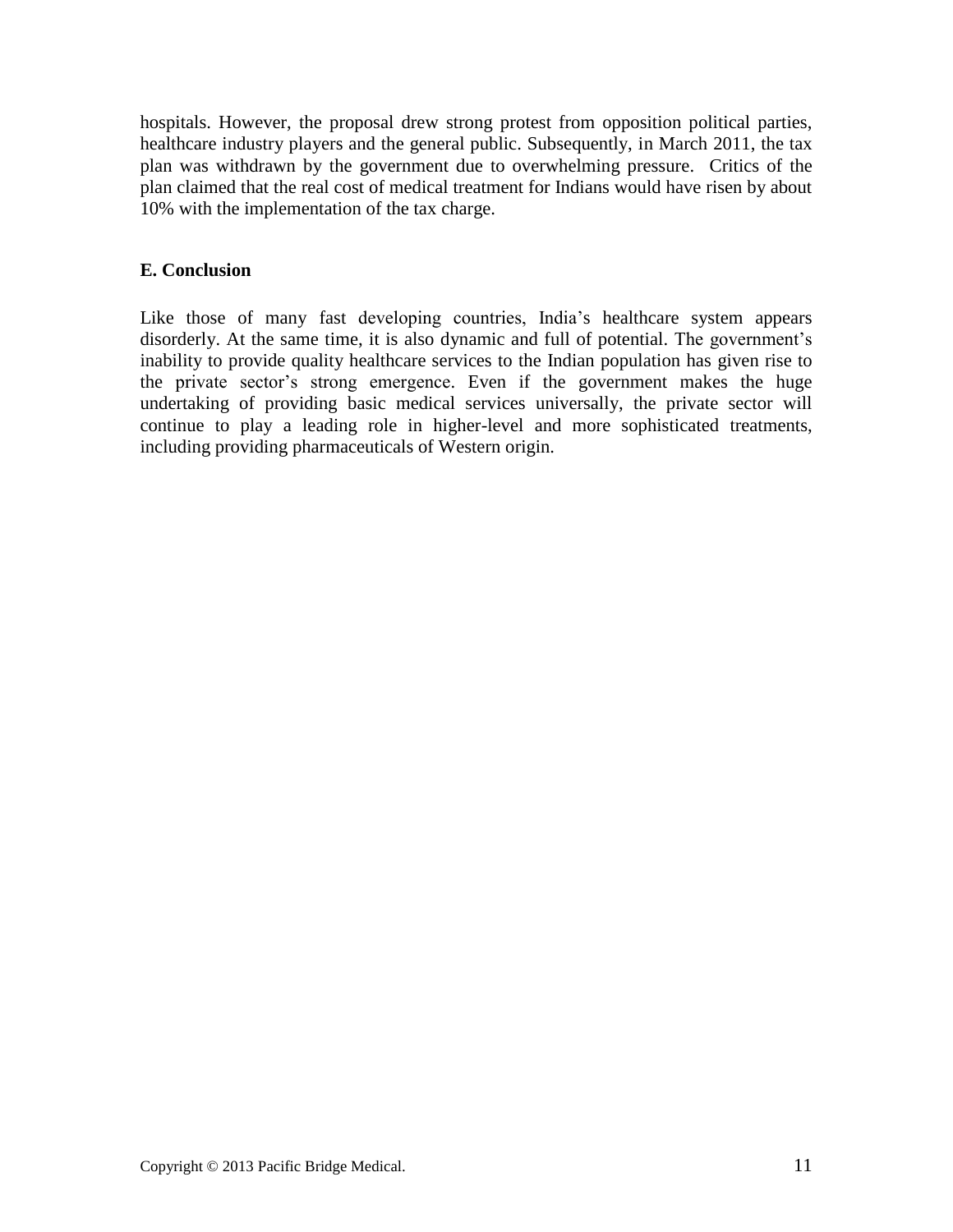# <span id="page-11-0"></span>**III. INDIA'S PHARMACEUTICAL INDUSTRY**

# <span id="page-11-1"></span>**A. Market Profile**

With economic and social development, Indians' consumption of pharmaceuticals is increasing rapidly. The new skilled, salaried class has quickly become more healthconscious and brand-aware. According to official Indian statistics, India accounted for 8% of global pharmaceutical production in 2008, making it the world's fourth-largest pharmaceutical producer. In 2009, the Indian pharmaceutical market was worth about \$11 billion (compared to China's \$38 billion), and grew at a rate of 10%. Growth rates of 8-12% are projected through 2015.

India's most prominent pharmaceutical categories are monoclonal antibodies and vaccines. With persistent public health shortcomings, "diseases of poverty" like malaria and tuberculosis are not yet under control. However, with the growing economy, lifestyle changes are also affecting the disease profile. As Indians become wealthier, they are eating more, smoking more, and leading less active lifestyles. They are also becoming better-protected against traditional sicknesses. This leads to a greater incidence of the more "modern," non-transmissible diseases such as cardiovascular disease and cancer.

Cardiovascular disease cases are predicted to increase from 29 million in 2000 to 64 million in 2015, rising from 20% of all deaths to 34%. Cardiovascular health has already become a key pharmaceutical product area.

As of 2012, it is estimated that there are2.8 million cancer patients in India. The number of cancer patients in India grows an average of 1.2%, or 1 million people each year. This is just slightly lower than the number of new cancer patients in the US, at 1.5 million each year. However, from the year 2020 onwards, India will add more than 2 million new cancer patients every year. Cancer is India's fourth largest killer, behind cardiovascular, respiratory and childhood diarrhea diseases. The current Indian cancer drug market is estimated at \$280 million. The market will grow about 16% annually by the year 2014, when the market value is expected to reach \$560 million. This rapid rate of growth can be attributed to a burgeoning Indian population, most of which continues to live in unhealthy and polluted conditions.

Other diseases which have rising incidence and whose treatments have high projected sales growth include HIV/Aids and mental illnesses. The drug categories enjoying the highest sales growth in 2009 included cardiovascular, anti-diabetic, and dermatological.

#### <span id="page-11-2"></span>**B. Industry Profile**

For a long time, India was an unpopular destination for foreign pharmaceutical companies, primarily because of unfavorable patent laws that enabled copying. The general business environment was also difficult, with regulations restricting foreign investment. In 2005, its patent laws were finally amended to protect pharmaceutical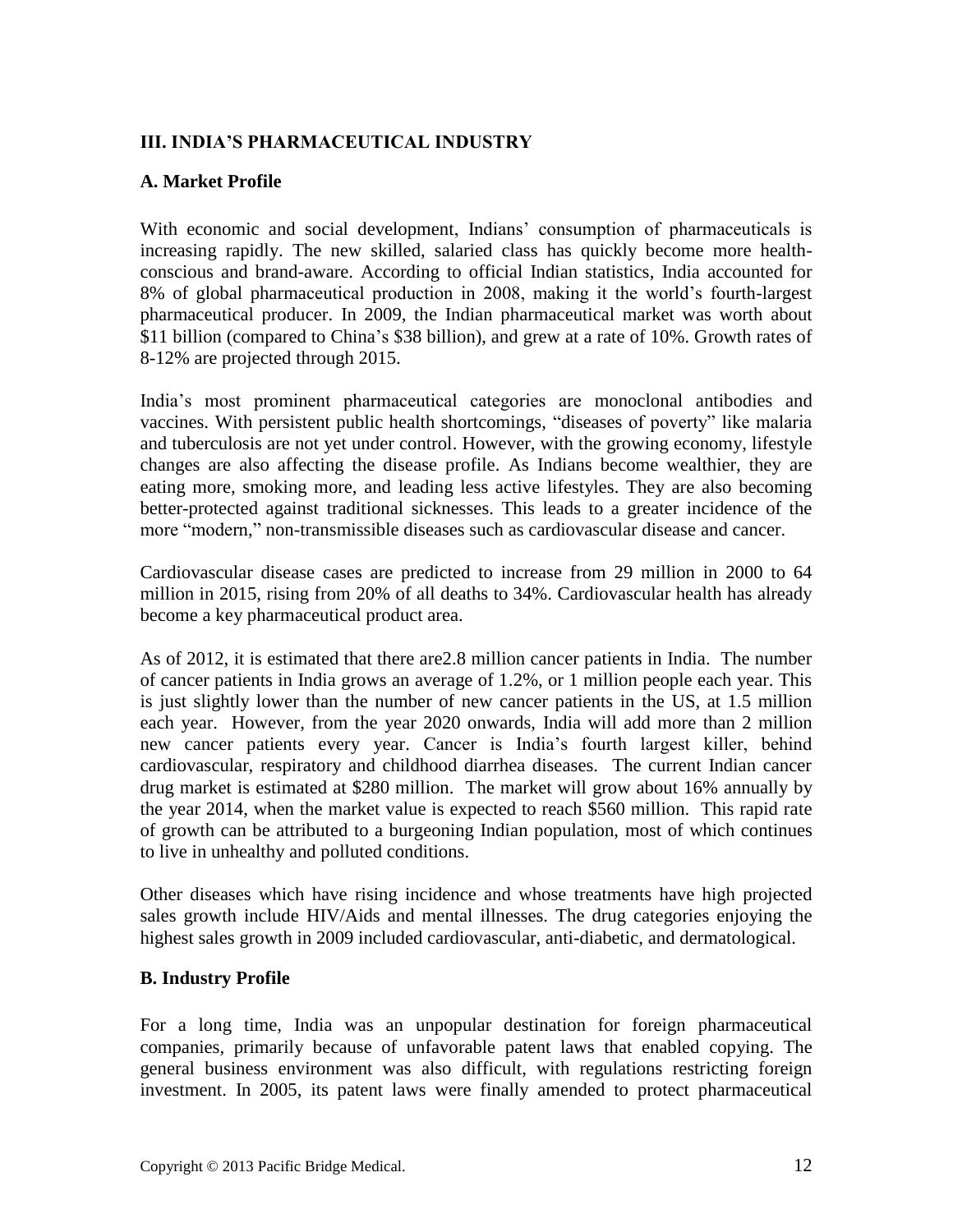intellectual property rights according to international standards. Now, foreign pharmaceutical companies have a much-improved legal foundation for releasing new products. General policies toward foreign investment have also improved significantly. These structural changes have come at the same time when Indians need newer classes of drugs and are more able to afford them at international prices. Therefore, recentlydeveloped foreign drugs are now increasingly able to take advantage of India's drug demand growth.

However, the pharmaceutical market in India is still heavily marked by the old patent regime, where copying was legal. It is highly fragmented, with at least 10,000 manufacturers. Only about 250 of these are large-scale. About 97% of India's pharmaceutical market value is made up of generic substances.

In 2012, India's Patent Office granted the country's first ever compulsory license to Hyderabab-based Natco Pharma, who was authorized to sell the generic version of Bayer's patented drug Nexavar, which is used for treating renal and liver cancers. Natco Pharma was allowed to sell one month's supply of the drug for \$175, while the price of the same amount of Bayer's patented version was \$5,500. In other words, Natco Pharma was allowed the sell the generic drug at a discount of 97%, which would effectively put an end to Bayer's monopoly over the cancer drug. Compulsory licenses are recognized by international laws as a way to provide affordable drugs to the general population. According to the WTO's Agreement on Trade-Related Aspects of Intellectual Property Rights, if the patent holder fails to make its drug affordable, compulsory licenses may be granted to another manufacturer three years after the drug has been patented. Natco Pharma's landmark case may just be a precedent for more compulsory license approvals to come. Pharmaceutical companies that invest heavily in R&D may be discouraged from making further investments in India.

Domestic firms tend to spend very little on research and development (R&D). Some of the major domestic firms, such as Dr. Reddy's Laboratories, Ranbaxy, Nicholas Piramal, and Cipla, are counting on the new patent system to change the industry landscape. To adapt, they have greatly increased investments in R&D from about 1% to 3-5% of sales, and as much as 12% in some cases. However, they still value generic drugs in their business strategies. They are even engaging in acquisitions of Western generic firms, especially in Europe. For example, in 2006, Dr. Reddy's Laboratories purchased Betapharm, a major German generic pharmaceutical company, for about \$572 million. The weakening of the rupee in 2008 has slowed this trend, however. Sales of foreign drug manufacturers also increased. AstraZeneca, for example, saw its India sales grow by 13% in 2007, and Merck's India sales rose 25% in the same period. However, between 2005 and 2008, although multinational companies saw growth, their share of the total Indian pharmaceutical market did not greatly increase, hovering at one-fifth.

A strong trend in the industry is the outsourcing of R&D. Despite the domestic industry's emphasis on generics, the country's population of trained, English-speaking researchers and doctors has made R&D a practical option. GlaxoSmithKline, for example, has a longrunning R&D alliance with Ranbaxy, which started in 2003, and expanded in scope in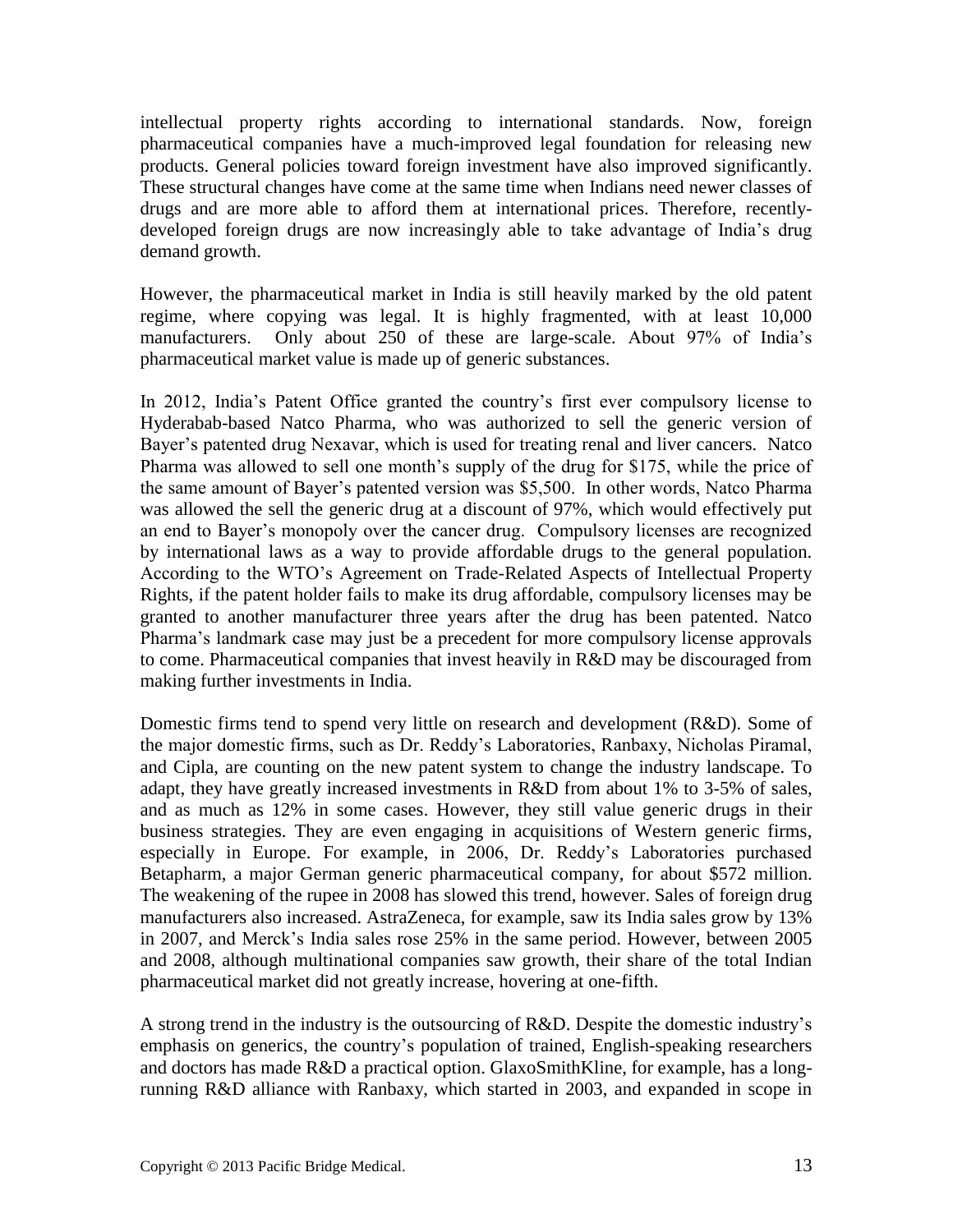2007 from early-stage laboratory testing to Phase I and II clinical trials. Other global pharmaceutical firms with substantial India partnerships include Amgen, Eli Lilly, and Bristol-Myers Squibb. Many Indian partner firms are not just acting as low-cost contractors but also sharing in the financial risk and reward as they search for new blockbusters. One example is Merck's October 2008 alliance with Orchid Chemicals & Pharmaceuticals to search for new drugs to treat bacterial and fungal infections and develop them through Phase IIa. In addition to royalties, the agreement also enables Orchid to receive as much as \$100 million in milestone payments from Merck.

India's huge patient base, combined with the availability of expertise, also makes clinical trials a popular target for outsourcing. In 2002, the total clinical trial market in India was about \$20 million; by 2008, this had shot up to about \$300 million. In pursuit of cost savings and easier subject recruitment, foreign pharmaceutical companies are making use of Indian contract research organizations, or setting up their own clinical sites.

Pharmaceutical manufacturing through subsidiaries, joint ventures, or contract manufacturers is growing as well, making use of India's low labor costs and the improving quality of its manufacturing base. For example, GlaxoSmithKline, which already has two manufacturing sites in India, is in the process of expanding its operations further. Sandoz, the generic branch of Novartis, now manufactures leprosy and tuberculosis drugs on a large and increasing scale in India.

<span id="page-13-0"></span>Drugs in India are among the cheapest in the world. In addition to granting compulsory licenses, the Indian government has also introduced price ceilings to ensure supply of affordable drugs *(see Part E under Section VII for more background information on price control in India)*. 20% of drugs are currently under price control, but the Indian government plans to bring an additional 45% of drugs under price control by the end of 2012. Most of these additional drugs are essential medications, such as cancer and anti-HIV drugs. The average prices of the three top-selling drugs in each category will be set as the price cap. Opponents of the price ceilings argue that current drug prices are already low enough due to competition among drug manufacturers. However, proponents suggest that pharmaceutical companies often make deals with doctors, who push for expensive patented drugs as opposed to the more affordable generics.

In a move to further extend affordable public healthcare to the underprivileged, India's Ministry of Health and Family Welfare is poised to provide essential drugs for free at state-run hospitals over a period of five years, starting August 2012. This is part of India's  $12<sup>th</sup>$  Five-Year Plan. The entire free drug program will cost around \$4.8 billion, out of which \$3.6 billion will be paid for by the central government, and the state governments will be requested to contribute \$1.2 billion. In fact, two states – Rajasthan and Tamil Nadu – have already been giving out free drugs at public hospitals. About 350 essential drugs will be on the list of the essential medicines, which the Indian government is to purchase in bulk from local generic drug manufacturers, including Lupin, Ranbaxy and Cipla. The Indian government may also buy drugs from large-scale Western pharmaceuticals which have acquired Indian generic drug manufacturers, such as Abbott Laboratories. However, the essential drug list will not include brand-name drugs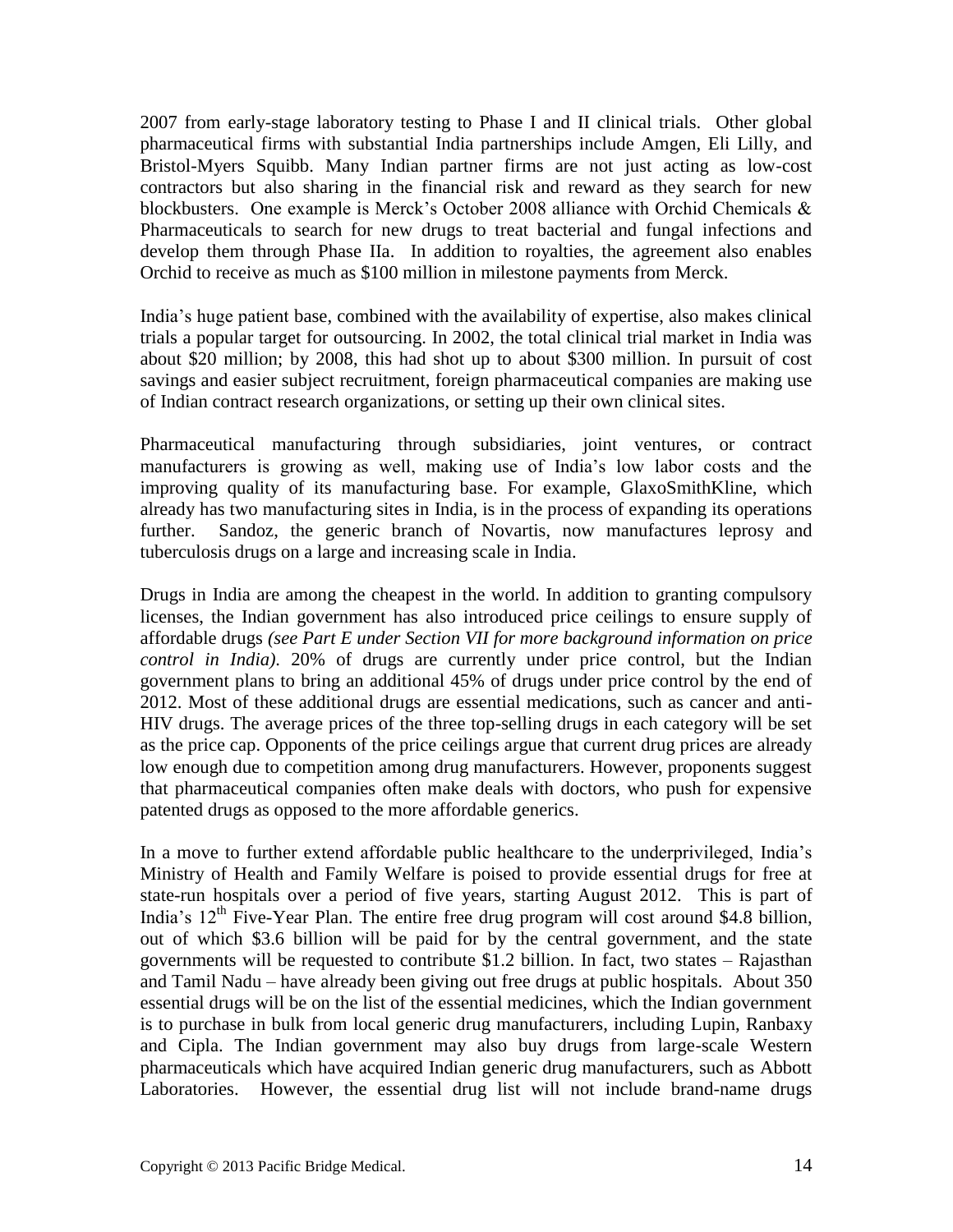produced by the same Western pharmaceutical companies, such as Lipitor and Plavix. As of July 2012, the "free drugs for all" scheme was yet to be finalized and approved.

The free drug initiative will be a further challenge to big Western pharmaceuticals, following the Patent Office's decision to grant Natco Pharma a compulsory license to produce the generic version of Bayer's patented drug, as mentioned above *(for further information on intellectual property issues in India, see Section IX)*. However, India still offers promising opportunities for Western pharmaceutical companies, because of India's growing middle and upper-middle classes, who prefer to go to private clinics and use foreign made brand-name drugs.

# **C. Conclusion**

India has specific advantages for all stages of the drug life cycle –  $R&D$ , clinical development, manufacturing, and sales. Sales may be the more challenging of these, since price competition is high. Nevertheless, now that legal changes have secured better rights for innovative companies, global pharmaceutical players have realized that the market's potential over time is too strong to be ignored.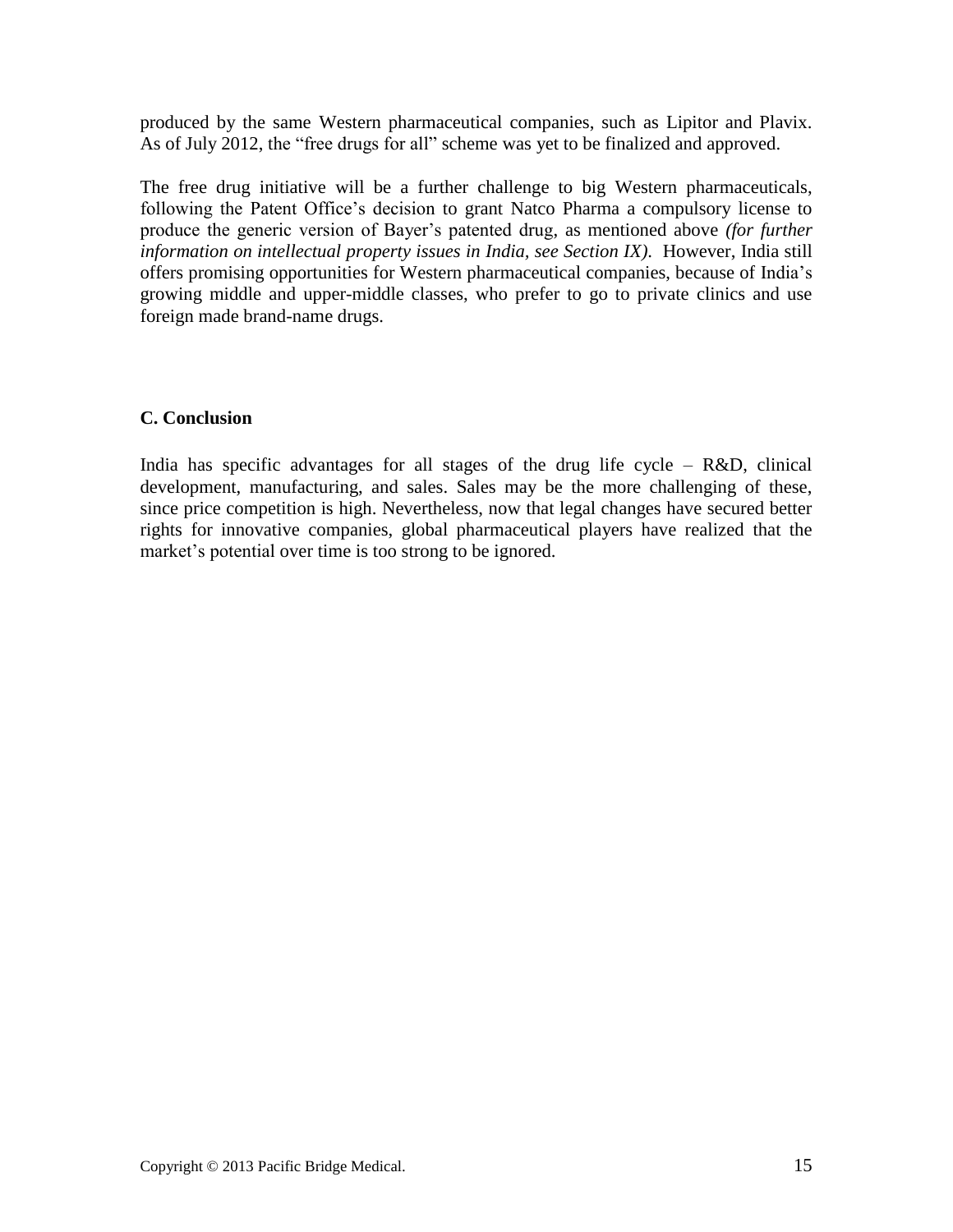# <span id="page-15-0"></span>**IV. REGULATORY OVERVIEW**

# <span id="page-15-1"></span>**A. Governing Legislation**

India's *Drugs and Cosmetics Act* (DCA) governs the registration, import, manufacture, testing, and sale of drugs and cosmetics. It was first passed in 1940, and is still the primary law today after many amendments. Its provisions are implemented in detail in the administrative *Drugs and Cosmetics Rules* (DCR), first issued in 1945. The latest update was passed in 2008, providing deterrent penalties for offences relating to the manufacturing of spurious or adulterated drugs. The penalty has increased to at least 10 years of imprisonment and liability for fines.

As of July 2012, India's Ministry of Health and Family Welfare has renewed a Bill to add an amendment to the DCA, which would define and regulate medical devices in the country. At present, medical devices are regarded as drugs in India. As a result, thousands of medical devices remain unregulated. Under the proposed Medical Devices Regulation Bill, a separate definition would be effective for medical devices. Clinical trials, risk-based classification, and conformity assessment for medical devices would also be detailed in the amendment. The Bill has already been pending for more than four years, due to opposition from some states. However, the Bill appears to have gained momentum recently, and the Ministry is expected to push the Bill through Parliament during the monsoon session (August-September) of 2012.

One area the DCA does not cover is drug advertising. This is regulated by a separate law, the Drugs & Magic Remedies (Objectionable Advertisements) Act of 1954 (see chapter X below). Finally, some addictive drugs are controlled by the Narcotic Drugs and Psychotropic Substances Act of 1985.

# <span id="page-15-2"></span>**B. Agencies**

Like the United States, India has a federal political system with both state governments and a national government. Unlike the US FDA, however, its medical regulatory system has separate agencies at the state and national levels. This has created significant problems with coordination and division of labor between different parts of the system.

The main national pharmaceutical oversight agency is the Central Drugs Standard Control Organization, or CDSCO. This body is based in New Delhi and has some regional offices and testing laboratories in other cities. It reports to the cabinet-level Ministry of Health and Family Welfare. CDSCO is commonly referred to by the title of its head official, the Drugs Controller General (India), or DCGI.

State-level agencies have different names depending on their state. For example, in the state of Gujarat, it is the Food and Drugs Control Administration. However, they are generically referred to as "state food and drug administrations," "state FDAs," or "state drug controllers."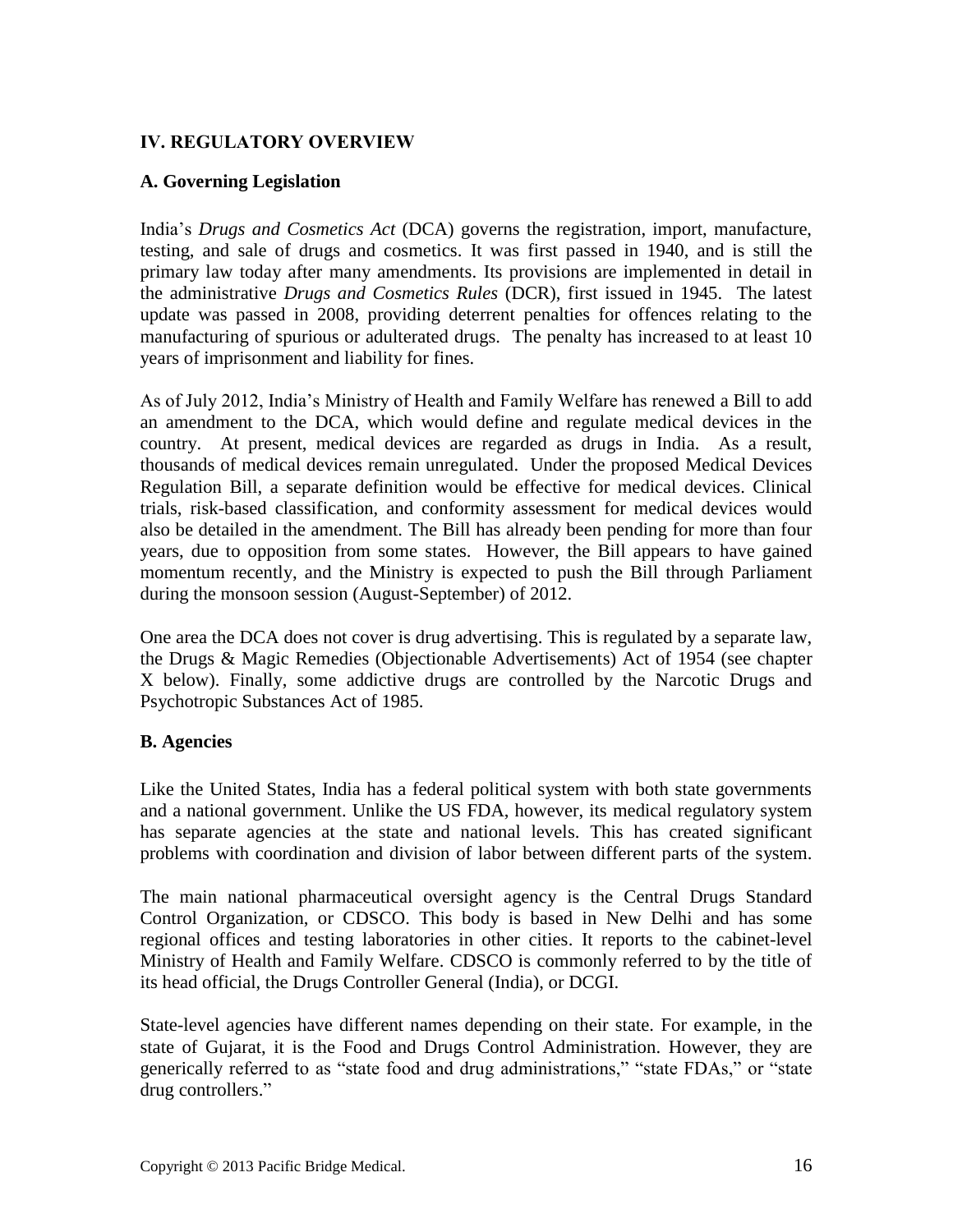Generally, the DCGI handles important regulatory work, such as approval of new drugs, clinical trial oversight, and import licensing. The state FDAs handle more everyday matters such as licensing of drug manufacturers and distributors, as well as most inspection activity. In other words, when a new drug is filed for approval, it is first reviewed by CDSCO. After CDSCO has issued approval, the drug manufacturer can apply for a manufacturing license from the state drug authorities. However, the division of labor between the national and state drug agencies is not always clear-cut in practice. According to a Parliamentary Report published in May 2012, drug authorities in some states have issued manufacturing licenses for many fixed dose combinations (FDCs) without CDSCO's approval. *(Note: when two approved drugs are combined for the first time in an FDC, the FDC is considered a new drug and has to undergo the same approval process as other new drugs. See Part B under Section V on pp. 20-25 for information on new drug registration).* This unlawful practice by state drug authorities was first documented in 2000. Since then, the DCGI has requested the state drug authorities to stop issuing new manufacturing licenses and suspend old licenses that were not authorized by the CDSCO. However, almost no concrete steps have been taken and enforcement is very limited.

Although most activity relating to drug imports is overseen by the CDSCO, it is understaffed for the purpose. As pointed out by the 2012 Parliamentary report, out of 327 sanctioned posts at the CDSCO, only 124 are occupied. There were plans to add 1,045 posts within the CDSCO, but given that the average recruitment process takes 12 months, the plans may not materialize.

In addition, its employees often lack full technical training for their broad range of duties. Perhaps, the most stunning example is that, according to the DCA, the minimum qualification for the most important position of DCGI is only a Bachelor degree in pharmacy, pharmaceutical chemistry, or medicine with specialization in microbiology or pharmacology. On the other hand, for the lower-ranking position of Deputy Drugs Controller, the requirement is a post-graduate medical qualification. Moreover, the DCGI is required to have at least five years of experience in the manufacture of testing of drugs or in the enforcement of the DCA. This effectively excludes highly qualified professionals with clinical and research experience, such as those with MD or PhD degrees, from assuming the role of DCGI.

Nevertheless, since the beginning of 2012, there have been new developments regarding the recruitment of DCGI. In addition to the requirements listed in the DCA, the CDSCO has been looking for applicants with a post-graduate degree in chemistry, biochemistry or pharmaceutical chemistry to fill the position of DCGI, after Surinder Singh left office in late 2011. However, this apparent attempt to raise the qualification of the DCGI has been met with opposition from an Indian pharmacist association. When the CDSCO appointed G. N. Singh as the new DCGI in February 2012, the pharmacist association filed a lawsuit against the appointment for contempt of court, because the association claims that, as opposed to adhering to the DCA, the CDSCO has tailor-made the recruitment requirements of DCGI for G. N. Singh. Although the lawsuit is still being reviewed by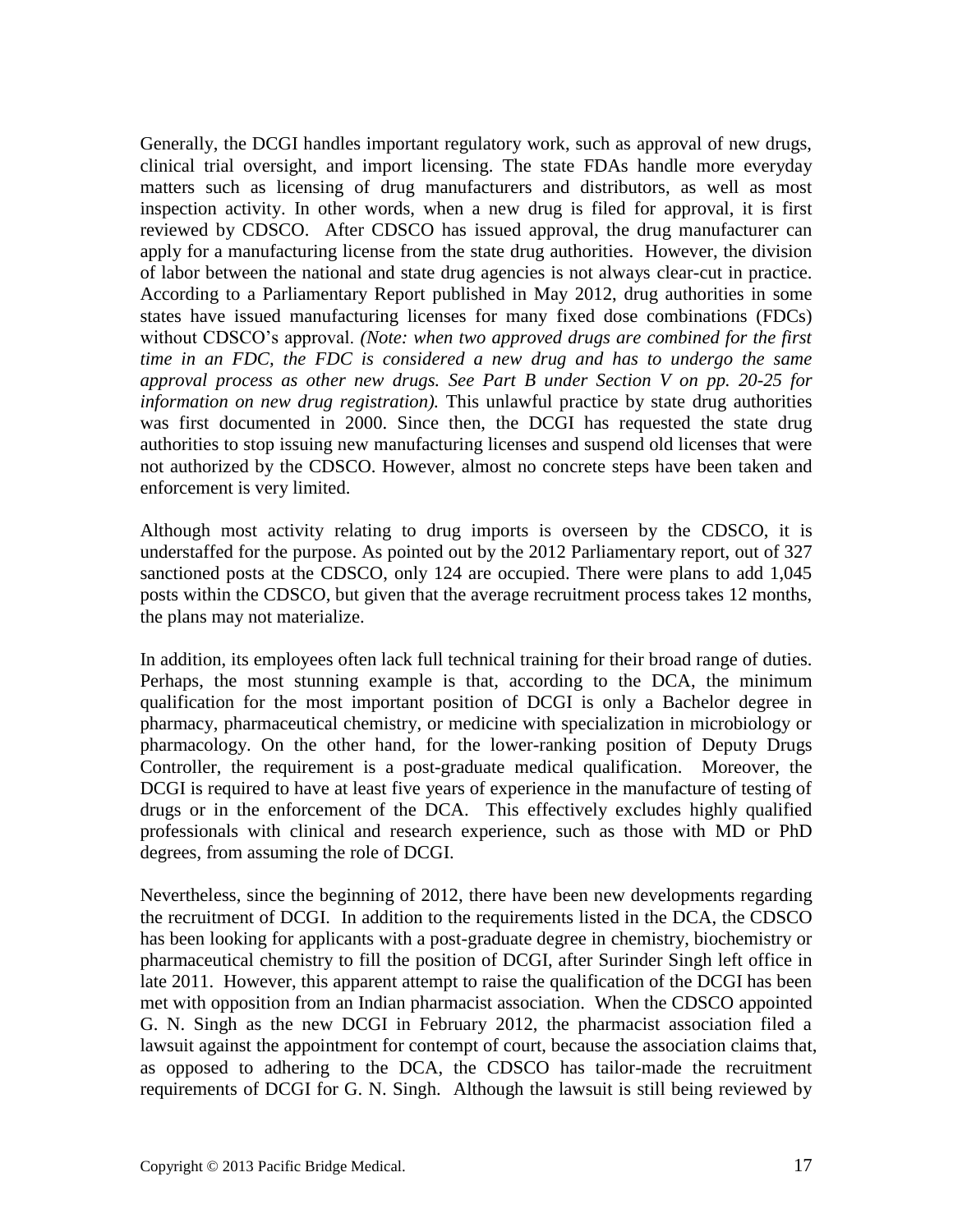the court, in the meantime, the CDSCO has already extended G. N. Singh's term to August 2012. However, since his term is still temporary, there is uncertainty about the stability and continuity of the CDSCO in the future.

Applications for drug and medical device approvals can experience long, unexpected delays. A number of regulatory requirements are still vague, and can be applied inconsistently. Finally, the federal and state bodies do not share information systematically. For example, state FDAs have difficulty verifying import licenses from the DCGI or manufacturing licenses from other states.

A proposal by policymakers to unify the DCGI and state FDAs into a single body called the "Central Drugs Authority of India" (CDA) was approved by the Union Cabinet in January 2007. However, after extensive hearings in 2008, a parliamentary committee eventually decided that a proposed healthcare system modernization was needed, but that the proposed new agency was not. The bill is now being re-drafted. It is unclear at this stage whether the CDA will still come into existence, or if the DCGI will simply be reorganized.

To surmount the system's many barriers, it is crucial to make use of qualified regulatory personnel. Such people should have experience not just with drug regulations but with helping *foreign companies* with drug regulations, since that task can pose different problems. They should be able to spend a significant amount of time in New Delhi following up on submissions. It is preferable to have discussions with regulators over the phone or in person rather than by mail.

Industrial policies to develop the pharmaceutical industry are under the control of the Ministry of Chemicals and Fertilizers, not the health bureaucracy. Under this department is the National Pharmaceutical Pricing Authority (NPPA). The NPPA collects information on production, receives applications for pricing, and regulates prices for some drugs (see chapter VI below).

In March 2011, the Ministry of Health and Family Welfare formed a Task Force to develop a long-term strategy for addressing the various issues faced by India's pharmaceutical industry.

The 12-member Task Force, comprising members from the NPPA, DCGI, Indian Drug Manufacturers Association and other industry bodies are responsible for the following:

- Develop short-term, medium-term and long-term policies and strategies to make India a research and development hub for drug discovery.
- Develop strategies to enhance the interests of the Indian pharmaceutical industry in the light of issues related to Intellectual Property Rights. The Task Force will also recommend strategies to capitalize on the \$60-80 billion business opportunity of off-patent drugs over the next 5 years.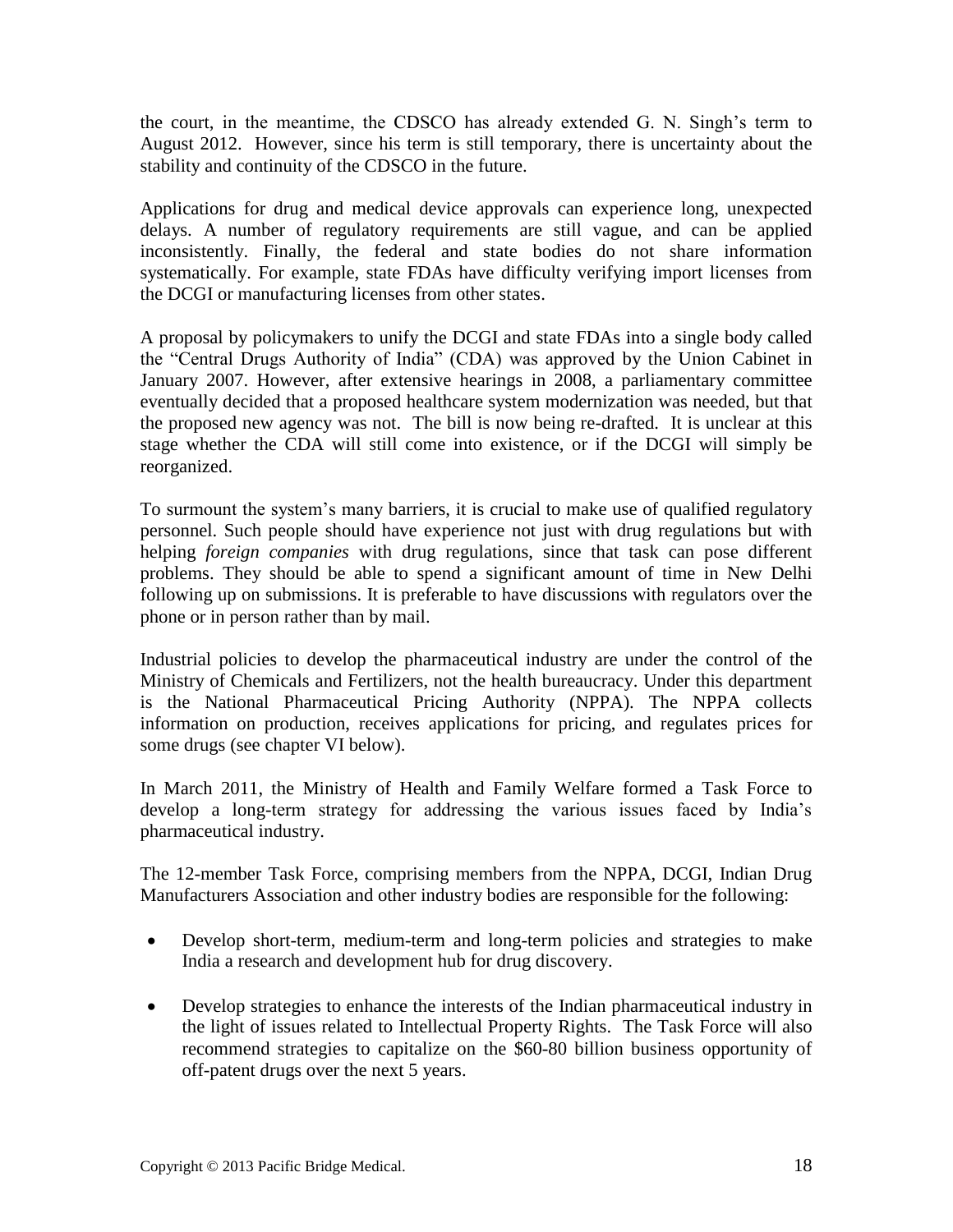- Develop policy measures to ensure National Drugs Security, i.e.:
	- o Promote indigenous production of bulk drugs in India
	- o Prevent the over-dominance of MNCs in India's pharmaceutical industry
	- o Overcome drug pricing issues
	- o Promote generic drugs and recommend measures to ensure adequate availability of affordable, quality generic drugs to the public
- Recommend measures to overcome the problem of spurious drugs
- Review and advise on any other industry-related issue
- Devise roadmaps for the implementation of all the above recommended measures.

The Task Force has been requested to submit a status report on the above by the end of June 2011.

*Note to readers: Since some regulatory functions may be performed by either a state FDA or by the DCGI, this report will sometimes use the term "Licensing Authority" to refer to whichever body is relevant.*Contact Information for Regulatory Bodies:

#### **Central Drugs Standard Control Organization**

Directorate General of Health Services Ministry of Health and Family Welfare Government of India FDA Bhavan, ITO, Kotla Road, New Delhi - 110002, India Phone: +91-11-23236965/ +91-11-23236965 Fax: +91-11-23236973

#### **Central Drugs Laboratory**

3, Kyd Street Kolkata - 700016, India Phone: +91-33-2299541 Fax: +91-33-2299380

#### **National Pharmaceutical Pricing Authority**

 $3<sup>rd</sup>/5<sup>th</sup>$  Floor, YMCA Cultural Centre Building 1, Jai Singh Road New Delhi - 110001, India. Phone: +91-11-23345116 Fax: +91-11-23345119 / 23746652 Email: [nppa@hub.nic.in](mailto:nppa@hub.nic.in) Website:<http://nppaindia.nic.in/index1.html>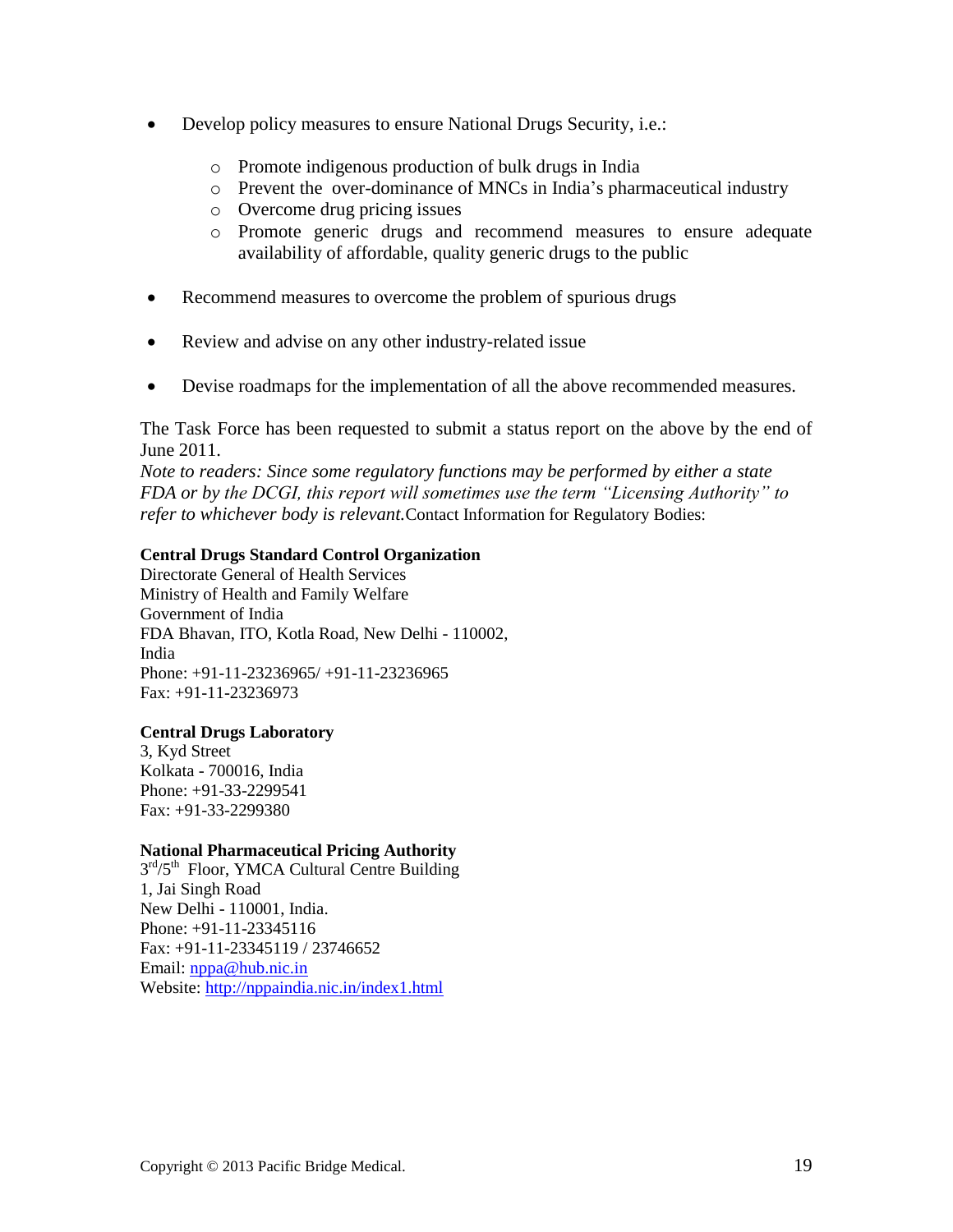# <span id="page-19-0"></span>**V. DRUG REGISTRATION AND IMPORT**

#### <span id="page-19-1"></span>**A. Overview**

Generally, all the requirements and guidelines for the permission to import and/or manufacture new drugs for sale, as well as clinical trials, are prescribed under Schedule Y of the Drugs & Cosmetics Rules, 1945.

Getting approval for the import of drugs into India consists of up to three main phases. To begin with, new drug approval must be received from the DCGI, not necessarily for new drugs only. Once the new drug registration has been obtained, or for drugs not needing it, an import registration certificate can be received from the DCGI. Finally, the importing party uses the import registration certificate to obtain an import license from the DCGI.

<span id="page-19-2"></span>For a visual representation of the key steps, see Appendix I.

#### **B. New Drug Registration**

Under Indian law, many products which are not "new" by Western standards may still have to go through the new drug application process. The categories that require new drug registration are:

- A. A drug which has not been marketed in India before.
- B. A drug with a new therapeutic purpose or dosage that has not been marketed in India.
- C. A new fixed-dose combination of two or more drugs, if they have not been approved in such a combination before.
- D. A drug or formulation which received its first new drug approval (of any of the types listed above) less than four years ago. This does not apply if the drug has been included in the Indian Pharmacopoeia since then.
- E. Any vaccine, unless certified otherwise by the DCGI.

The DCGI typically requires **phase III trials to be performed in India** before it will approve a foreign new drug for marketing. Other phases may be performed outside India. However, this only applies fully to category A ("true" new drugs).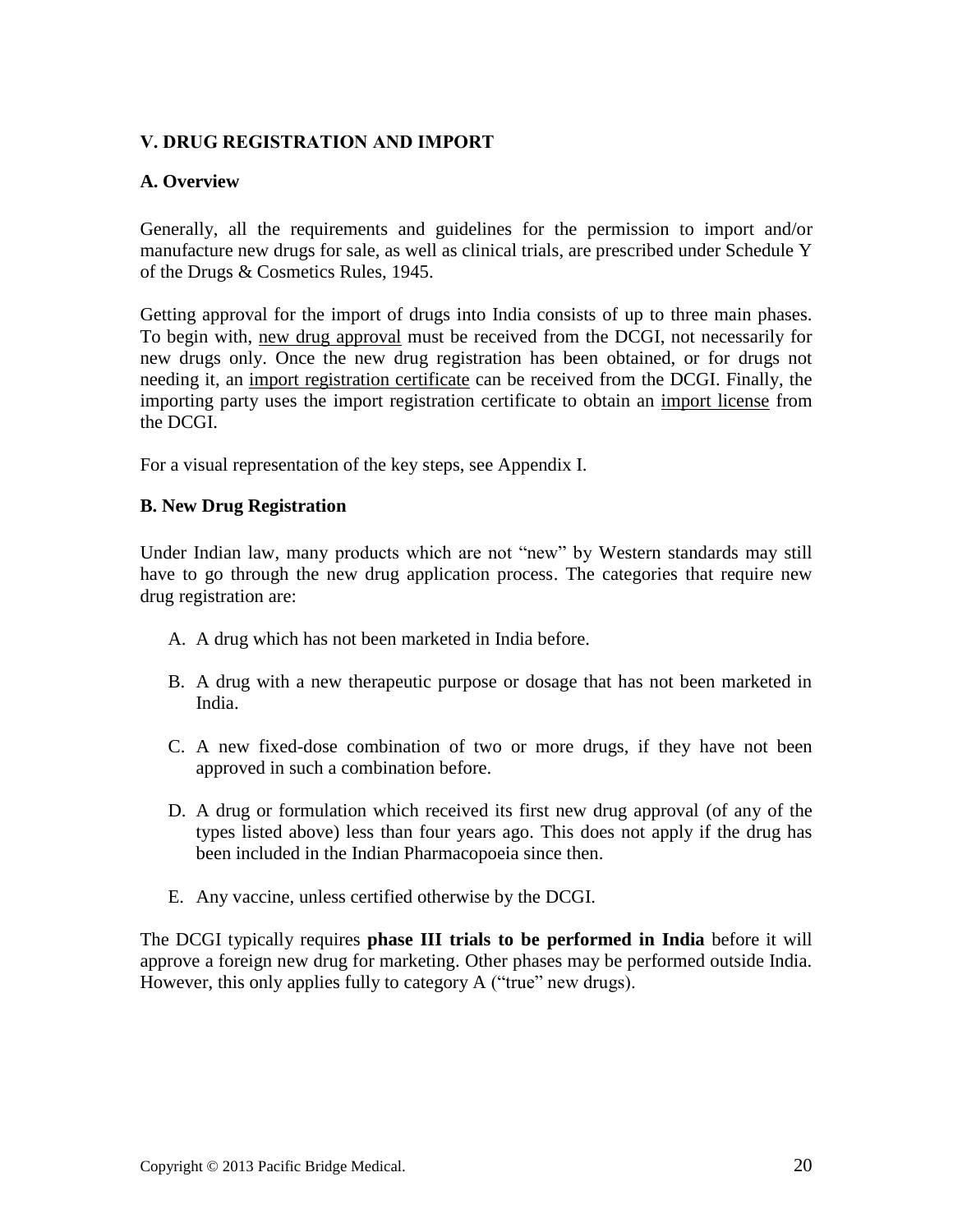New drug application content varies based on the category of new drug. For any category, **all new drug applications** must have the following information:

- <span id="page-20-0"></span>1. Drug name
- 2. Dosage form
- 3. Composition of formulation
- 4. Test specifications for:
	- a. Active ingredients
	- b. Inactive ingredients
- 5. Pharmacological classification
- 6. Indications
- 7. Manufacturer(s) of raw materials
- 8. Applicable patents, if any

To register new drugs for marketing which have **never been registered** before (type A above), the following items are required in addition to 1-8 above:

- 1. Introduction (brief description of drug and its therapeutic class)
- 2. Chemical and pharmaceutical information
	- a. Active ingredient(s) (generic name, chemical name, or INN)
	- b. Physiochemical data
	- c. Analytical data
	- d. Complete monograph specification
	- e. Validations
	- f. Stability studies
	- g. Formulation data
- 3. Animal pharmacology data
	- a. Summary
	- b. Specific pharmacological actions
	- c. General pharmacological actions
		- i. Essential safety pharmacology
			- 1. Cardiovascular system
			- 2. Central nervous system
			- 3. Respiratory system
	- d. Follow-up and supplemental safety pharmacology
		- i. Follow-up essential safety
			- 1. Cardiovascular system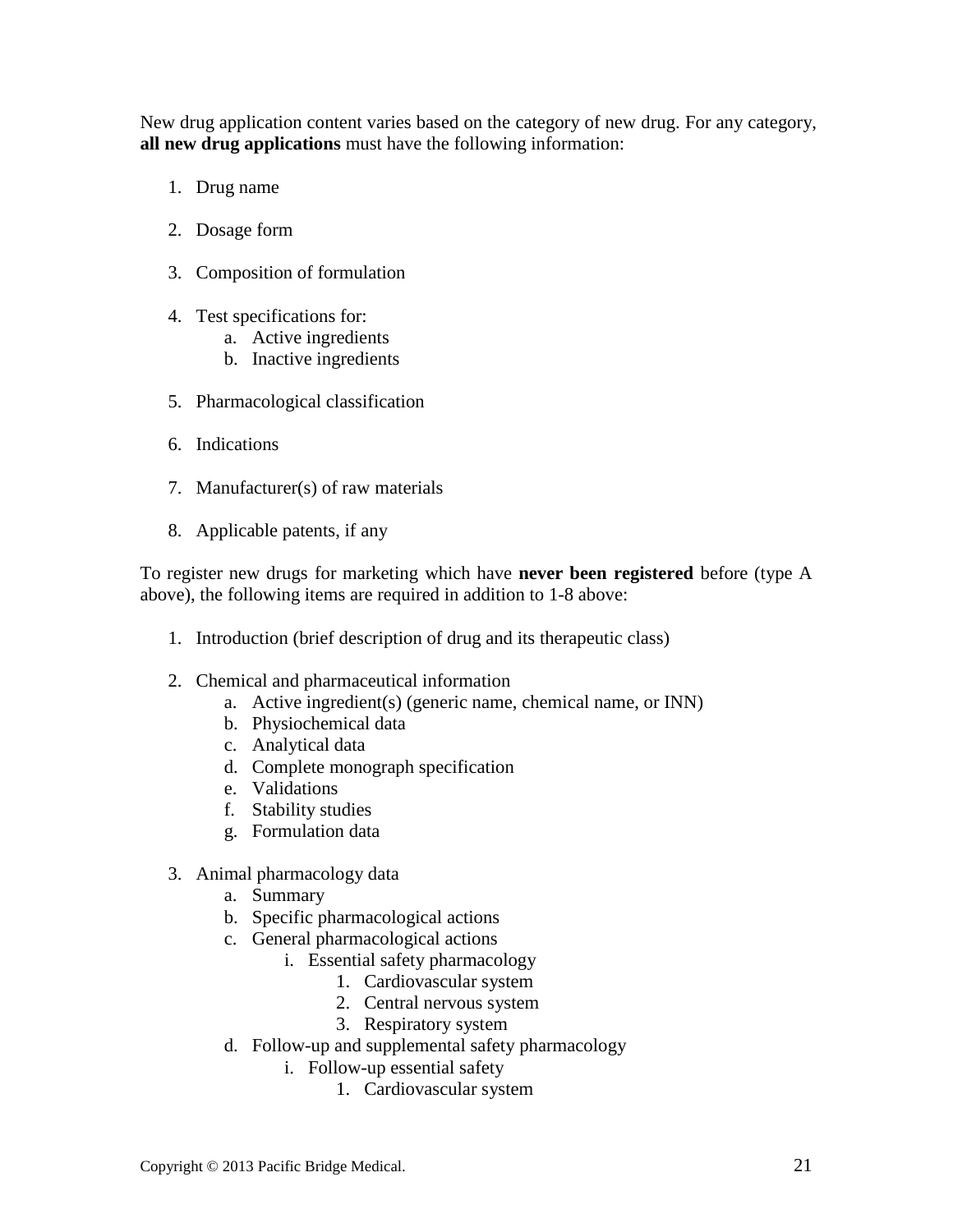- 2. Central nervous system
- 3. Respiratory system
- ii. Supplemental safety
	- 1. Urinary system
	- 2. Autonomic nervous system
	- 3. Gastrointestinal system
	- 4. Other organ systems (where there is cause for concern)
- e. Pharmacokinetics
	- i. Absorption
	- ii. Distribution
	- iii. Metabolism
	- iv. Excretion
- 4. Animal toxicology data
	- a. General aspects
	- b. Systemic toxicology
	- c. Male fertility
	- d. Female reproduction and developmental toxicology
	- e. Local toxicity
	- f. Allergenicity and hypersensitivity
	- g. Genotoxicity
	- h. Carcinogenicity

*Note:* Requirements in this category may be relaxed on a case-by-base basis if a drug has been marketed in other countries for several years and the other submitted safety evidence is considered sufficient.

- 5. Human Phase I data
	- a. Summary
	- b. Specific pharmacological effects
	- c. General pharmacological effects
	- d. Pharmacokinetics
	- e. Pharmacodynamics
- 6. Human Phase II data
	- a. Summary
	- b. Study report, following format in Schedule Y, Appendix II
- 7. Human Phase III data (in India)
	- a. Summary
	- b. Individual study reports listed by site and investigator
- 8. Special studies
	- a. Summary
	- b. Bioavailability and bioequivalence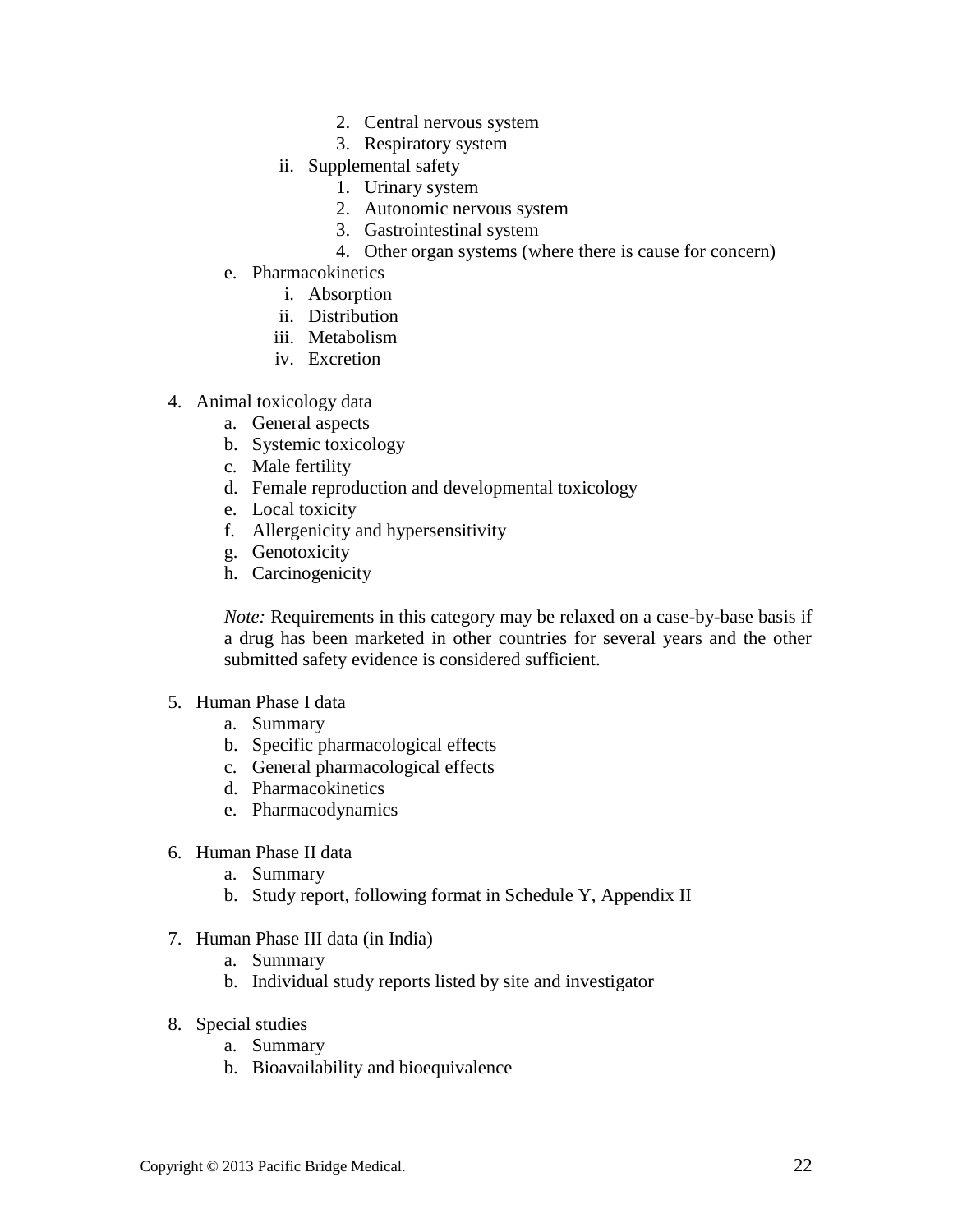- c. Other studies as needed: geriatrics, pediatrics, pregnant or nursing women, etc.
- 9. Comprehensive information on regulatory status in other countries
	- a. In which countries the drug is:
		- i. Marketed
		- ii. Approved
		- iii. Approved as investigational new drug
		- iv. Withdrawn (describing reasons)
	- b. In which countries the drug's use is approved but restricted; information on restrictions, if any
	- c. Free Sale Certificate (or certificate of analysis, depending on country of origin)
- 10. Prescription information
- 11. Samples and testing protocols
	- a. Samples of:
		- i. Pure drug substance
		- ii. Finished product (equivalent of at least 50 clinical doses)
	- b. Testing protocol(s)
	- c. Full impurity profile
	- d. Release specifications
- 12. Marketing information
	- a. Proposed product monograph
	- b. Drafts of labels and cartons
- <span id="page-22-0"></span>13. Application for test license (to import drug provisionally for testing purposes [see page 31 below])

Some drugs already approved in India still require registration as new drugs. Their applications are divided into four types: formulations or bulk drugs approved less than four years previously (type D); new fixed-dose combinations of approved drugs (type C), and a new indication or dosage for an existing drug (type B). **All** of these drugs (types B-D) require the following information as well as items 1-8 (above, page [21\)](#page-20-0):

- 1. Introduction (brief description, therapeutic purpose)
- 2. Chemical and pharmaceutical information
	- i. Chemical name, code name, number; generic name; structure; physiochemical properties
	- ii. Dosage form, composition
	- iii. Test specifications
		- 1. Active ingredients
		- 2. Inactive ingredients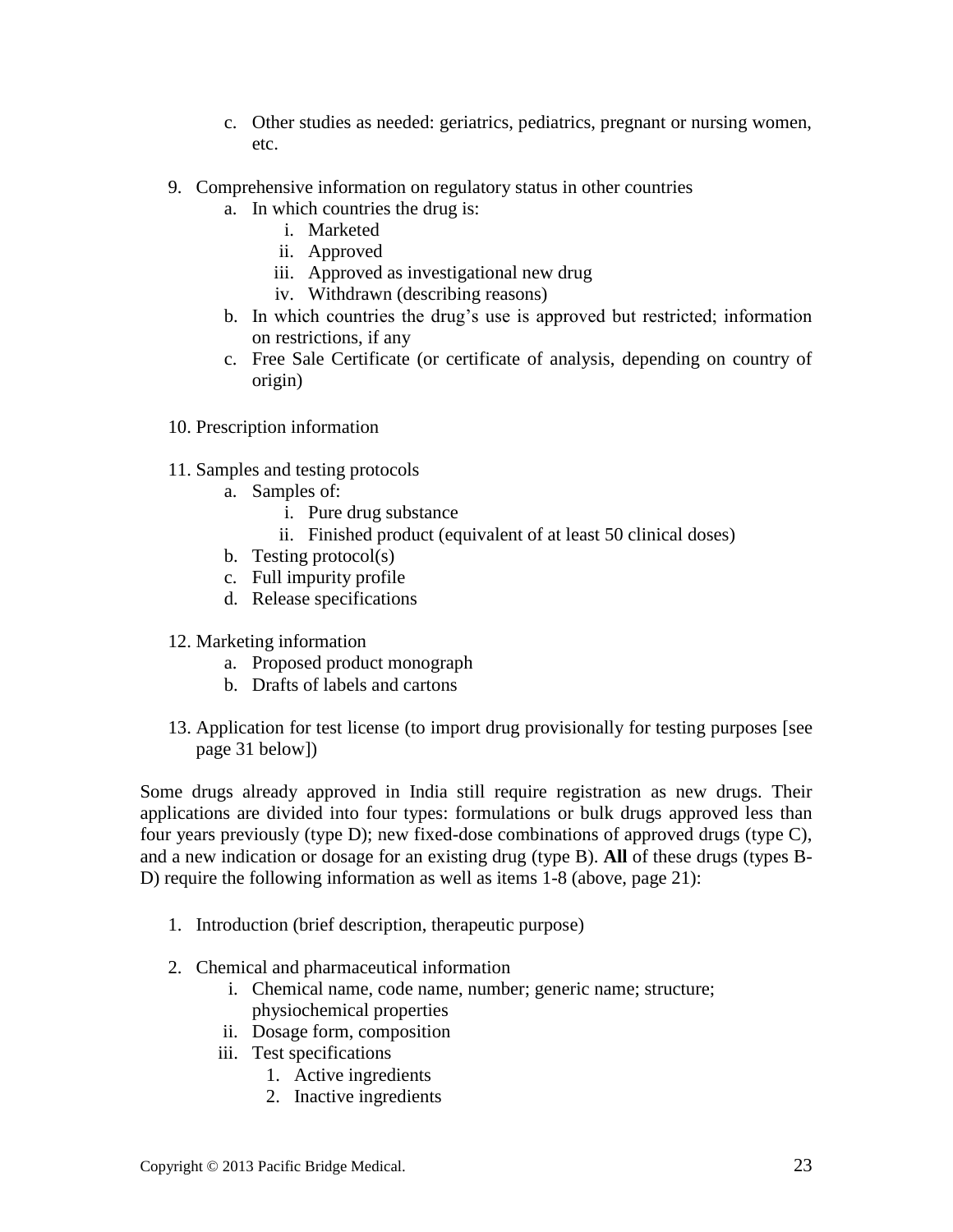- iv. Tests for identification of active ingredient(s)
- v. Outline of manufacturing method of active ingredient(s)
- vi. Stability data
- 3. Marketing information
	- i. Package insert, promotional literature
	- ii. Draft of label and carton
- 4. Special studies depending on mode of administration
	- i. Oral:
		- a. Bioavailability and bioequivalence data
		- b. Comparative dissolution studies
	- ii. Intravenous infusion or injection:
		- a. Sub-acute animal toxicity data

The following additional information requirements for previously-approved "new drugs" depend on the category of the drug being applied for:

**Formulations** (same dosage and indications as recently approved new drug):

- 1. Bioavailability and bioequivalence protocol
- 2. Name of investigator/center
- 3. Raw material source and stability data

**Bulk drugs** (same as recently approved new bulk drug):

- 1. Manufacturing method
- 2. Quality count parameters and/or analytical specifications, stability report
- 3. Animal toxicity data

#### **Fixed-dose combinations**:

- 1. Therapeutic justification (must cite peer-reviewed journals or textbooks)
- 2. Pharmacokinetic/pharmacodynamic data on combination
- 3. Any other data generated by the applicant relating to safety and efficacy (can vary depending on preferences of DCGI)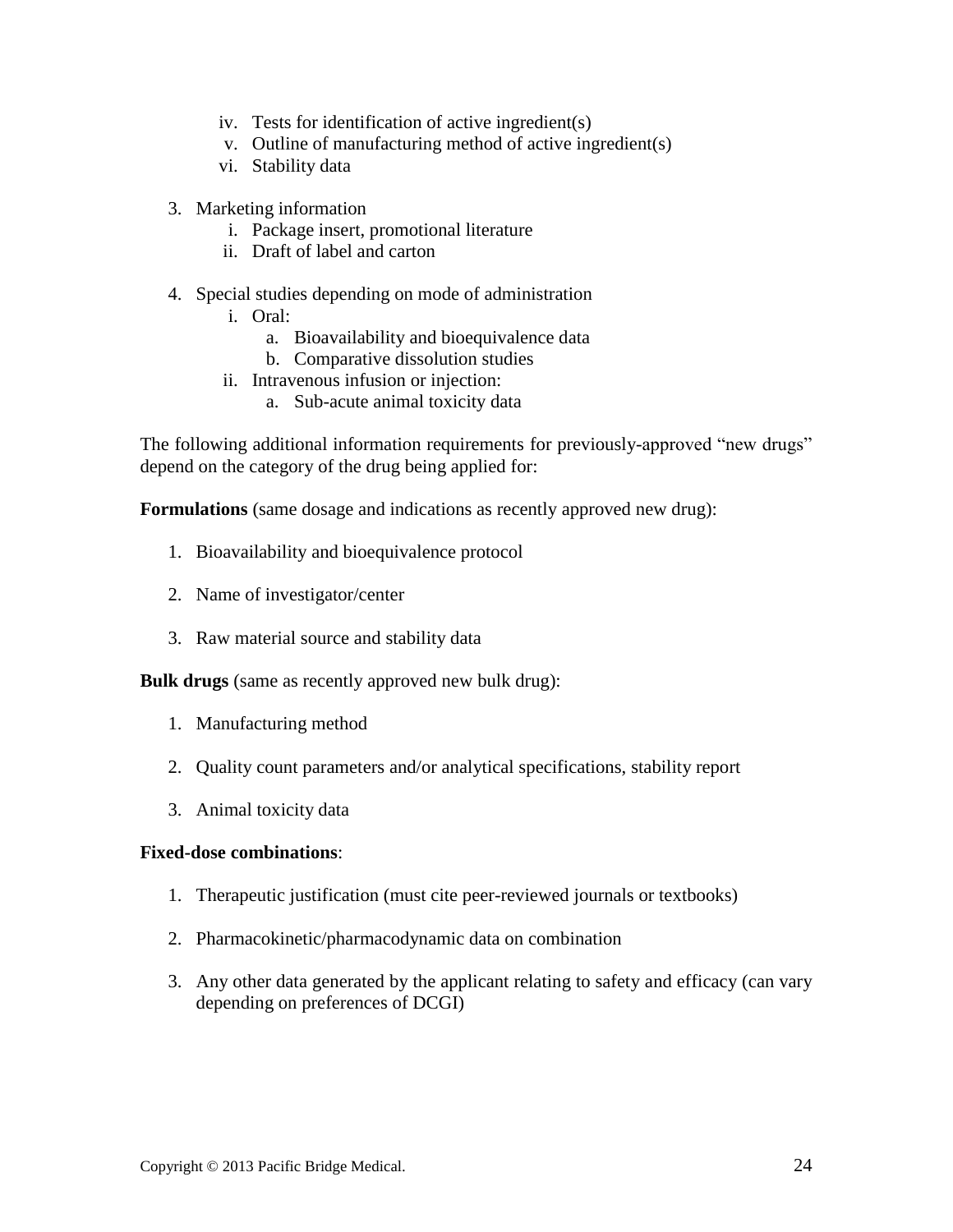# **New indication/dosage**:

- 1. Date, number of previous new drug approval
- 2. Therapeutic justification for modification to claim or dosage
- 3. Safety, efficacy, quality data (can vary depending on preferences of DCGI)

# *Fee Schedule*

- In most cases <u>manually contained and the Rupees 50,000</u> (US\$1,125)<sup>1</sup>
- If the same applicant submitted another NDA less than 12 months previously **Example 20** and Rs. 15,000 (US\$340)
- For new claims or new dosage for an approved drug  $\ldots$  Rs. 15,000 (US\$340)

After a new drug application is approved, a certificate is issued by the DCGI. The government does not promise to give approval within a particular time period. Review can last several months to a year. At the other extreme, one new drug, strongly desired for public health reasons and backed up by plentiful clinical data, was once approved in four weeks.

# *Similar Biologics*

India's Health Ministry published updated guidelines for the registration of similar biologics in June 2012. For a drug to be considered a similar biologic, its quality, preclinical and clinical production processes should be comparable to the reference product. For example, the similar biologic should have the same "route of administration, strength and dosage" as its reference product. Also, the active ingredient of the similar biologic should be proven to be similar to the reference biologic.

For a drug to be considered a reference biologic, it should be approved in India with a complete dossier as an innovator drug, i.e. a similar biologic cannot be considered a reference biologic for another drug. If the drug is not licensed in India, it should have been approved and widely marketed as an innovator drug in a country with a wellestablished regulatory mechanism for at least four years.

The acceptance of an innovator drug as the reference biologic for a similar biologic does not imply CDSCO's approval of the similar biologic. Although the preclinical and/or clinical requirements for the application for a similar biologic may be lower than that for the reference biologic (depending on the similarity between the two), the Health Ministry stressed that only similar biologics which fulfill the "safety, efficacy and quality" requirements would be approved. The new guidelines are scheduled to go into effect starting August 15, 2012.

 *1 (Based on 4/11 exchange rate of US\$1 = Rs. 44.4)*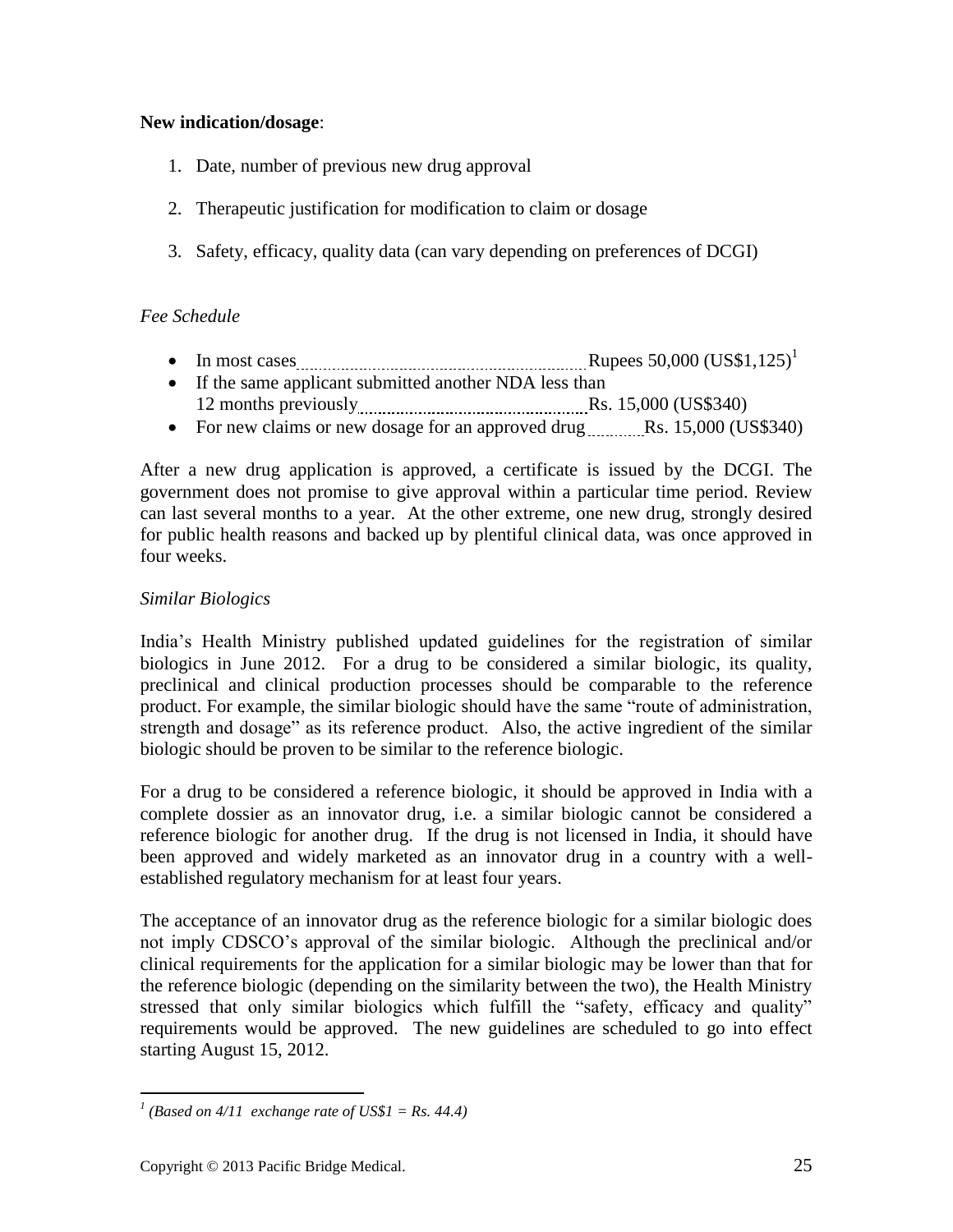# <span id="page-25-0"></span>**C. Import Registration**

Registration for the import of Western drugs, not homeopathic or traditional Indian medicines, is standardized in Form 40 and two schedules of additional information. Since the two schedules were added at different times, they overlap in some requirements.

This registration is only required for drugs to be imported, not manufactured. It should also not be confused with the import *license*, which actually lets a shipment pass through customs.

Import registrations are submitted to the DCGI, rather than to state FDAs. The DCA states that the government will generally issue an import registration certificate within 9 months of application. However, the process has been known to go on for longer than this, with further requests for clarification or information.

When submitting a non-new drug for import registration, it is important in practice to reference a predicate substance that is already marketed in India. If the DCGI mistakenly demands new drug registration, it may severely delay approval.

An import registration certificate remains valid for 3 years from its issue. However, if the license-holder applies for renewal at least 9 months before the license's expiration date, the license will remain valid past its expiration date, until renewal is approved or denied. If an application is rejected, the aggrieved party has the right to appeal the decision administratively within 30 days.

#### <span id="page-25-1"></span>*Standing as Applicant*

The applicant for an import registration certificate cannot simply be an Indian agent or consultant to the manufacturer. It must be an entity which is licensed to either sell wholesale or manufacture drugs. The following cases illustrate what kind of applicant is required, depending on the situation. In all of these cases, a copy of the relevant license must be attached to the import license application.

| In the case that                                                          | The applicant should be |  |
|---------------------------------------------------------------------------|-------------------------|--|
| Indian agent or distributor receives drugs   Holder of wholesale license  |                         |  |
| directly and distributes                                                  |                         |  |
| Indian agent or distributor receives drugs   Holder of manufacturing      | (repacking)             |  |
| directly, repacks or reprocesses before license                           |                         |  |
| distributing                                                              |                         |  |
| Manufacturer's India office (usually a   Manufacturer's India office with |                         |  |
| branch, subsidiary, or JV) receives drugs distribution license            |                         |  |
| and sells to Indian distributors                                          |                         |  |

*Combining import registrations*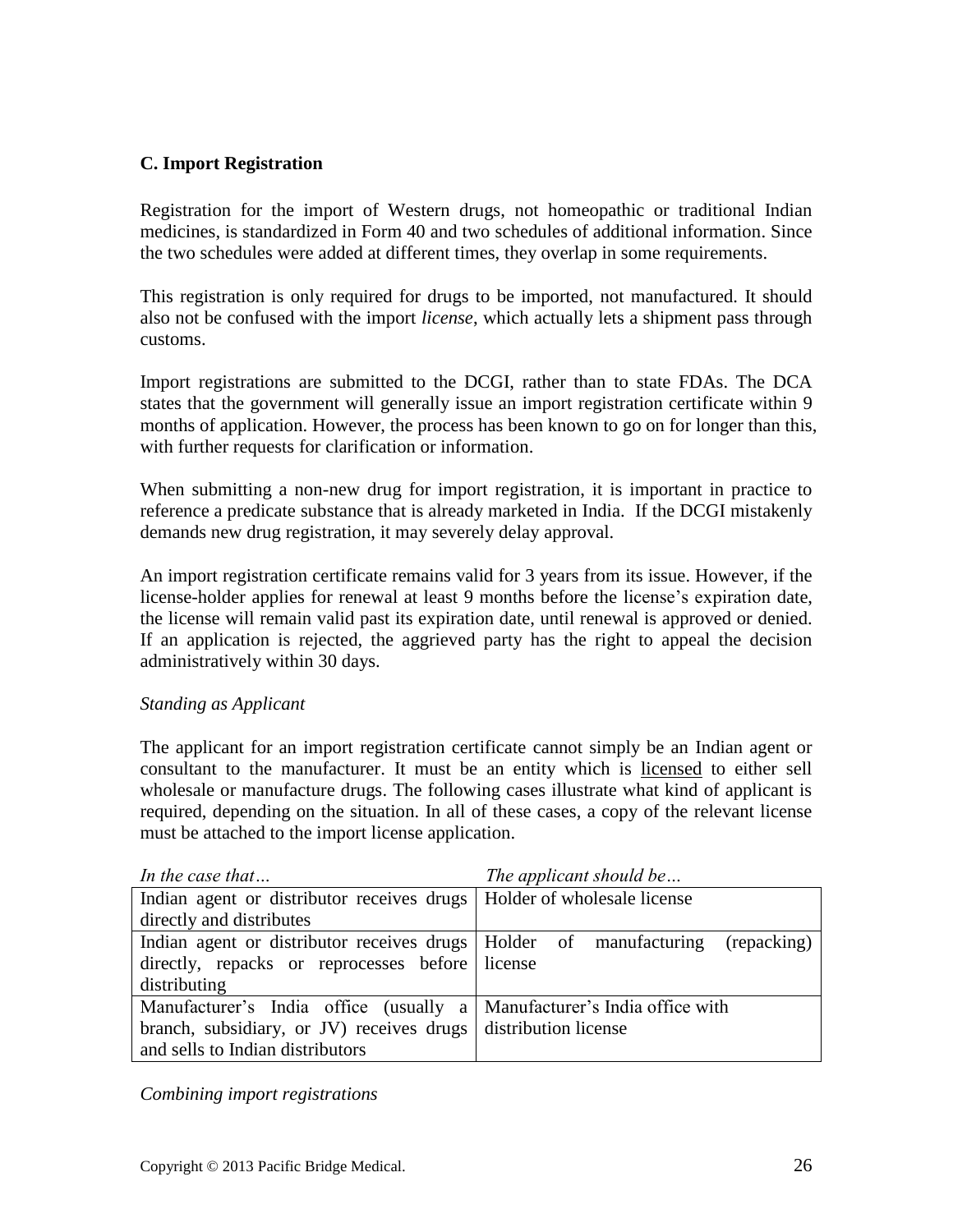Technically, import registrations are issued per manufacturing site rather than per drug. This means that multiple drugs can be registered at once if they come from the same factory. The following chart illustrates how this works.

|                           | Making one drug         | Making multiple drugs                            |
|---------------------------|-------------------------|--------------------------------------------------|
| One factory               | Single license          | Single license (each drug<br>specified)          |
| <i>Multiple factories</i> | One license per factory | One license per factory<br>(each drug specified) |

#### *Exceptions to import registration requirements*

The following types of pharmaceutical substances do **not** need to be registered for import under the DCA:

- i. Substances not intended for medicinal use (this must be clearly labeled)
- ii. Substances imported to Special Economic Zones (SEZs) for manufacture and export (provided they are not diverted for sale in India)
- iii. Inactive bulk substances to be used to make drug formulations

#### *Factory inspection*

Since import registration is attached to the drug's actual manufacturing site, the DCGI reserves the right to inspect the site if necessary. In these cases, the site is evaluated against Indian GMP standards (see chapter VI on manufacturing), and an extra fee of US\$5,000 is charged. However, the DCGI will usually trust GMP certification from an advanced country such as the US or Europe. Inspections are more likely for drugs produced in other low-cost countries such as China.

#### **Submitted on form:**

- 1. Applicant's name and full address
- 2. Foreign manufacturer's name, full address, telephone, fax, e-mail
- 3. Drug name
- 4. Full address, telephone, fax, e-mail of actual manufacturing premises

#### **Submitted attached to form:**

Schedule D(I):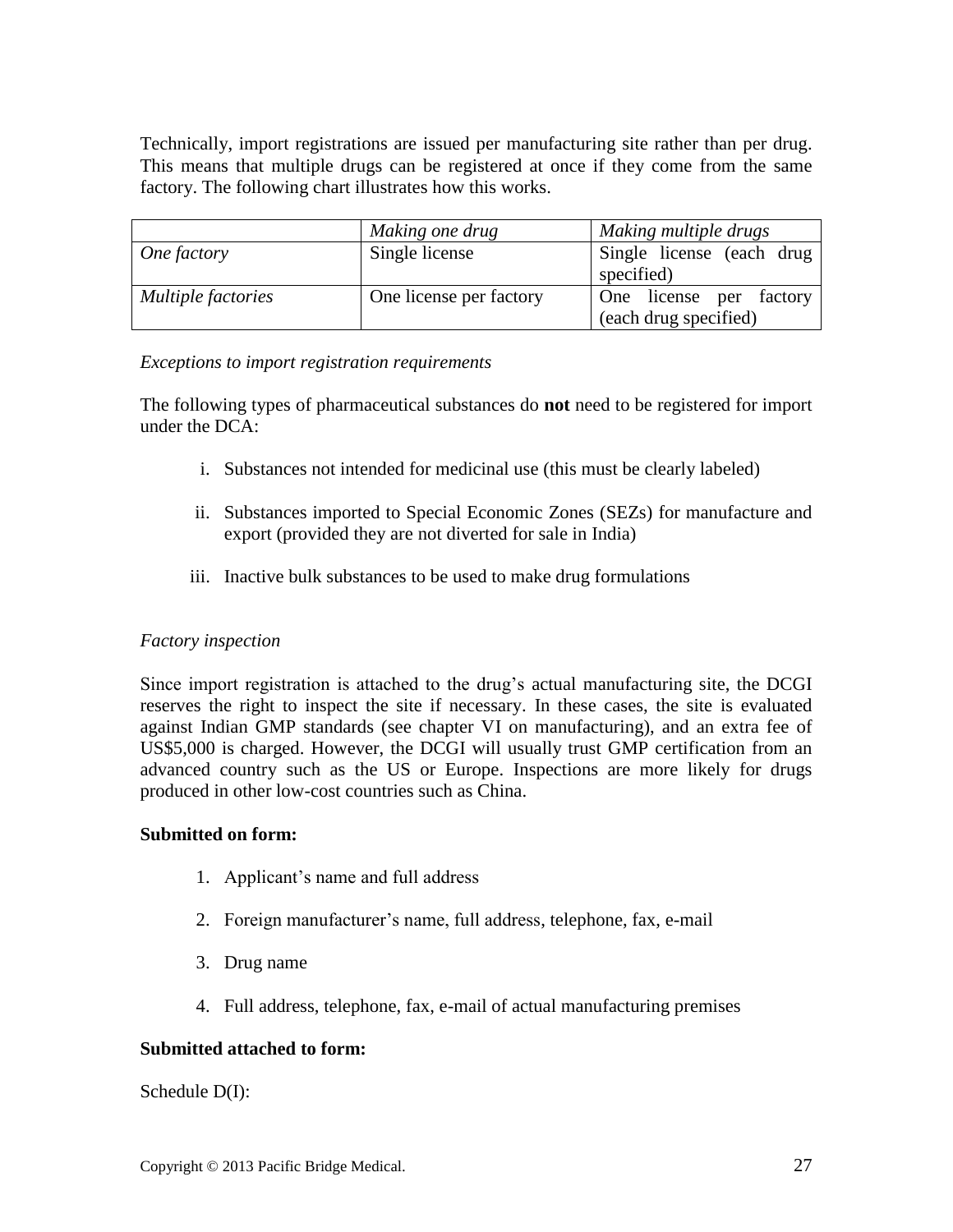- 1. Particulars of manufacturer
	- a. Name and address (including telephone, fax, e-mail) of manufacturing premises
	- b. Names and addresses of manufacturer's directors, partners, or proprietors
	- c. Name and address of manufacturer's authorized agent in India (see page [26](#page-25-1) above for requirements)
	- d. Brief profile of activity of manufacturer, in India and internationally
	- e. Notarized copy of Plant Master File
	- f. Approval of manufacturing premises by national regulator in country of origin
	- g. Brief profile of manufacturer's research activity
- 2. Particulars of drug(s) to be registered
	- a. Notarized copy of drug marketing approval in country of origin
	- b. Notarized copy of GMP approval certificate for manufacturing site, issued by national regulator in country of origin
	- c. Domestic price to be charged in India, in currency of country of origin
	- d. Clarification of which drug(s) in application were products of original research by manufacturer
- 3. Undertakings (standard form promising to follow laws, accommodate inspectors, etc.; not included)

# Schedule D(II):

- 1. General information
	- a. Name, brief description, therapeutic class of drug(s)
	- b. Free Sale Certificate (FSC) or Certificate of Pharmaceutical Product (CPP) issued by national regulator in country of origin
		- i. FSCs or CPPs from other major countries where drug is marketed, if any
	- c. Notarized Drug Master File
	- d. Notarized copy of GMP approval certificate for manufacturing site, issued by national regulator in country of origin
	- e. List of countries where marketing and/or import has been approved, including authorizations and dates
	- f. List of countries, if any, where marketing and/or import has been withdrawn or cancelled, with date of such action
	- g. List of countries where marketing and/or import is pending, with date from which it is pending
	- h. Domestic price of drug in country of origin
	- i. List of countries where drug is patented
- 2. Chemical and pharmaceutical information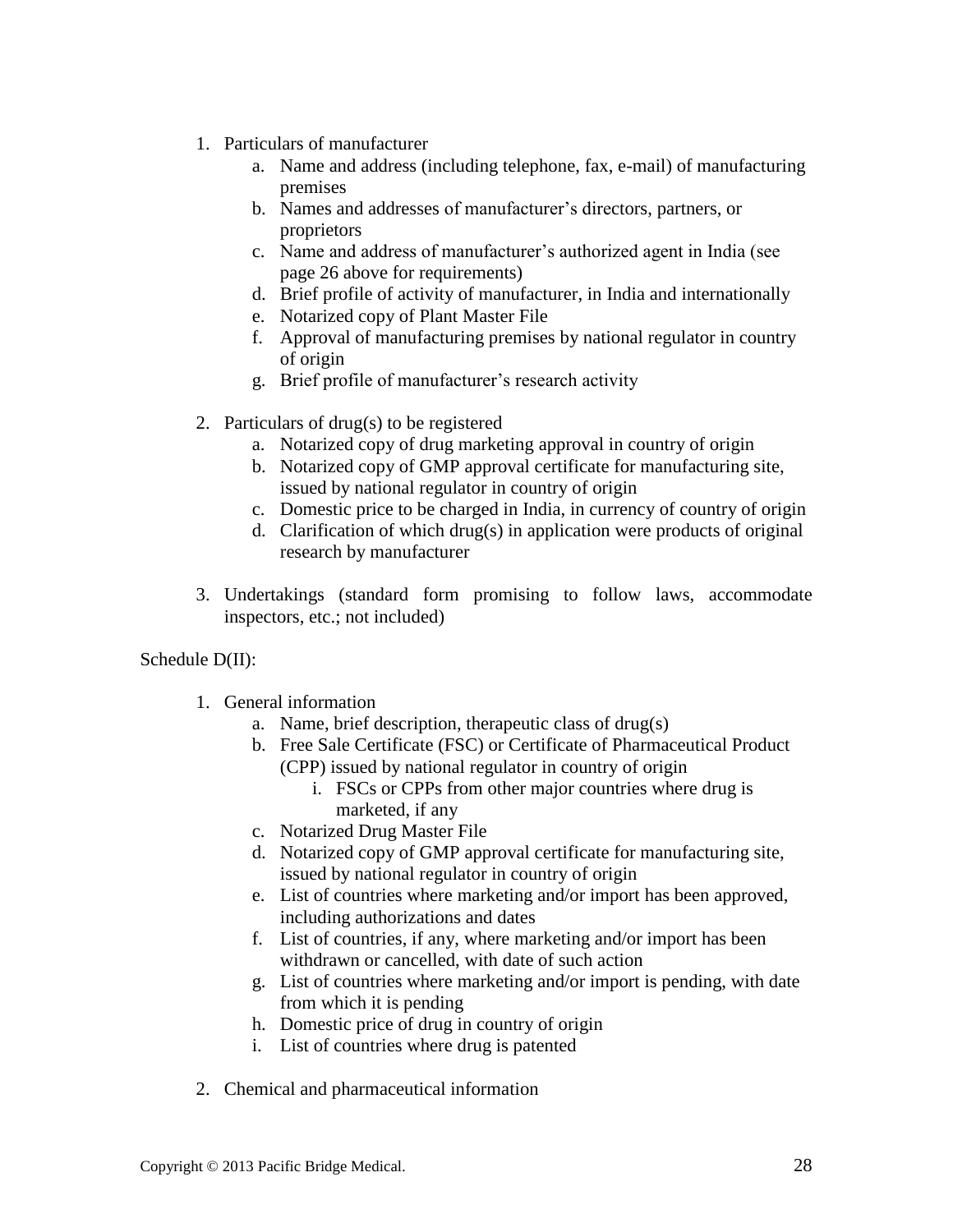- a. Chemical information
	- i. Chemical name
	- ii. Code name or number (if any)
	- iii. Nonproprietary or generic name
	- iv. Chemical structure
	- v. Physico-chemical properties
- b. Dosage form and composition
	- i. Qualitative and quantitative composition in terms of active substance(s) and excipients
	- ii. List of active substance(s) separately from constituents of excipients
- c. Specifications of active and inactive ingredients, with pharmacopoeial references
- d. Source of active ingredient(s), with name and address
- e. Tests for identification of active ingredient(s), including method of assays and tests for impurity profile with reference standards for impurity
- f. Outline of drug manufacturing method and process
- g. Detailed testing protocol, based on pharmacopoeia or in-house specifications with regulatory approval in country of origin
- h. Stability data
- i. Documentation on pack size
- j. Numerical expression on EAN barcode
- k. Safety documents on containers and closures
- l. Storage condition documentation
- m. Three samples of product, in packaging, with batch certificates
- n. Five consecutive batch testing certificates from manufacturing site
- o. Labeling
- p. Package insert
- q. Safety handling procedures
- r. Postmarketing study report (data spanning up to five years, if existing)
- 3. Biological and pharmaceutical information
	- a. Biological control tests on starting material
	- b. Biological control tests on intermediate product
	- c. Biological control tests on finished product
	- d. Stability of finished product in terms of biological potency
	- e. Sterility tests, with specification and protocol
	- f. Pyrogen tests, with specification and protocol
	- g. Acute and sub-acute toxicity tests, with specification and protocol
	- h. Bioavailability and bioequivalence data
	- i. For r-DNA products only: Environmental risk assessment data
	- j. Other relevant information

*Note:* All items in this section are required only if applicable to the product.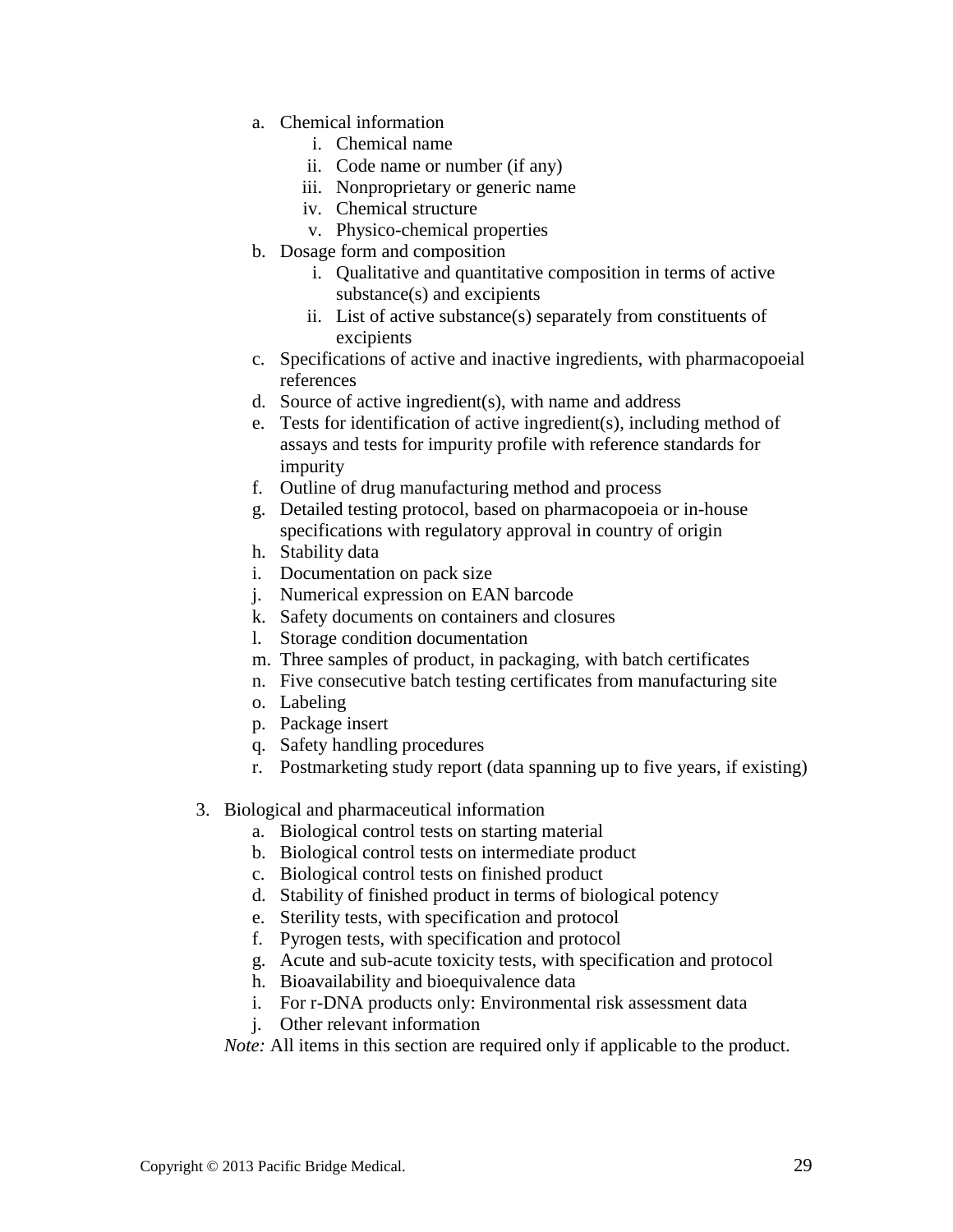- 4. Pharmacological and toxicological information. This can be provided in summary form only. It must mention:
	- a. Specific pharmacological actions
	- b. General pharmacological actions
	- c. Acute, sub-acute, and long-term toxicity studies
	- d. Also, if possible:
		- i. Reproductive toxicity
		- ii. Local toxicity
		- iii. Carcinogenic activity
- 5. Clinical information, for new drugs only. The full procedure for clinical data approval is part of the new drug approval procedure (see part B above). Therefore, this section only requires a brief summary of clinical data and documentation, accompanied by proof of new drug approval.
- 6. Labeling and packaging information to demonstrate compliance to relevant regulations (see page [51](#page-50-1) below).
- 7. For certain classes of drugs, product dossiers containing details on:

#### a. **Blood products:**

- i. Source plasma, viral screening, storage and transport from collection centers to fractionation centers, with regulatory status on collection centers
- ii. Fractionation centers, their regulatory status, method of fractionation, control processes
- iii. Viral inactivation process and viral validation studies; must include details on kits used in testing and their sensitivity and specificity
- iv. Bulk filtration prior to pharmaceutical packaging, including any micro-filtration or nanofiltration
- v. Pharmaceutical processing and utilization (complete details)
- vi. Test protocol including specifications and pharmacopoeial method and batch test reports for at least 3 batches, including each testing parameter
- vii. Pack size and labeling
- viii. Product inserts
- ix. Specimen Batch Release Certificate issued by national regulator of country of origin

*Specific processes to be highlighted:* safe handling, material control, area control, pasteurization, stability studies, storage at various stages

- b. **Vaccines:**
	- i. Seed strain information:
		- 1. History
		- 2. Source
		- 3. Date of receipt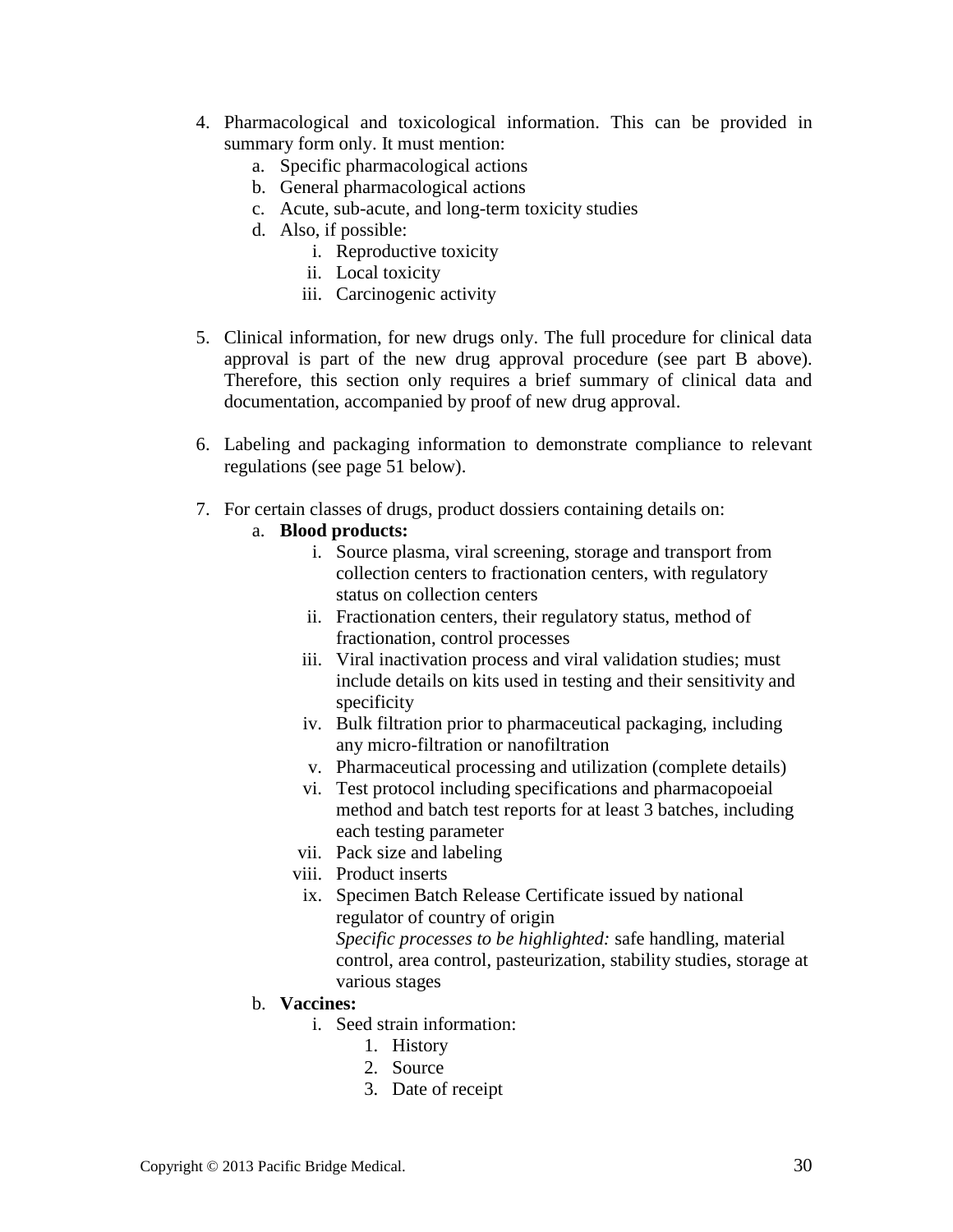- 4. Storage
- 5. Identity
- 6. Characterization
- ii. Manufacturing process, including:
	- 1. In-process toxicity controls
	- 2. Potency study and stability data of final bulk and final finished product
	- 3. Storage temperature
- iii. Complete chemical and pharmaceutical information:
	- 1. Composition and dosage form
	- 2. Method of manufacture with detailed flow chart
	- 3. Control of starting material, intermediate product, finished product
	- 4. Certificate of analysis of finished product
	- 5. Validation of critical manufacturing steps
- iv. Test protocol, showing specification and method of testing with pharmacopoeial specification
- v. Batch reports of at least 3 consecutive batches, specifying each testing parameter
- vi. Detailed test reports of all components used or packed in finished vaccine
- vii. Pack size and labeling
- viii. Product insert
- ix. Evaluation report by national regulator of country of origin
- x. Summary of pre-clinical and clinical data:
	- 1. Prescription information
		- 2. Pharmacological and toxicological data from animal testing
		- 3. Immune response and safety data from human testing
- xi. Samples of 3 consecutive batches, with test protocols and specifications for each quality control parameter *Specific elements to be highlighted:* seed strain source, characterization, and inactivation, processes of safe handling, material control, area control, process control, stability studies, storage at various stages, packaging

#### *Fee schedule*

Unlike most other fees in the regulatory system, import registration fees are denominated in US dollars rather than Indian rupees. The fee schedule is as follows:

| $\bullet$ | For manufacturing site               | \$1,500 (waived in future)  |
|-----------|--------------------------------------|-----------------------------|
|           |                                      | applications for drugs from |
|           |                                      | the same site)              |
|           | • For each drug applied for          | \$1,000                     |
| $\bullet$ | For factory inspection, if necessary | \$5,000                     |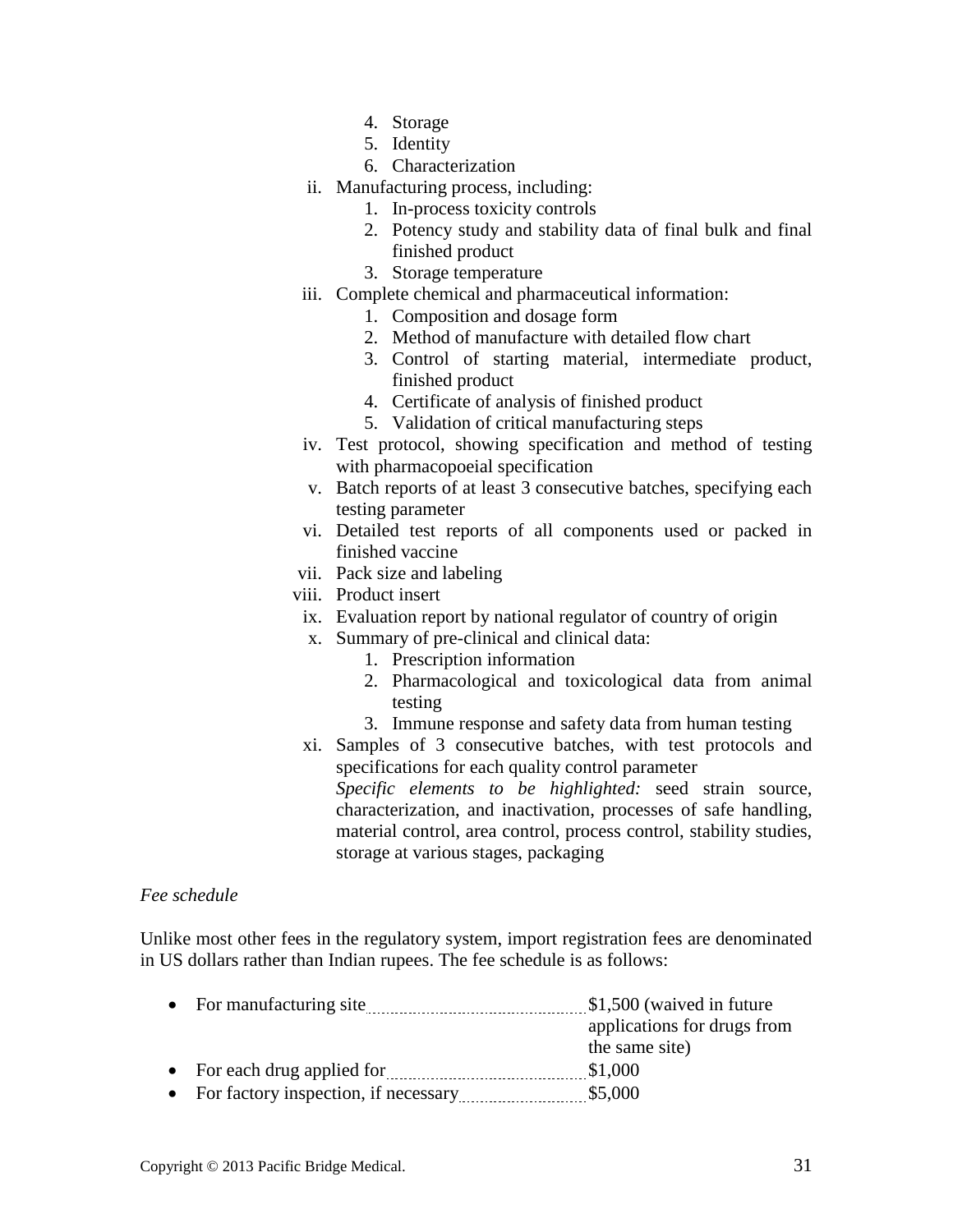• For duplicate copy of certificate **\$300** 

# *Reporting of changes*

The holder of an import certificate is obligated to report all material changes to the DCGI within 30 days. These include changes to:

- Manufacturing site
- Manufacturing process
- Packaging
- Labeling
- Testing
- Documentation

Notification of these changes can be done in simple letter form, specifying the appropriate import registration certificate number. However, it must come from the Indian agent, distributor, or subsidiary actually holding registration, not the manufacturer at its foreign address.

Major changes may require re-registration instead of notification. What makes a change "major" is not well-defined, and the DCGI makes decisions on a case-by-case basis. Changes to product composition or manufacturing site always require re-registration. When re-registration is required, the application should be submitted within 30 days of the change.

# <span id="page-31-0"></span>**D. Import License**

The final step for a foreign company to bring a drug into India is to receive an import license. Import license application forms can differ depending on the type and purpose of the drug.

At the border, the import license is the only regulatory permission needed to bring in shipments besides general customs requirements. Officials may conduct testing to verify that a shipment's contents and quality adhere to the license terms. Because of this requirement, drugs may only enter India via cities with appropriate testing facilities. They may enter by sea through Chennai, Kolkata, Mumbai, Kochi, Nhava Sheva, or Kandla, or by air through Chennai, Kolkata, Mumbai, Delhi, Ahmedabad, or Hyderabad.

Tariff levels range from as high as 28% to as low as 0% (for specified "life-saving" products). A common level for many products is 12.5%. This is calculated from the cost, insurance and freight (CIF) value given on the invoice. There is also a "countervailing duty" of 8%, which is equivalent to the internal excise tax. Life-saving drugs may also be exempt from the countervailing duty. On April 1, 2008, the internal excise tax rate on drugs was lowered from 16% to 8%. Since the countervailing duty is equivalent to the internal excise tax rate, tariffs on imported drugs dropped 8% as a result.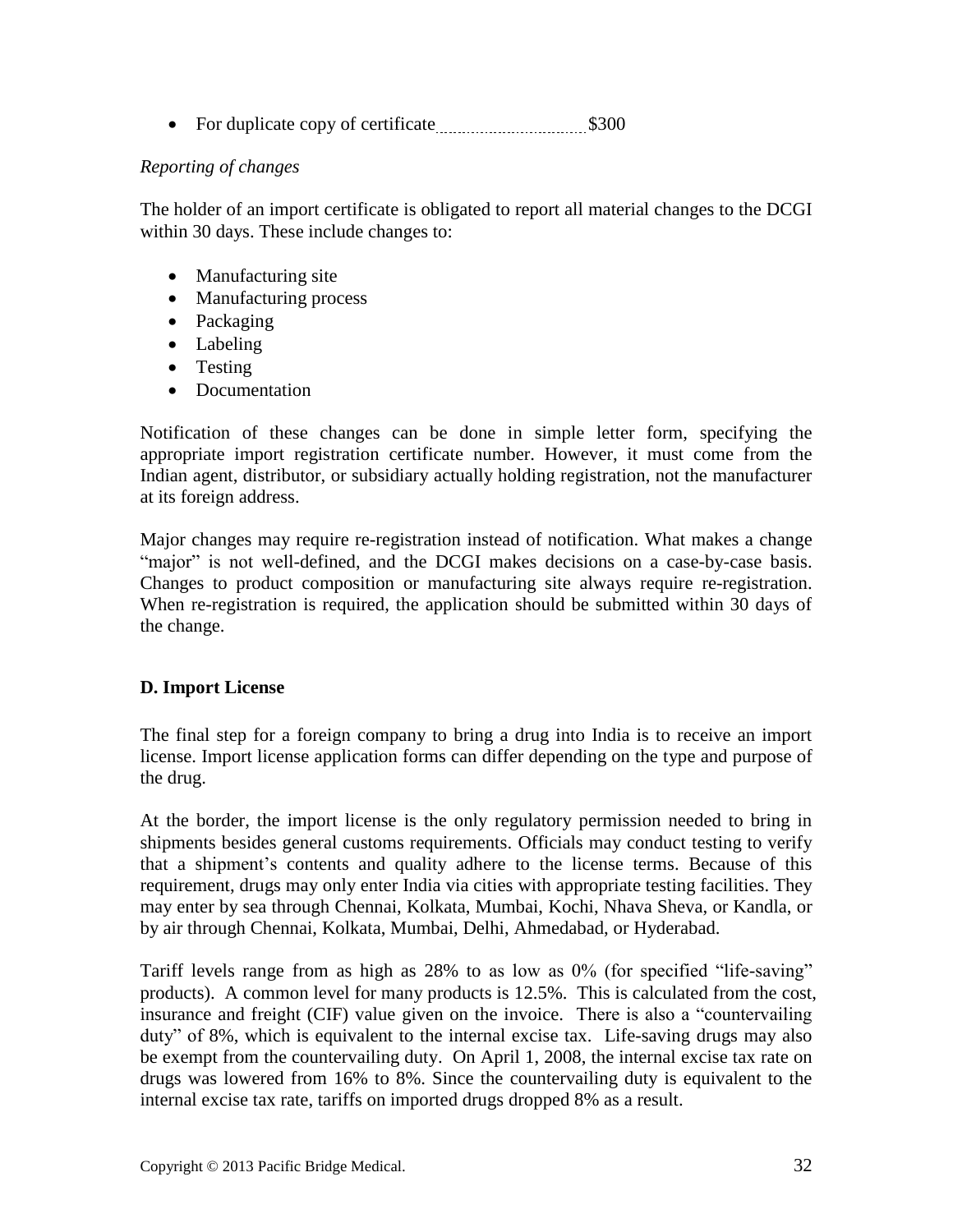Import licenses are issued by the DCGI directly, not by state FDAs.

The types of drugs as distinguished in the import licensing process are as follows:

- 1. All drugs not listed below (general import license)
- 2. Drugs listed in Schedule X (Abusable sedatives and stimulants. For the full list, see Appendix XIX.)
- 3. Drugs imported in small quantities for personal use
- 4. Drugs imported in small quantities by a public hospital
- 5. Drugs for examination, testing, or analysis (including clinical trials)

The informational requirements to apply for import licenses are as follows:

#### *General import license*

- 1. Full address of applicant with telephone, fax, and email
- 2. Full address of manufacturer with telephone, fax, and email
- 3. Name(s) of imported drug(s)
- 4. Undertaking to follow relevant laws and regulations, signed by manufacturer
- 5. Copy of import registration certificate for drug, with its number, name and address of license-holder, and expiration date
- 6. Copy of applicant's license to distribute or manufacture drugs (see page [26](#page-25-1) above).

#### *License to import drugs listed in Schedule X*

1 through 5. (Same as above)

6. Copy of applicant's license to distribute or manufacture drugs listed in schedule X (different type of license)

*License to import drugs in small quantities for personal use*

- 1. Applicant name, address, occupation
- 2. Name(s) of imported drug(s)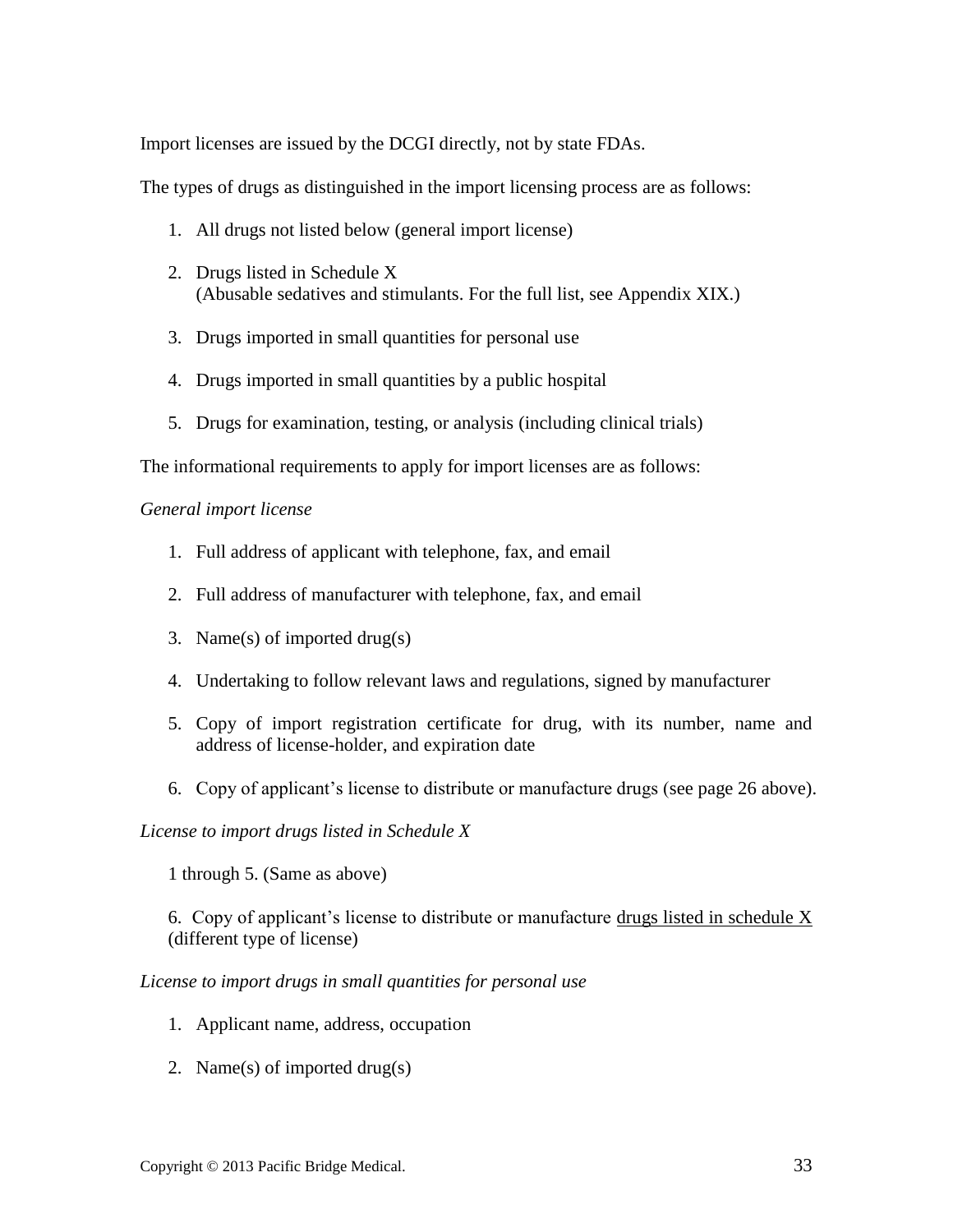- 3. Origin of drug(s)
- 4. Prescription from licensed medical practitioner

*Note 1:* The Licensing Authority will determine if the quantity is appropriate for personal use.

*Note 2:* Drugs may also be imported for personal use during personal travel without this license if all of the following conditions are met:

- a) They are included in a passenger's baggage, and the passenger is the only user
- b) They are declared to Customs
- c) The quantity does not exceed 100 doses

*License to import new drugs in small quantities by a public hospital*

- 1. Applicant (must be representative of hospital)
- 2. Applicant designation
- 3. Name of importing hospital
- 4. Disease to be treated
- 5. Name and address of hospital treating disease
- 6. Name and quantity of drug(s)
- 7. Certificate stating that drug is urgently required for treatment and is not available in India, signed and sealed by Medical Superintendent of treating hospital

*Note:* Drug import and use must meet the following conditions: a) Approved in country of origin b) Quantity must not exceed 100 doses per patient treated

*License to import drugs for examination, testing, or analysis* ("Test License")

- 1. Applicant name, address, occupation
- 2. Testing site
- 3. Testing dates
- 4. Name, class, quantity of drug(s)

*Note* 1: Must be signed or countersigned by head of medical institution or firm conducting actual testing.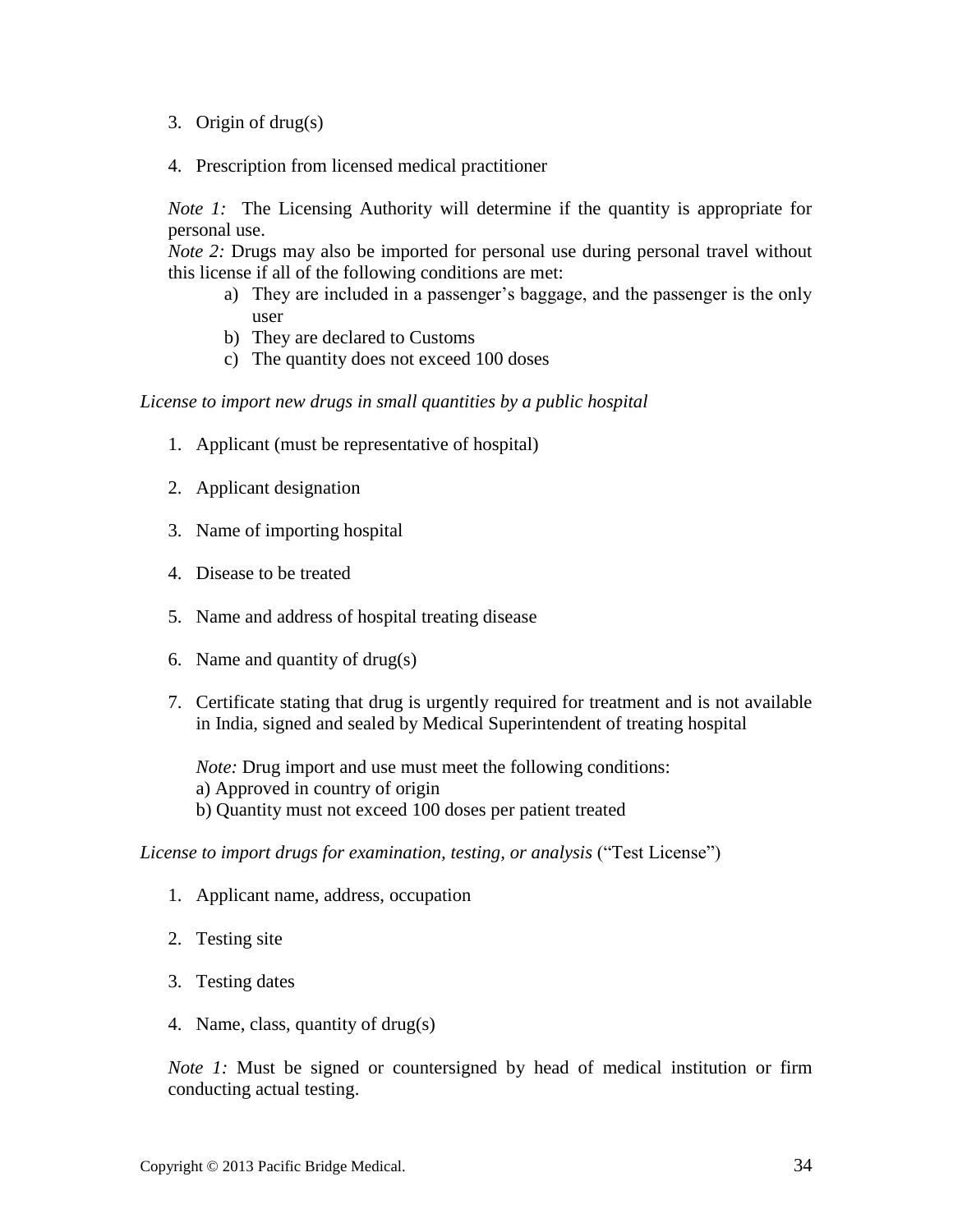*Note 2:* For convenience, this application is often submitted attached to a new drug application. See page [23](#page-22-0) above.

# *Fee schedule*

- 1. All drugs not listed below Rs. 1,000 (US\$20)
- 2. Drugs listed in Schedule  $X$   $Rs. 1,000$  (US\$20)
- 3. Drugs imported in small quantities for personal use --
- 4. Drugs imported in small quantities by a public hospital Rs. 100 (US\$2)
- 5. Drugs for examination, testing, or analysis Rs. 100 (US\$2)

Multiple drugs can be registered with the same import license application. The fee for the first drug in the application is Rs. 1,000, and each additional drug costs Rs. 100. For later import licenses, if the drug is from the same manufacturing site as before, the first drug also costs Rs. 100. However, drugs in Schedule X cannot be mixed with other drugs on the same import license application.

# <span id="page-34-0"></span>**E. Adverse Event Reporting**

Legally, any firm applying for new drug registration undertakes to provide the DCGI with post-marketing safety reports. This reporting should be in the form of a Periodic Safety Update Report (PSUR). The PSUR is submitted twice a year for the first two years of marketing and once a year during the third and fourth years. It should include all new data received from post-market surveillance, any regulatory changes in other countries, and a recommendation on any necessary changes to the product. If any new studies are commissioned, these should also be concluded. Besides the PSUR, all serious unexpected adverse events in India known to the license-holder should be reported within 15 days.

However, from the viewpoint of establishing a modern system of monitoring drug safety, it is publicly recognized as inadequate to collect data only from recent new drugs. The Parliamentary Report of 2012 points out a few controversial drugs that should have been withdrawn from the market in India due to adverse events and subsequent regulatory changes in other countries. For example, Analgin was first banned in the US in 1977. The drug was then banned in about 20 other countries, following reports of agranulocytosis. However, Analgin is still allowed to market in India.

In 2004, India formed a national adverse event reporting body, the National Pharmacovigilance Center, which is housed in the All India Institute for Medical Sciences (AIIMS). AIIMS is India's national coordination center for monitoring adverse drug reactions (ADR) in the country. 33 regional and local reporting bodies were also established under the National Pharmacovigilance Center. These entities gather safety reports from hospitals and medical professionals. A 16-member National Pharmacovigilance Advisory Committee periodically evaluates the data and may recommend regulatory responses. Between 2006 and 2008, a total of 11,633 cases of ADRs were reported under the National Pharmacovigilance program. Nevertheless, none of the ADRs led to any restriction/prohibition on any drug in India. In July 2010, a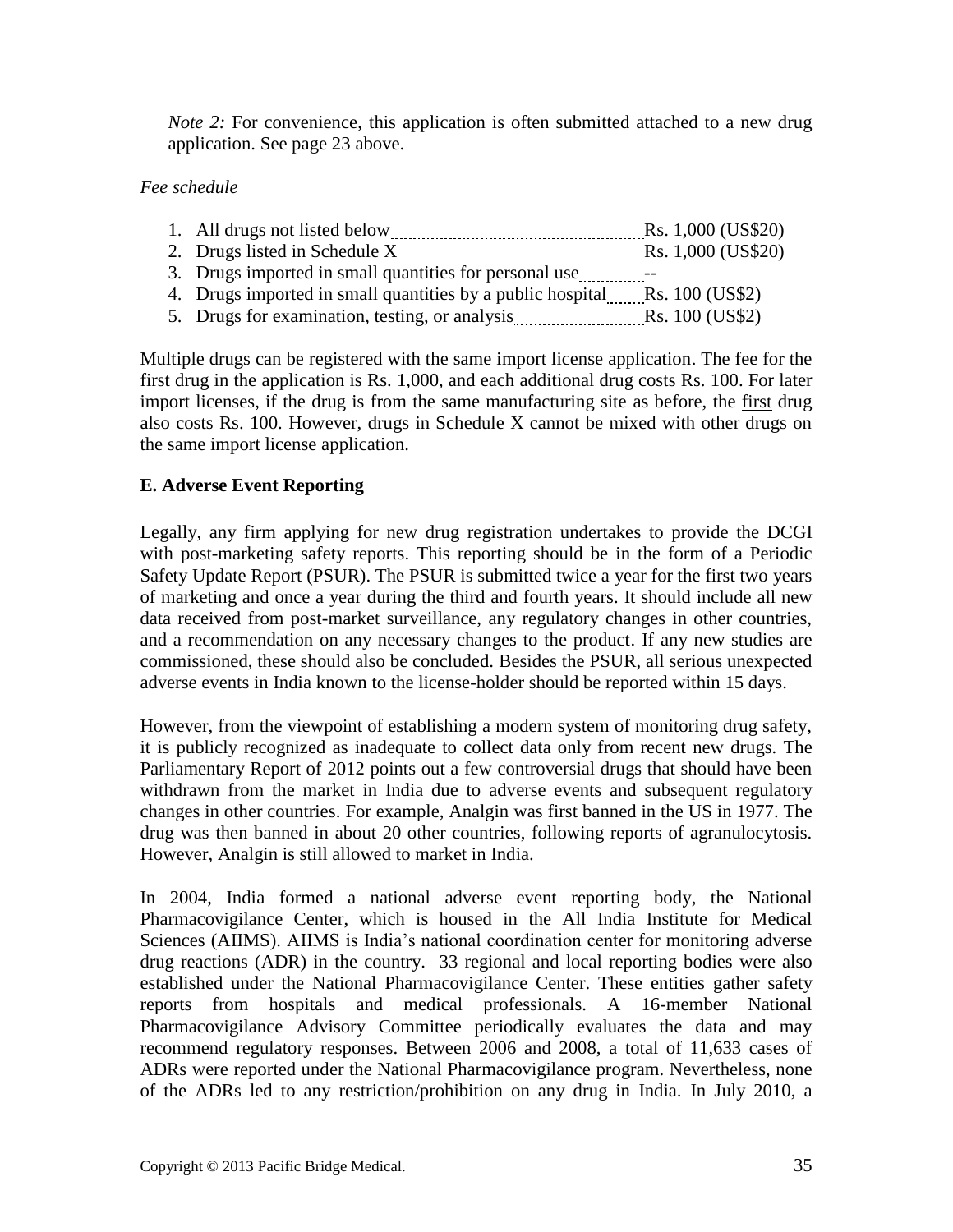revised Pharmacovigilance Program was initiated with AIIMS to compliance to Schedule Y requirements.

Currently there are 22 Indian ADR monitoring centers under the revised Pharmacovigilance Program. The list of ADR monitoring centers can be found in Appendix XXIII of this report.

Nevertheless, India is still at an early stage in adverse event reporting. At this stage, an important goal of these pharmacovigilance bodies is simply to encourage doctors and patients to develop the habit of reporting adverse events. In gauging drug safety, India still tends to rely on data collected abroad.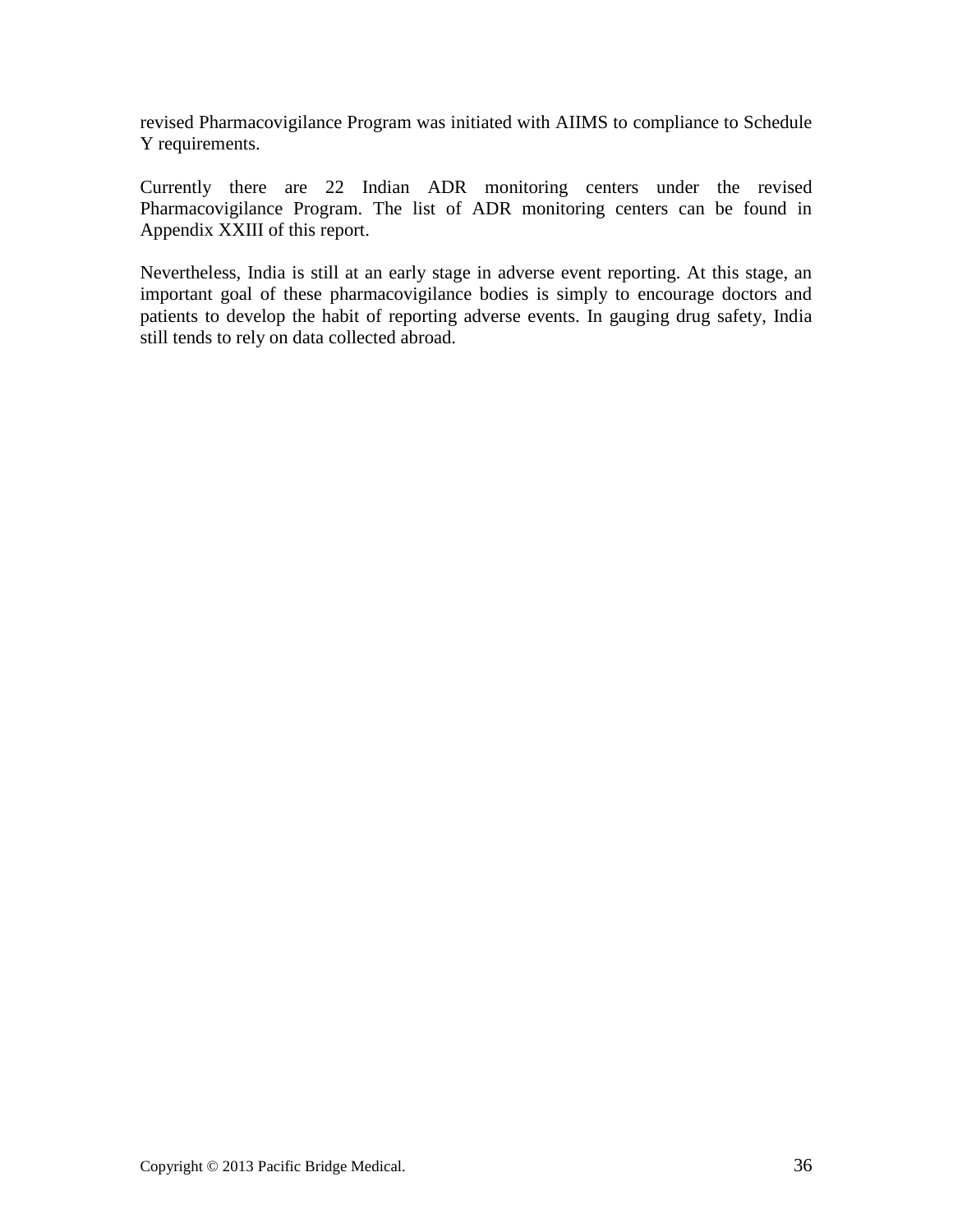### **VI. MANUFACTURING**

### **A. Overview**

Since the 1970's, manufacturing has been the foundation of India's pharmaceutical development. Today, the country has over 10,000 drug factories, which produce at least 6,000 brands. Although many of these are small and generic-focused, others aim to be good contract manufacturing partners for the Western industry. The country has more US FDA-approved plants than any other country outside the US. With new deals being made constantly, the value of the drug manufacturing industry is predicted to grow an average of 10% each year over the 2012-2015 period. Multinational pharmaceutical companies that manufacture in India include GlaxoSmithKline, Sanofi-Aventis, Pfizer, and Abbott.

### **B. Licensing**

Manufacturing licenses in India are usually issued by the state FDAs. New drugs, blood products, large volume parenterals, sera, and vaccines must receive their manufacturing licenses from the DCGI.

Most regulatory requirements for manufacturing have been integrated to a GMP standard under Schedule M of the DCA. Compliance is enforced by inspections by state FDA officials. However, some remaining manufacturing requirements are specific to India. Some of these provisions mandate particular college degrees and levels of experience for production heads and testing heads.

Although most manufacturing licenses are granted on the state level, receiving the license gives a manufacturer legal permission to sell its product anywhere in India. There was an excise tax of 16% on domestically manufactured drugs, though this was reduced to 8% in April 2008. In February 2011, as part of the national budget for 2011/2012, the Indian government set the excise duty on medicines and medical equipment to 5%. As outlined in the national budget for 2012/2013, six life-saving drugs and vaccines and the bulk drugs used in their production will be completely exempted from excise duty.

Manufacturing licenses are divided into a number of categories depending on the type of drug being made. The categories are:

- 1. Drugs not listed below
- 2. Drugs in Schedule C or C(I) (Biological products. For complete list, see Appendix XIV. Items in (4) below are included in the schedule, but licensed separately.)
- 3. Sera, vaccines, or large volume parenterals (sterile solutions with over 100ml per container)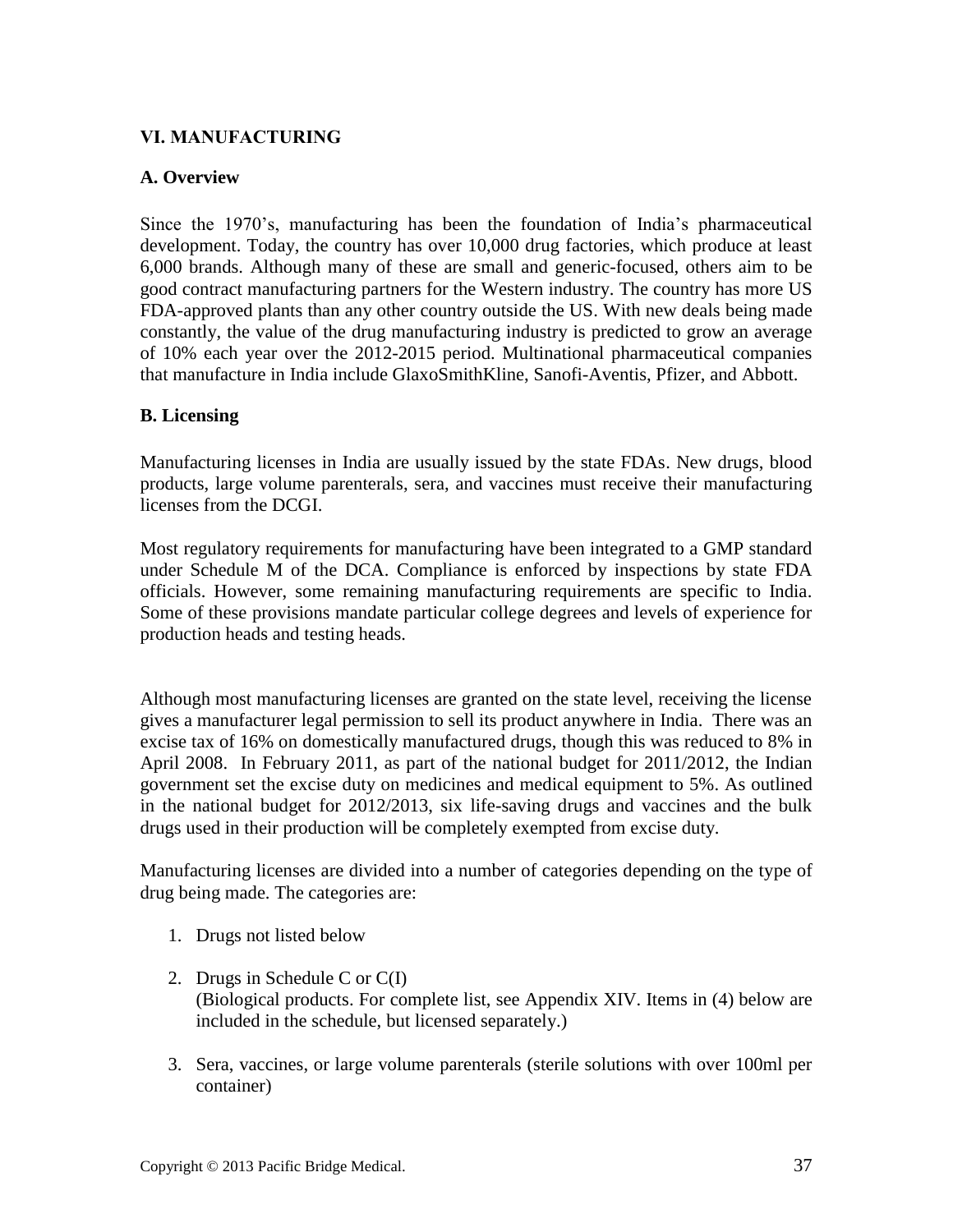### 4. Blood products

A license may be for general manufacturing, only for repacking, or for manufacturing for testing purposes. Another category is the "loan license." In loan licensing, a firm without manufacturing facilities (for example, a drug's patent-holder) obtains permission to make a drug through a contract manufacturer, which must have a regular manufacturing license. This allows flexibility in choosing a contract manufacturer.

A license to manufacture for testing is only needed for a site that does not already have a manufacturing license. It has a significantly smaller fee and less stringent requirements. The DCA mostly waives requirements of drug quality and accurate claims for such licenses. However, the drug must be made in small quantities and be labeled as not for resale.

### *Licensing Requirements*

The items to be assessed by a Licensing Authority for manufacturing licenses are given below, divided by type of license. For specific staff requirements, please refer to the following section.

Requirements for each license are described in two parts. Part (A) is the actual informational items that need to be submitted in an application. Part (B) is what the Licensing Authority is required to assess based on the information provided and on-site inspections.

State FDAs are required to assess information on drugs to be manufactured, when they are patented or proprietary. This requirement focuses on confirming that the planned dosages, formulations, and excipients are appropriate to claims *as stated*, rather than assessing the claims themselves. However, the documentary requirements are much more vaguely defined than the requirements for new drug or import registration. They can also vary from state to state. In these cases, one should consult with the relevant state FDA to determine how much information is necessary.

Multiple drugs can be registered for manufacture at the same site. The application should list them divided by category. The categories are:

- 1. Sterile products, parenteral preparations, and sterile ophthalmic preparations
- 2. Oral solid dosage forms (tablets and capsules)
- 3. Oral liquids (syrups, elixirs, emulsions, and suspensions)
- 4. Topical products (creams, ointments, pastes, emulsions, lotions, solutions, dusting powders, etc.)
- 5. Metered dose inhalers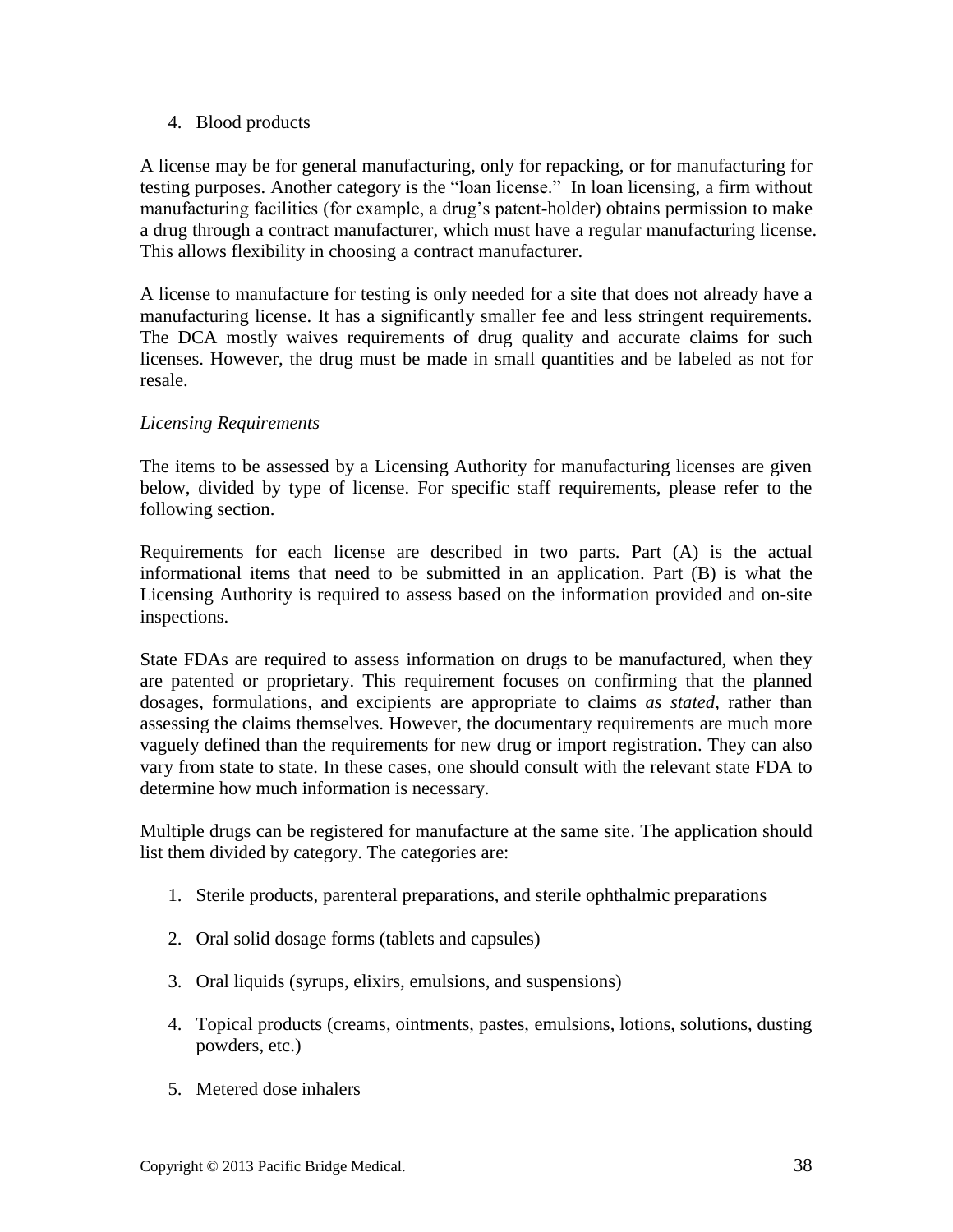- 6. Active pharmaceutical ingredients (bulk drugs)
- 7. Blood products

#### *General manufacturing license:*

- A. To be submitted in application:
	- 1. Applicant name, address
	- 2. Manufacturing premises address
	- 3. Names of drugs, by category
	- 4. Names, qualifications, experience of production and testing staff
	- 5. Plan of manufacturing premises
	- 6. Information on patent or proprietary medicines used, if any. Evidence proving that the product $(s)$ :
		- a. Are in ingredients and quantities appropriate to claims or conditions recommended for use or claimed to be useful
		- b. Are safe with relevant excipients and formulation
		- c. Are in stable storage conditions
		- d. Are with therapeutically justified ingredients and quantities
		- e. If new drugs, have new drug approval
- B. Points to be assessed (same for all manufacturing licenses; omitted below)
	- 1. Qualified production staff
	- 2. Compliant with Schedule M in terms of:
		- a. Premises
		- b. Space, plant, equipment
		- c. Practices
	- 3. Testing unit:
		- a. Qualified supervisor
		- b. Adequate testing lab equipment
		- c. Testing unit must be separate from manufacturing unit
	- 4. Adequate arrangement for storage of drugs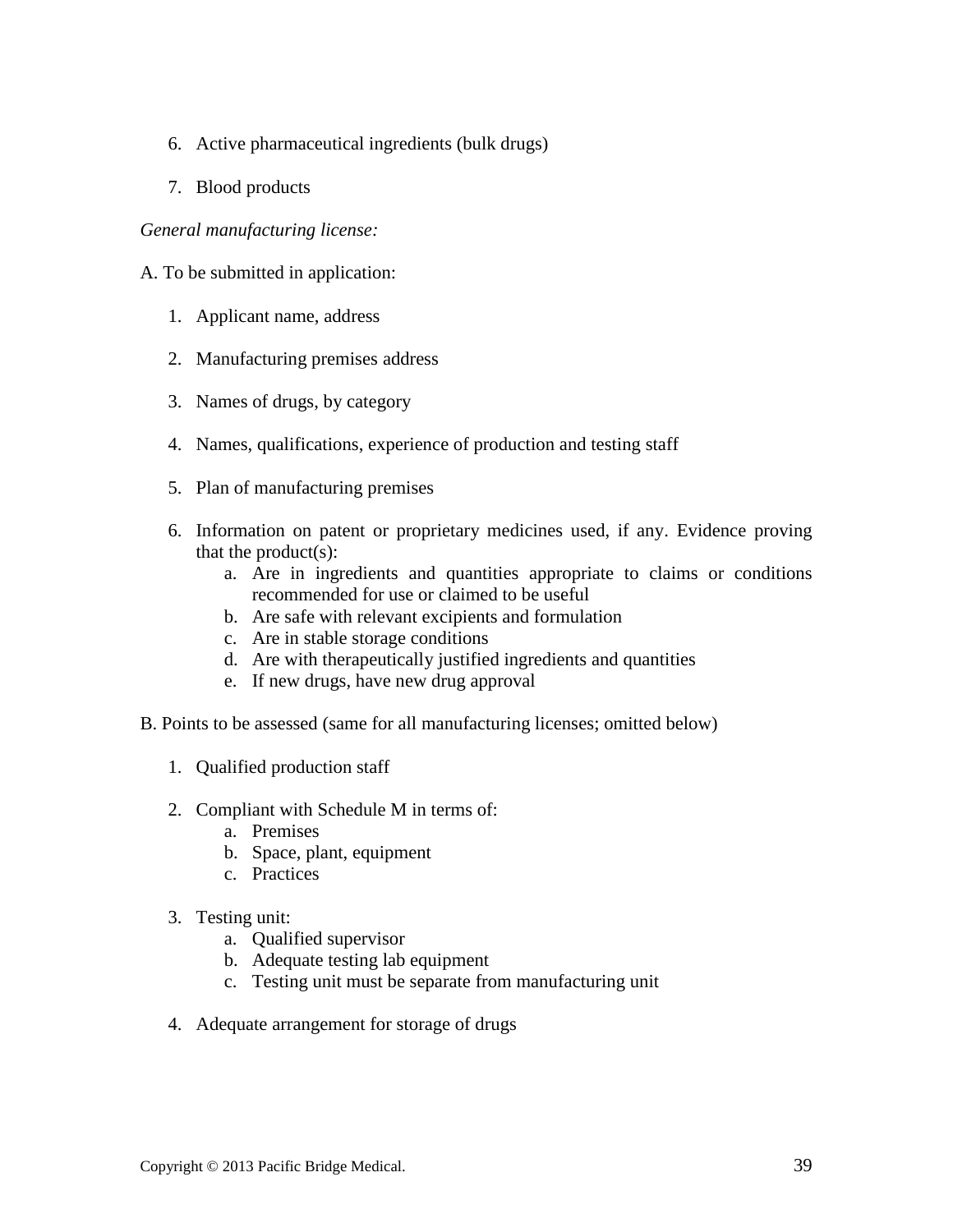*Manufacturing license for drugs in Schedule C or C(I), sera, vaccines, large volume parenterals, or blood products:*

- A. To be submitted in application:
	- 1. Applicant name, address
	- 2. Manufacturing premises address
	- 3. Drug name(s)
	- 4. Names, qualifications, experience of production and testing staff
	- 5. Date premises will be ready for inspection
	- 6. Plan of premises
	- 7. Documentation for proprietary medicines
- B. Points to be assessed (same as above)

#### *Repacking license:*

- A. To be submitted in application:
	- 1. Applicant name, address
	- 2. Repacking premises address
	- 3. Names of drugs to be repacked, by category
	- 4. Names, qualifications, experience of staff
	- 5. Plan of repacking premises
- B. Points to be assessed:
	- 1. Hygienic conditions
	- 2. Qualified supervisor
	- 3. Compliant with Schedule M in terms of: a. Premises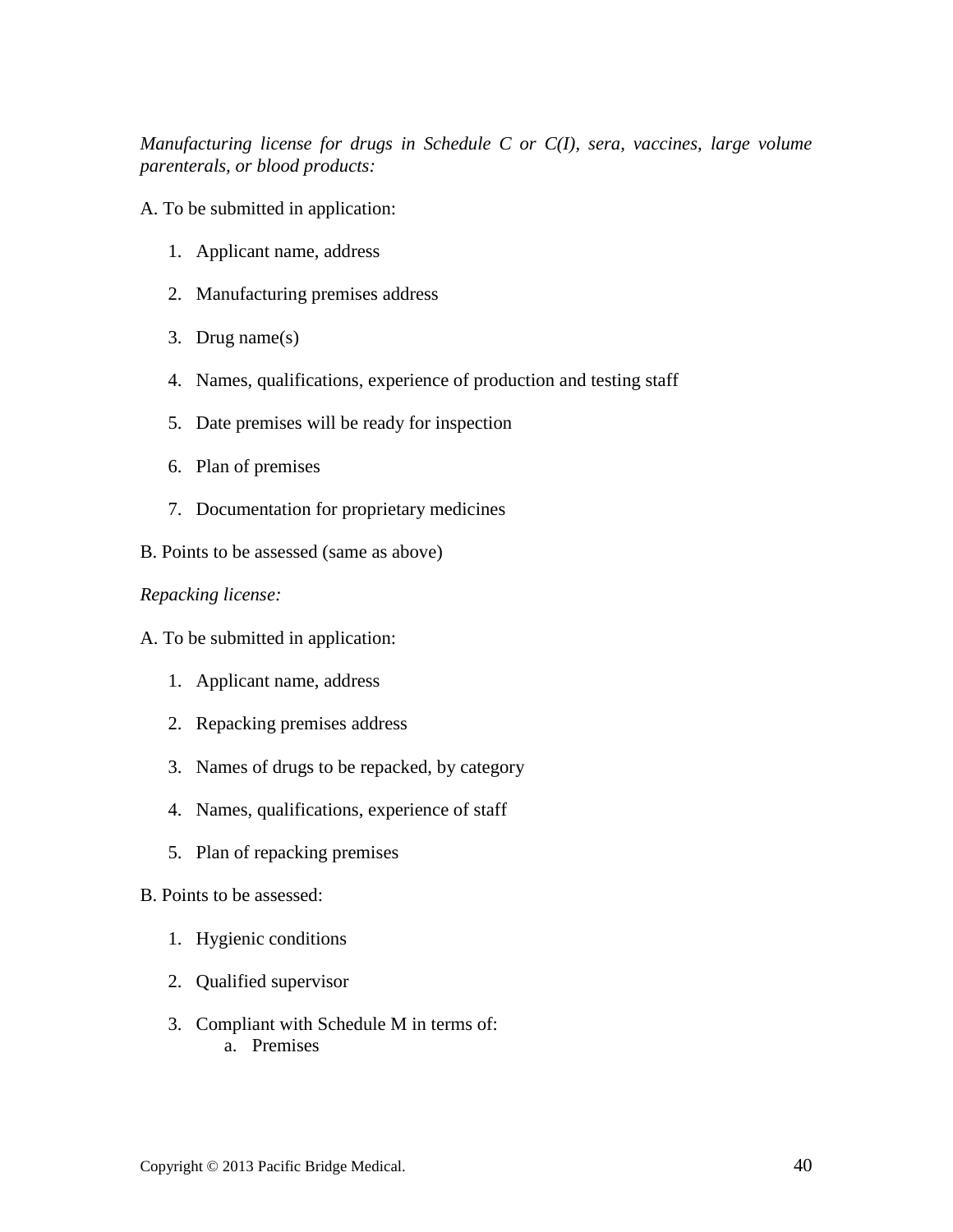4. Adequate arrangements to carry out testing at separate unit (may be contracted out to properly licensed operation)

#### *Loan license:*

- A. To be submitted in application:
	- 1. Names of proprietors, partners, or managing director of applying firm
	- 2. Name of applying firm
	- 3. Name and address of manufacturer to be used
	- 4. Manufacturing license number of manufacturer to be used
	- 5. Names of drugs, individually
	- 6. Names, qualifications, and experience of production and testing staff at manufacturer
	- 7. True copy of letter from applicant to manufacturer, authorizing manufacture to make drug
	- 8. True copy of letter from manufacturer to applicant, agreeing to lend use of premises, equipment, and expert staff, to test every batch produced, and to keep records of raw material, finished products, and analysis reports
	- 9. Specimens of labels and cartons for products

B. Points to be assessed:

1. Documentation on proprietary medicines, if any.

*Manufacturing license for examination, testing, and analysis:*

- A. To be submitted in application:
	- 1. Name, address of applicant
	- 2. Manufacturing site address
	- 3. Drug name(s)
- B. Points to be assessed:
	- 1. That drug(s) are recognized by experts as safe for use.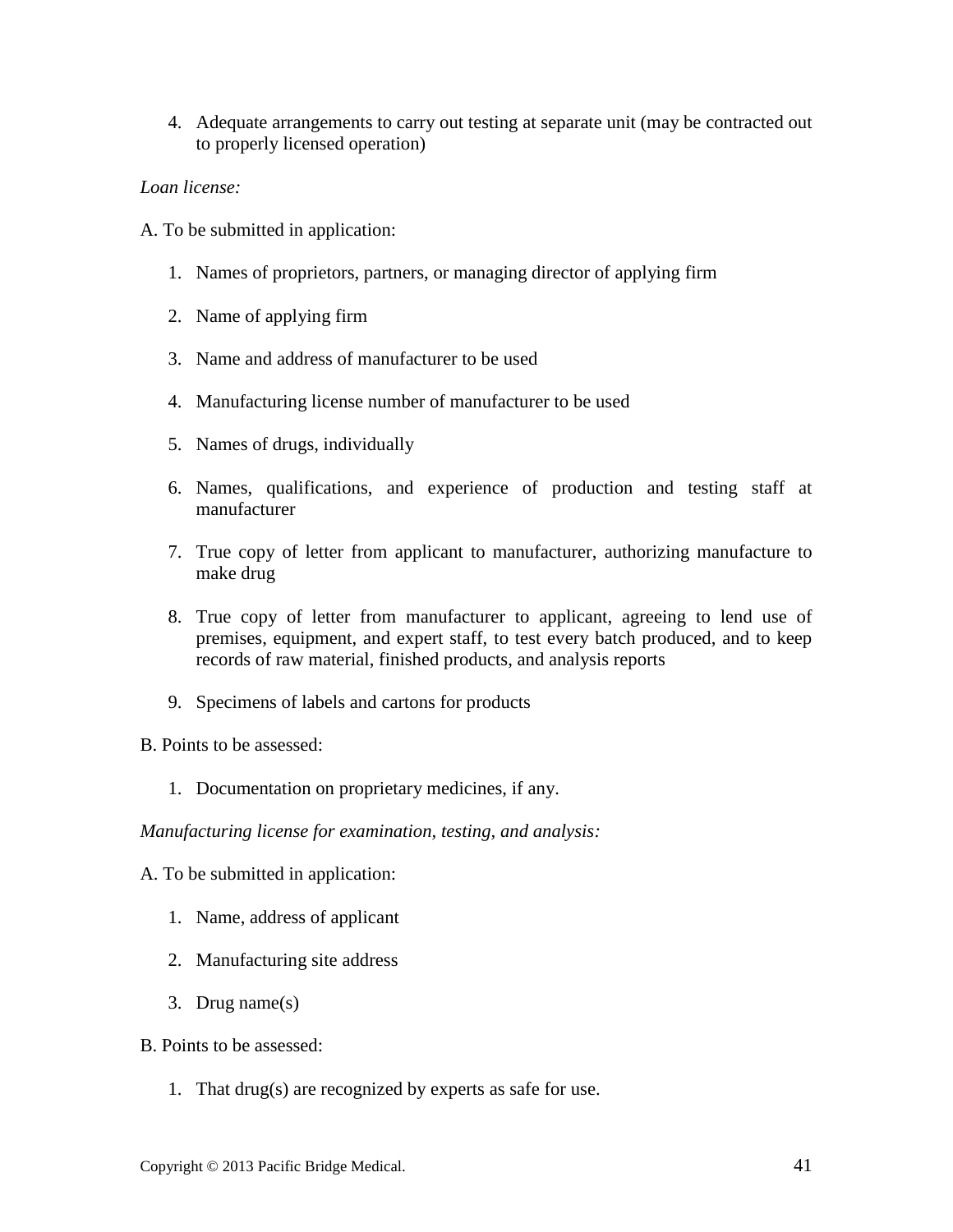*Note:* If the drug is not recognized as such, prior permission to conduct tests must be obtained in writing from the Licensing Authority.

- 2. That drug is only used for examination, testing, and analysis
- 3. That records are kept of drugs produced and to whom they are administered

### *Qualifications for Staff*

This section details staffing requirements for manufacturing licenses. There is no staffing verification for holders of *loan* licenses, since they do not do any manufacturing themselves.

Where "adequate" experience is required, the adequacy of an employee's experience is determined by the Licensing Authority.

|                                                                          | Graduate in                       | Experience in<br>drug manufacture (if<br>not stated otherwise) |
|--------------------------------------------------------------------------|-----------------------------------|----------------------------------------------------------------|
| 1. Manufacturing license (drugs not listed below, including Schedule X): |                                   |                                                                |
| a. Production supervisor (must be full-time)                             |                                   |                                                                |
|                                                                          |                                   |                                                                |
|                                                                          | Pharmaceutical Chemistry 18 mos.  |                                                                |
|                                                                          | Science (Chemistry as 3 yrs.      |                                                                |
|                                                                          | principal subject)                |                                                                |
|                                                                          | Chemical Engineering 3 yrs.       |                                                                |
|                                                                          | Chemical Technology 2 yrs.        |                                                                |
|                                                                          |                                   |                                                                |
|                                                                          | Veterinary Science18 mos.         |                                                                |
|                                                                          | (for veterinary drugs only)       |                                                                |
| b. Head of testing unit (full-time)                                      |                                   |                                                                |
|                                                                          |                                   |                                                                |
|                                                                          | Pharmaceutical Chemistry Adequate |                                                                |
|                                                                          | Science Adequate                  |                                                                |
|                                                                          |                                   |                                                                |
| 2. Manufacturing license (drugs in Schedule C or $C(I)$ )                |                                   |                                                                |
| a. Production supervisor (full-time)                                     |                                   |                                                                |
|                                                                          |                                   |                                                                |
|                                                                          | Pharmaceutical Chemistry18 mos.   |                                                                |
|                                                                          |                                   |                                                                |
|                                                                          | or Microbiology as principal      |                                                                |
|                                                                          | subject)                          |                                                                |
|                                                                          | Chemical Engineering 3 yrs.       |                                                                |
|                                                                          | Medicine 3 yrs.                   |                                                                |
|                                                                          |                                   |                                                                |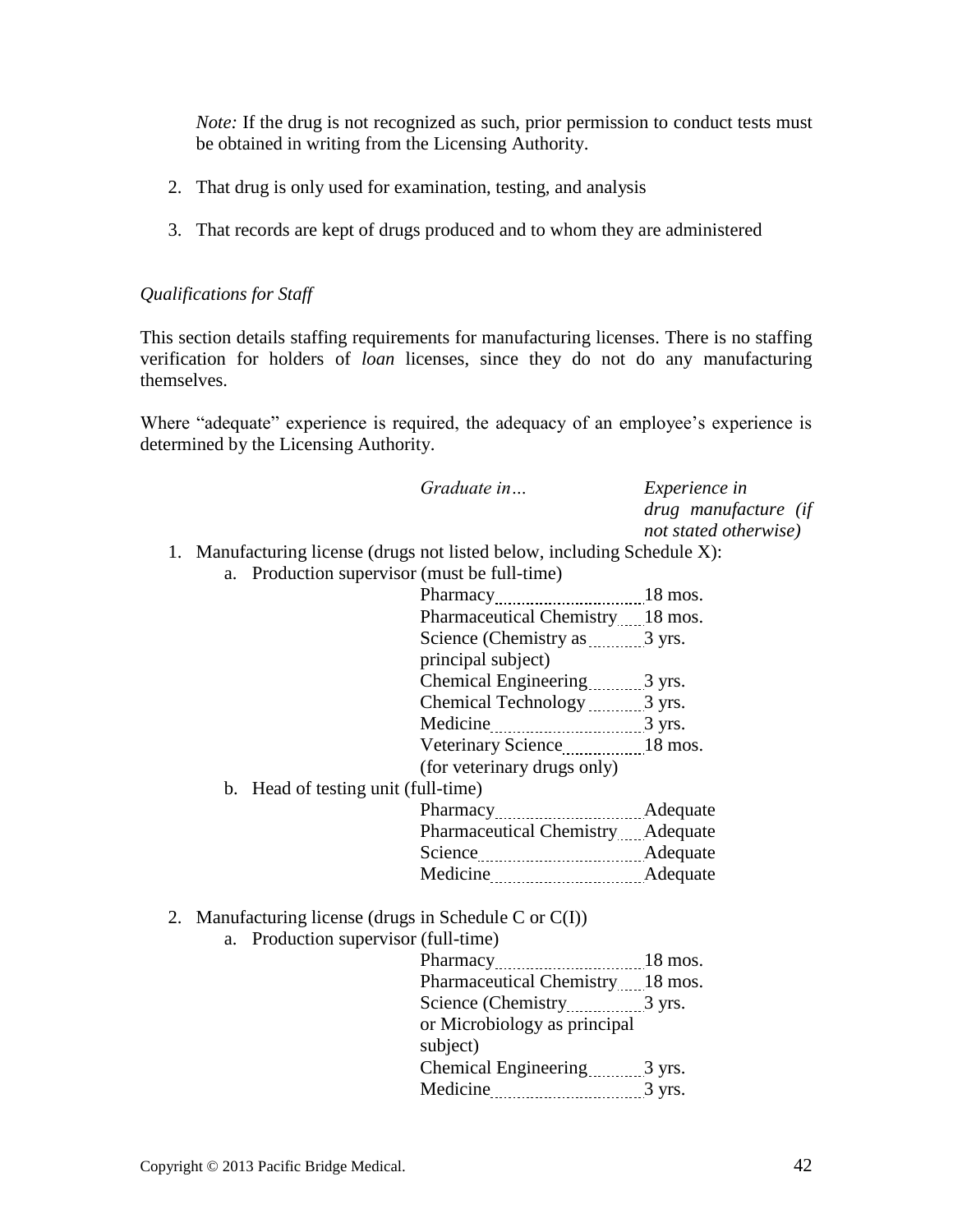| (for veterinary drugs only)         |                                                |  |
|-------------------------------------|------------------------------------------------|--|
| b. Head of testing unit (full-time) |                                                |  |
|                                     |                                                |  |
|                                     | Pharmaceutical Chemistry Adequate              |  |
| Science                             | Adequate<br>---------------------------------- |  |
| Medicine                            | Adequate<br>------------------------------     |  |

#### 3. Manufacturing license (blood products)

a. Production supervisor (full-time)

MD in Microbiology, 1 yr. Pathology, Bacteriology, Immunology, Biochemistry Post-grad. degree in 1 yr. Science (Microbiology) Post-grad. degree in 1 yr. Pharmacy (Microbiology)

b. Head of testing unit (full-time)

Post-grad. degree in 18 mos. Science or Pharmacy (Chemistry, Microbiology, Biochemistry) MD in Microbiology, 18 mos. Pathology, Biochemistry

- 4. Repacking license
	- a. Repacking supervisor

Diploma in Pharmacy None Passed Intermediate None examination (Chemistry as principal subject) Passed Matriculation Exam 4 yrs. (for college entrance)

#### *Recent Updates*

The CDSCO plans to put together an official national list of pharmaceutical manufacturers that are licensed in India in a computer database. There are presently over 10,000 drug manufacturing companies in India. But reliable and specific information on these factories are unavailable.

In March 2011, the CDSCO provided further clarification on the guidelines for new drug manufacturing and sales. These pertained to:

• Trial batches of new drugs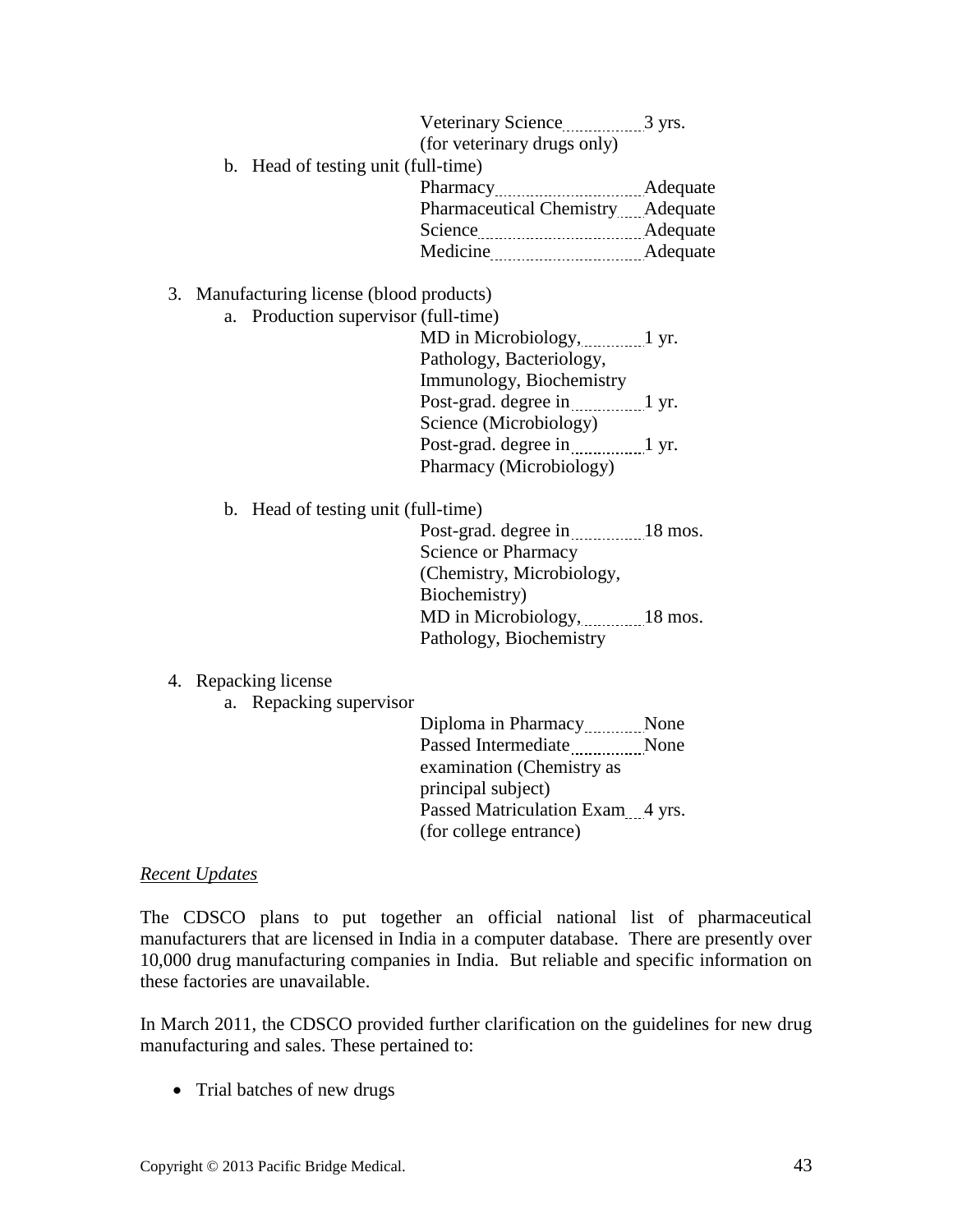- "Significant change" in drug attributes
- Details of manufacturing site address
- Submission of data for new drugs under Loan License
- Co-packaging products
- Submission of stability data

#### *Trial batches of new drugs:*

Stability testing of new drugs substances and formulations are required to be carried out on at least 3 primary batches at the time of the application submission. These batches should be manufactured to a minimum of pilot scale\*.

For drug substances, the batches are required to be manufactured to a minimum of pilot scale by the same synthetic route. In addition, the manufacturing method should simulate the process used for full production.

For formulations, two of the three batches should be at least pilot scale and the third one may be smaller.

### *\*Note on Pilot scale:*

*For solid oral dosage forms, a pilot scale is generally at a minimum of one-tenth of a full production scale, or 100,000 tablets or capsules, whichever is larger.*

*The batch size may be kept less than 100,000 tablets or capsules for drugs indicated in life threatening or serious diseases.*

*For oral liquid, topical preparations and sterile preparations, pilot scale is a minimum of one-tenth of a full production scale. This must be manufactured by a procedure that is representative of the full production-scale batch.*

#### *Significant change in drug attributes:*

"Significant change" for an API is defined by the CDSCO as the "failure to meet its specification". If a significant change in the drug occurs during the 6 months of testing under the accelerated storage condition, additional testing under intermediate storage condition is required.

The CDSCO laid out the following criteria for "significant change":

- *a.* 5% or more change in assay from its initial content of APIs, or failure to meet the acceptance criteria for potency under biological/immunological procedures
- *b.* The extent of degradation of the product goes beyond the acceptance criteria
- *c.* Failure to meet the acceptance criteria for appearance, physical attributes and functionality test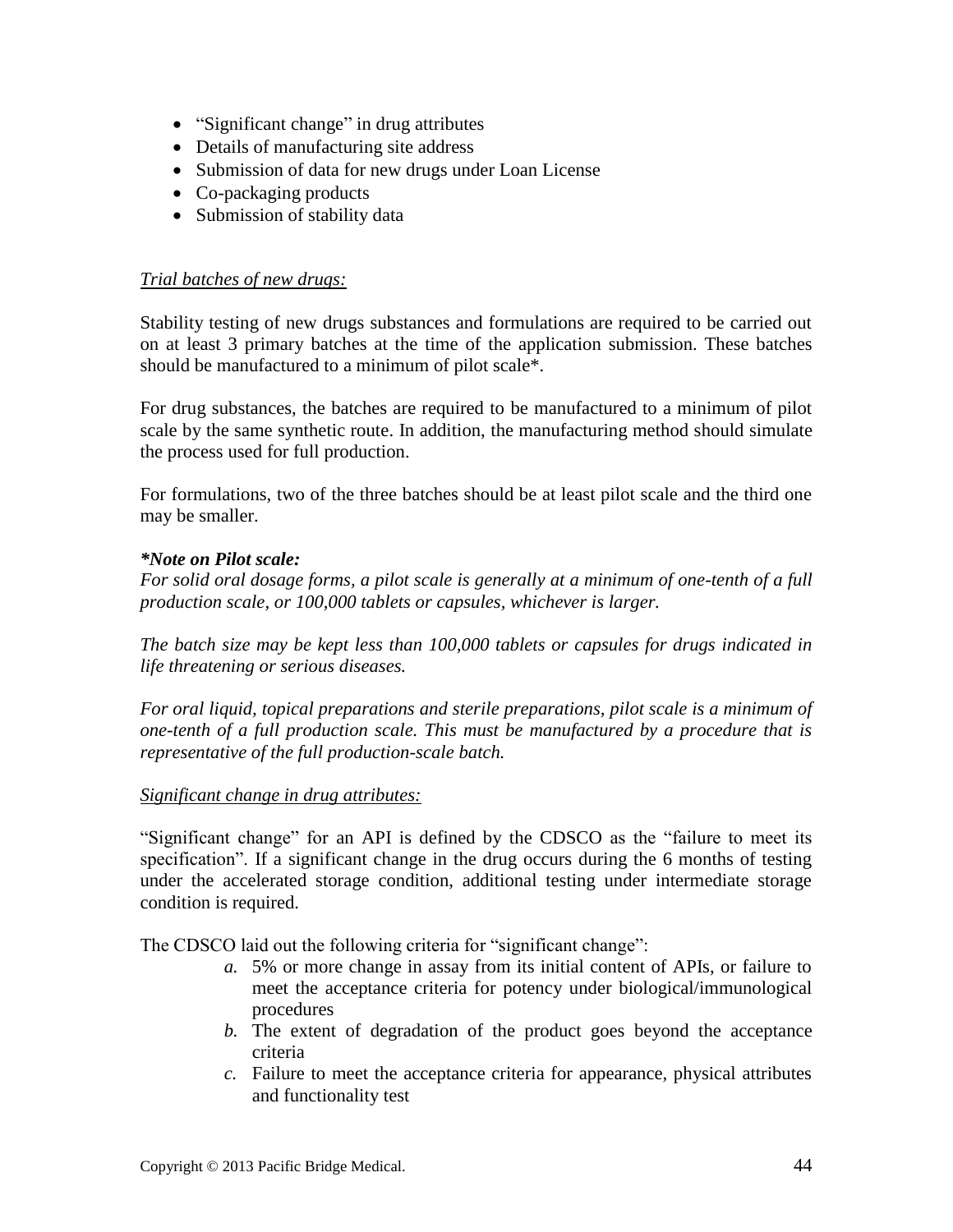- *d.* Failure to meet the acceptance criterion for pH level
- *e.* Failure to meet the acceptance criteria for dissolution for 12 dosage units

### *Details of manufacturing site address:*

The applicant is required to mention the address of the actual manufacturing facility on Form 44 (the official form for registering new drugs), where simulated batches are also manufactured.

In addition, if the simulated batches are used for clinical trials, including BA/BE study purposes, these batches need to be manufactured in GMP facilities.

#### *Submission of data for new drugs under loan license*

This is with respect to the data submission for new drugs by applicants who intend to manufacture the drugs under the Loan License.

The Loan Licensee is required to establish and submit comparability data of the minimum pilot scale batch with the marketed product of the original licensee. The product would have to be the same as the original manufacture's, in the same facility with the same equipment used when obtaining the Form 46.

#### *Co-packaging products*

If the manufacturer already has market authorization for each component of the copackaged product, the required information of the pharmaceutical products will be limited to the stability of the products in the co-packaging.

#### *Submission of stability data*

As stated in Schedule Y, an applicant needs to submit 12-month long term stability studies and 6-month accelerated stability studies. However, if the applicant submits both accelerated and real-time stability data for only 6 months, an initial expiry period of only 1 year may be considered. This expiration period can be increased after submission of adequate stability data and permission from the Directorate of General Health Services. In addition, extension of shelf-life will be made based on the submission of real-time stability studies.

### **C. Good Manufacturing Practice**

Schedule M, or Indian GMP, was amended to its current form in 2001. It was scheduled to be implemented in 2003, but political pressure from small businesses delayed this. It was finally imposed as a requirement for manufacturing licenses in July 2005. It was recognized at the time that although it would improve the domestic drug industry as a whole, its high standards would also drive some smaller drug manufacturers out of business. Although implementation was originally slow, it has accelerated over time. As of November 2008, about 1,000 of India's small-scale pharmaceutical manufacturers had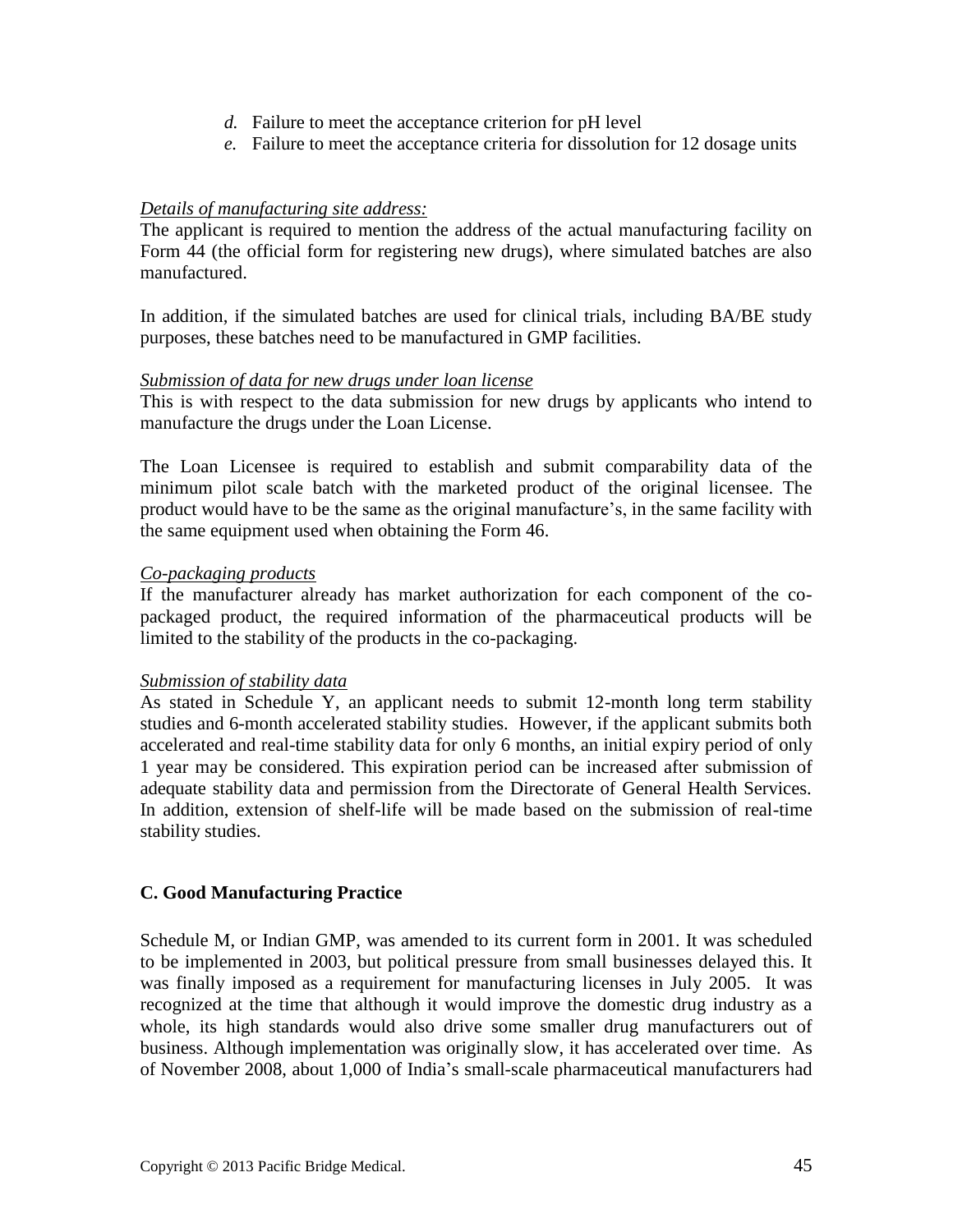been forced to shut down for lack of GMP compliance, and another 2,500 were in imminent danger of closure.

The Schedule's provisions are based on the World Health Organization's GMP guidelines as of 1992. They do not incorporate more current international standards or US FDA standards. About 80 drug manufacturers in India have been inspected and approved by the US FDA for compliance with US GMP standards as well.

The Schedule sets requirements in the following categories:

- 1. General Requirements
- 2. Warehousing Area
- 3. Production Area
- 4. Ancillary Areas
- 5. Quality Control Area
- 6. Personnel
- 7. Health, Clothing and Sanitation of Workers
- 8. Manufacturing Operations and Controls
- 9. Sanitation in Manufacturing Premises
- 10. Raw Materials
- 11. Equipment
- 12. Documentation and Records
- 13. Labels and other Printed Materials
- 14. Quality Assurance
- 15. Self Inspection and Quality Audit
- 16. Quality Control System
- 17. Specification
- 18. Master Formula Records
- 19. Packing Records
- 20. Batch Packaging Records
- 21. Batch Processing Records
- 22. SOPs and Records
- 23. Reference Samples
- 24. Reprocessing and Recoveries
- 25. Distribution Records
- 26. Validation and Process Validation
- 27. Product Recalls
- 28. Complaints and Adverse Reactions
- 29. Site Master File

There are additional, more stringent requirements for some categories of drugs. These require specific equipment and mandate certain testing procedures. The classes that are divided up in this way are the same as 1-7 on page 34.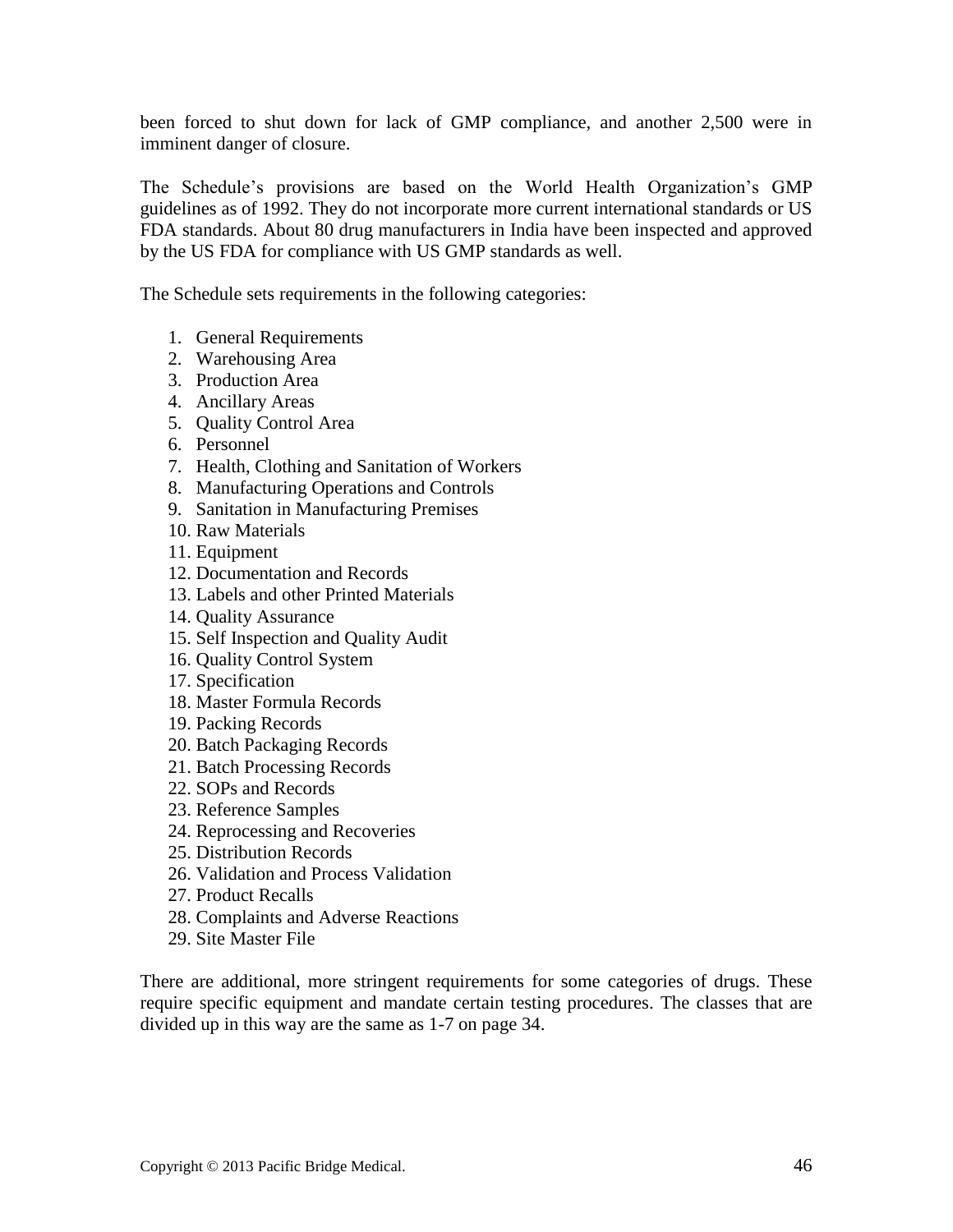In October 2009, the Certificate of Pharmaceutical Products (COPP) and GMP under WHO certification were taken over by the DCGI. The COPPs will be issued after inspection of manufacturing facilities by CDSCO regulatory officials. Facilities must comply with WHO-GMP guidelines.

The application forms include details such as a product summary sheet, site master file as per WHO-GMP requirements, a list of master documents such as quality manuals and master validation plan, manufacturing layout, personnel list, etc. The main purpose of the COPP is to establish the status of the pharmaceutical product and of the applicant in the exporting country.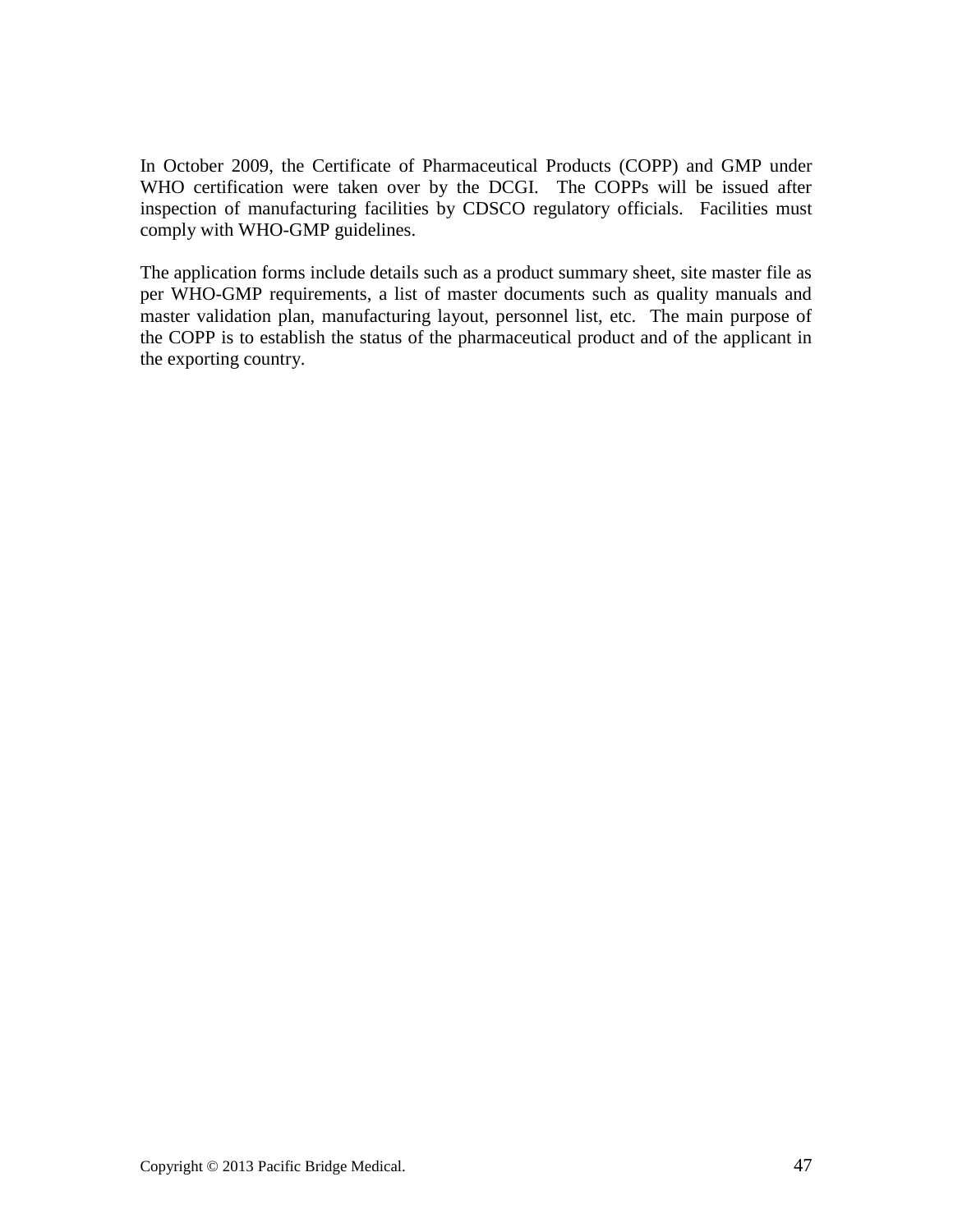### **VII. DISTRIBUTION**

### **A. Overview**

India has a three-tiered system of distributors. First are drug retailers, of which there are over 300,000. They range from traditional small neighborhood pharmacists to in-hospital pharmacies to modern chain stores. Second are wholesalers, or "stockists," who sell to retailers. Third and last are "clearing and forwarding agents," which are the local agents of a manufacturer or importer, about one per state. Each of these firms, including the carrying and forwarding agent, assesses a markup, usually adding up to about 30-40% of the original price. There is also a value-added tax of 4-12%.

India's geographic and linguistic diversity, as well as its sheer size, makes it difficult for one distribution partner to have competence across the country. It is common for Western companies to sign several distributors for better coverage across India's different regions.

Most purchases by public-sector hospitals are made on a tender system. This includes phases of supplier qualification, publishing of tenders, and seeking the lowest qualified bid. Large medical purchases are sometimes arranged at the national level to obtain more favorable terms, even when the states are supplying the funds.

Private hospitals are not required to publish tenders or accept the lowest bidder. However, in practice, they often use tender systems similar to the government's.

In November 2010, the Ministry of Health and Family Welfare proposed to establish a professional Central Procurement Agency (CPA) for medicines. The main purpose of the CPA is to improve India's existing drug distribution system. The agency will procure, store and distribute healthcare products for various national health programs under the Ministry, especially the Reproductive and Child Health Program. The CPA is proposed to be registered as a society under the Societies Registration Act, 1860.

Via the CPA, the Indian government hopes to accomplish the following:

- To establish a transparent and efficient procurement system so that pharmaceutical products are procured at competitive prices.
- To establish and manage an efficient national pharmaceutical supply chain.
- To establish a Management Information System to prevent stock-outs and to reduce wastage due to excess inventory.
- To improve India's quality control system, so that quality products are distributed to the Indian citizens.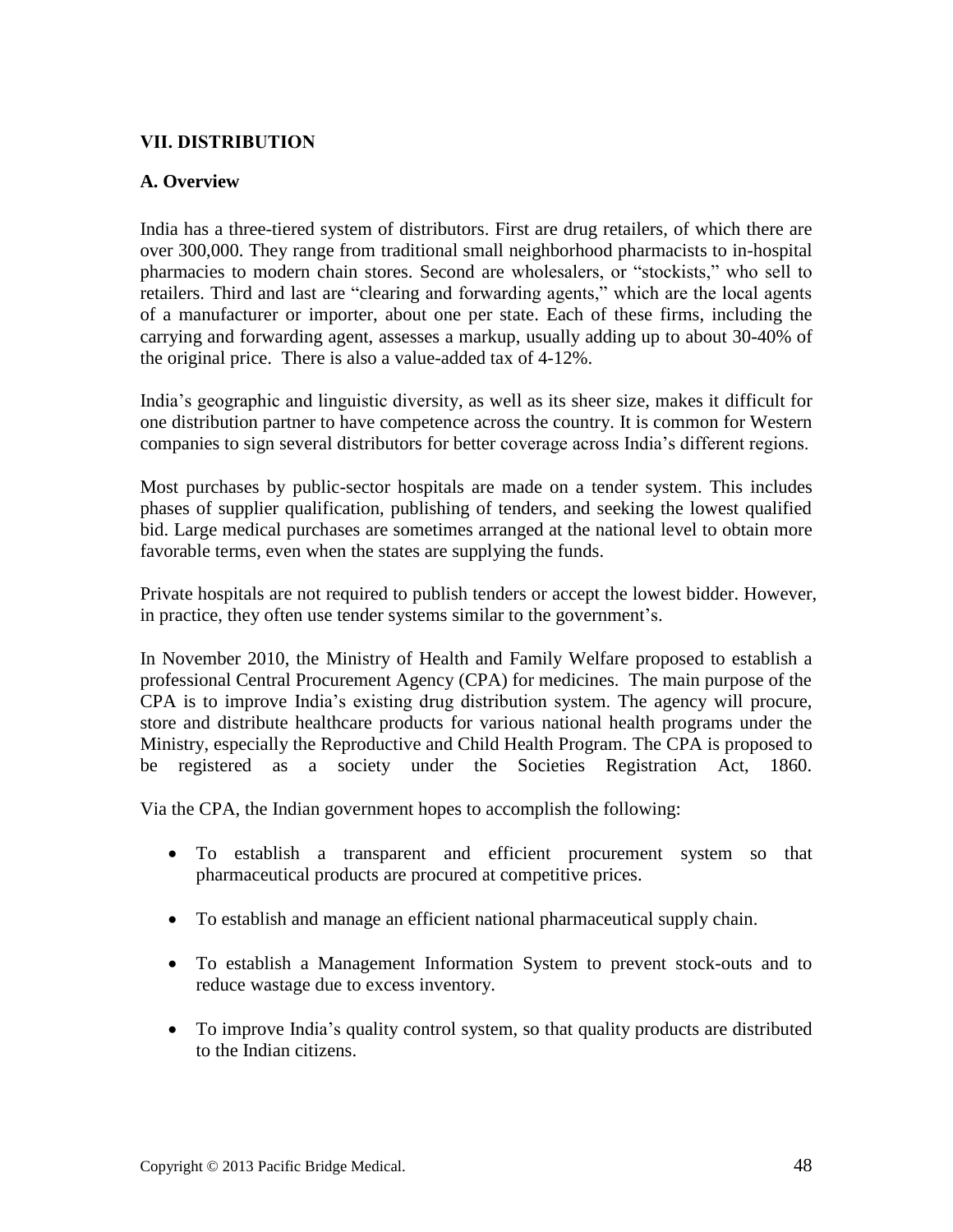As of May 2012, the process of setting up the CPA was in "an advanced stage", according to India's Health Minister Ghulam Nabi Azad. A society has already been registered for the purpose of the CPA, and a search committee has been set up to look for the Chief Executive Officer for the CPA. Currently, drugs, medical devices, contraceptives and vaccines are purchased through different procurement agencies for the Health Ministry's different disease prevention programs. However, upon its establishment, the CPA will be a centralized, autonomous society responsible for the procurement for all disease prevention programs.

### **B. Licensing**

A manufacturing license or import license includes permission to sell the licensed drugs in India. However, a company needs a wholesaling license to distribute any drugs it did not import to or make in India.

According to the law, a license is required for "exhibiting" or "offering to sell" drugs, not just for selling them. It is common for a manufacturer working through an importer to also set up a small representative office in India which cannot sell products but can help promote them. Without having a license for sale, activities like displaying a drug at trade shows could theoretically be construed as illegal.

Licenses to sell drugs, whether retail or wholesale, are always issued by state FDAs, rather than the DCGI. They fall into different types based on the drug category: general drugs, biological drugs (Schedule C or C(I)), abusable sedatives and stimulants (Schedule X), and homeopathic drugs.

The information to be submitted to receive a wholesale license is as follows:

- 1. Applicant name
- 2. Address of sale premises
- 3. Categories of drugs to be sold
- 4. Names of drugs to be sold (only if drugs are in Schedule X)
- 5. Details of special storage accommodations (if required)

A license is valid for 5 years, and renewal should be applied for 6 months before expiration. An expired license for which renewal has been applied will stay valid until the Licensing Authority accepts or rejects it. Each license applies to only one site, so a distribution operation with two warehouses needs two licenses.

The Licensing Authority must be allowed to check proof of ownership or lease of the premises, as well as any issues related to proper storage and handling. However, its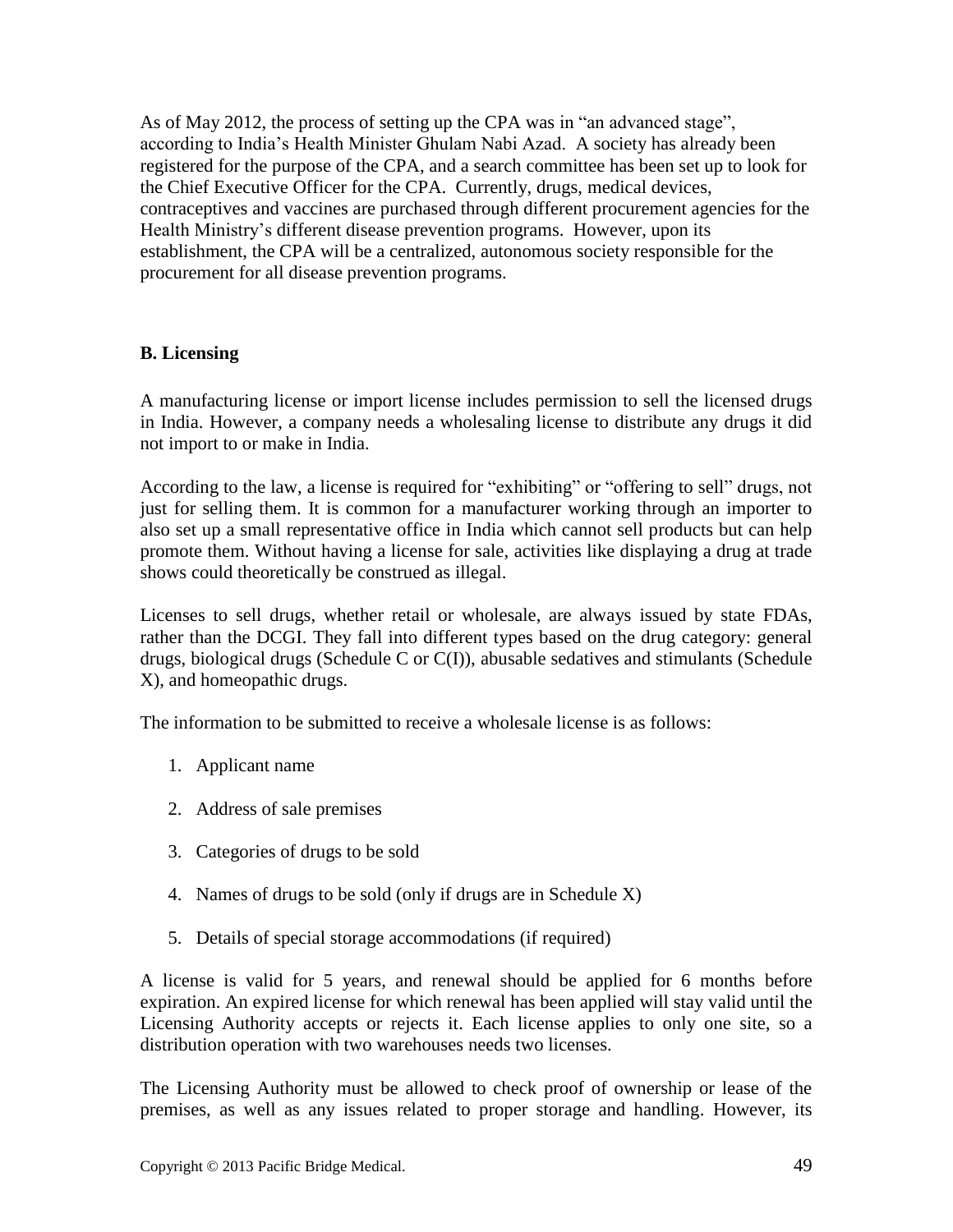standards on storage and handling are applied case-by-case and are not based on international standards.

### *Fee schedule*

| • To sell drugs not otherwise listed    | Rs. 1500 (US\$34) |
|-----------------------------------------|-------------------|
| • To sell drugs in Schedule C or $C(I)$ | Rs. 1500 (US\$34) |
| • To sell drugs in Schedule X           | Rs. 500 (US\$11)  |
| • To sell homeopathic medicines         | Rs. 250 (US\$6)   |
| • Duplicate copy of license             | Rs. 150 (US\$3)   |

### **C. Record-Keeping**

The DCA requires licensed distributors and retailers to keep sale records in some detail for inspections by the Licensing Authority. The records requirements are broken down as follows.

*To be made and kept by wholesaler seller for at least 3 years:*

- 1. Date of sale
- 2. Buyer information:
	- a. If government, medical institution, or doctor: i. Name and address
	- b. All other buyers:
		- i. Name and address
		- ii. Drug retail or wholesale license number
- 3. Drug name, quantity, batch number
- 4. Drug manufacturer
- 5. Signature of competent person who supervised sale

*To be made and kept by wholesale buyer for at least 2 years:*

- 1. Date of purchase
- 2. Seller information:
	- a. Name and address
	- b. Drug wholesale license number
- 3. Drug name, quantity, batch number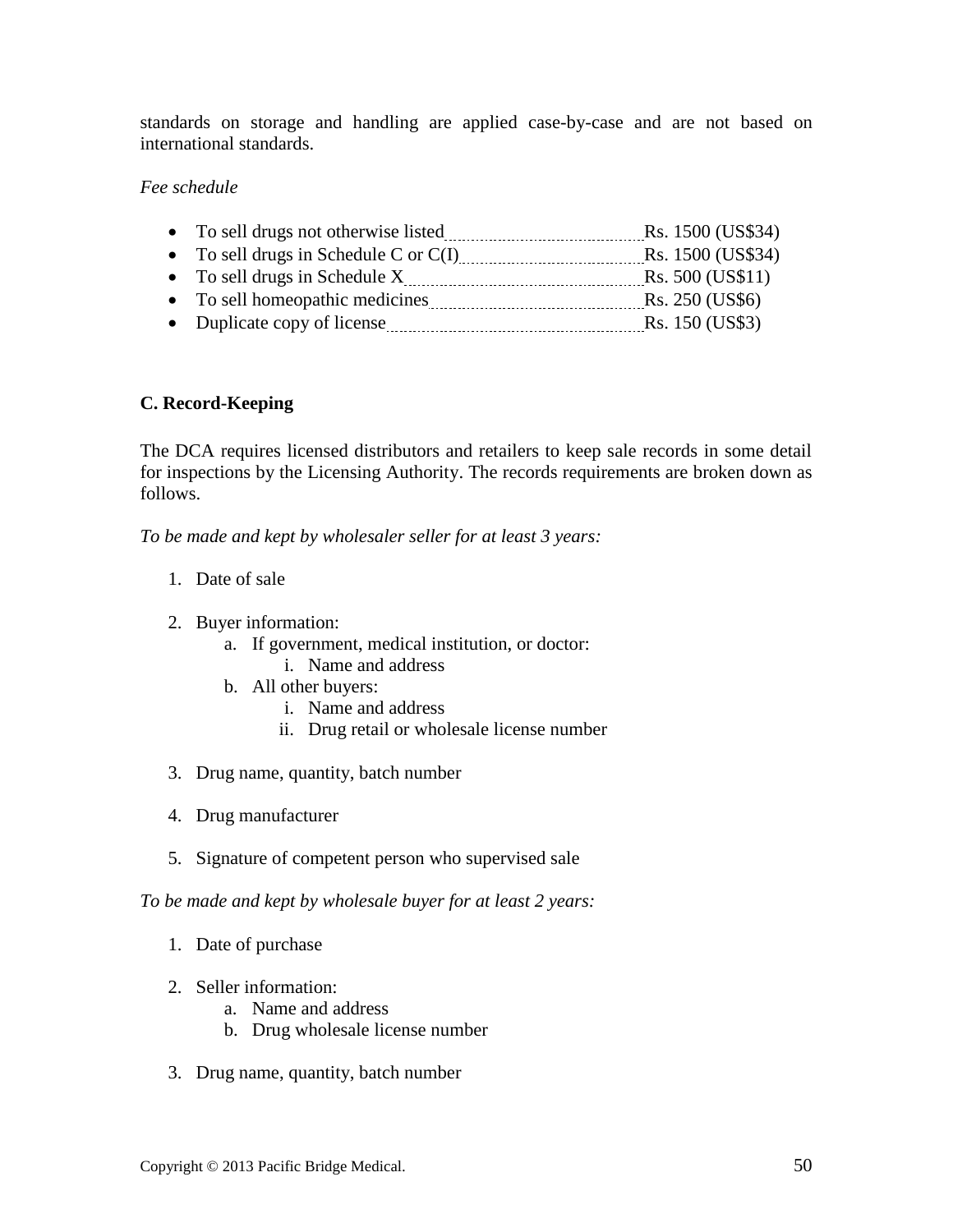4. Drug manufacturer

### **D. Packaging and Labeling**

Generally, drugs packaged and labeled according to international standards will be compliant with Indian law. English is fine for the label's language; no native Indian languages are required. However, conflicts can arise, and some additions may need to be made. The DCA requires compliance with the following standards:

#### *Labeling*

- 1. Drug name (generic name must be printed before and more conspicuously than trade name)
- 2. Net content, expressed in metric system
- 3. Active ingredient content
- 4. Name of manufacturer, premises at which drug was manufactured
- 5. Distinctive batch number
- 6. Manufacturing license number under which drug was manufactured (if in India)
- 7. For drugs in Schedule C(I) or Schedule P, including preparations made from them:
	- a. Date of manufacture
	- b. For drugs in Schedule P, date of expiration of potency (should correspond to periods specified in Schedule P)
	- c. For imported drugs in Schedule C(I), import license number
- 8. For drugs to be distributed to physicians free of charge, the text: "Physician's Sample – Not to be sold"
- 9. Alcohol quantity by volume (if at least 3%)
- 10. For drugs specified in Schedule G, the text: "Caution: It is dangerous to take this preparation except under medical supervision."
- 11. If a prescription drug (specified in Schedules H, X, or the Narcotic Drugs and Psychotropic Substances Act), the text: "Schedule [] Drug - Warning: To be sold by retail on the prescription of a Registered Medical Practitioner only."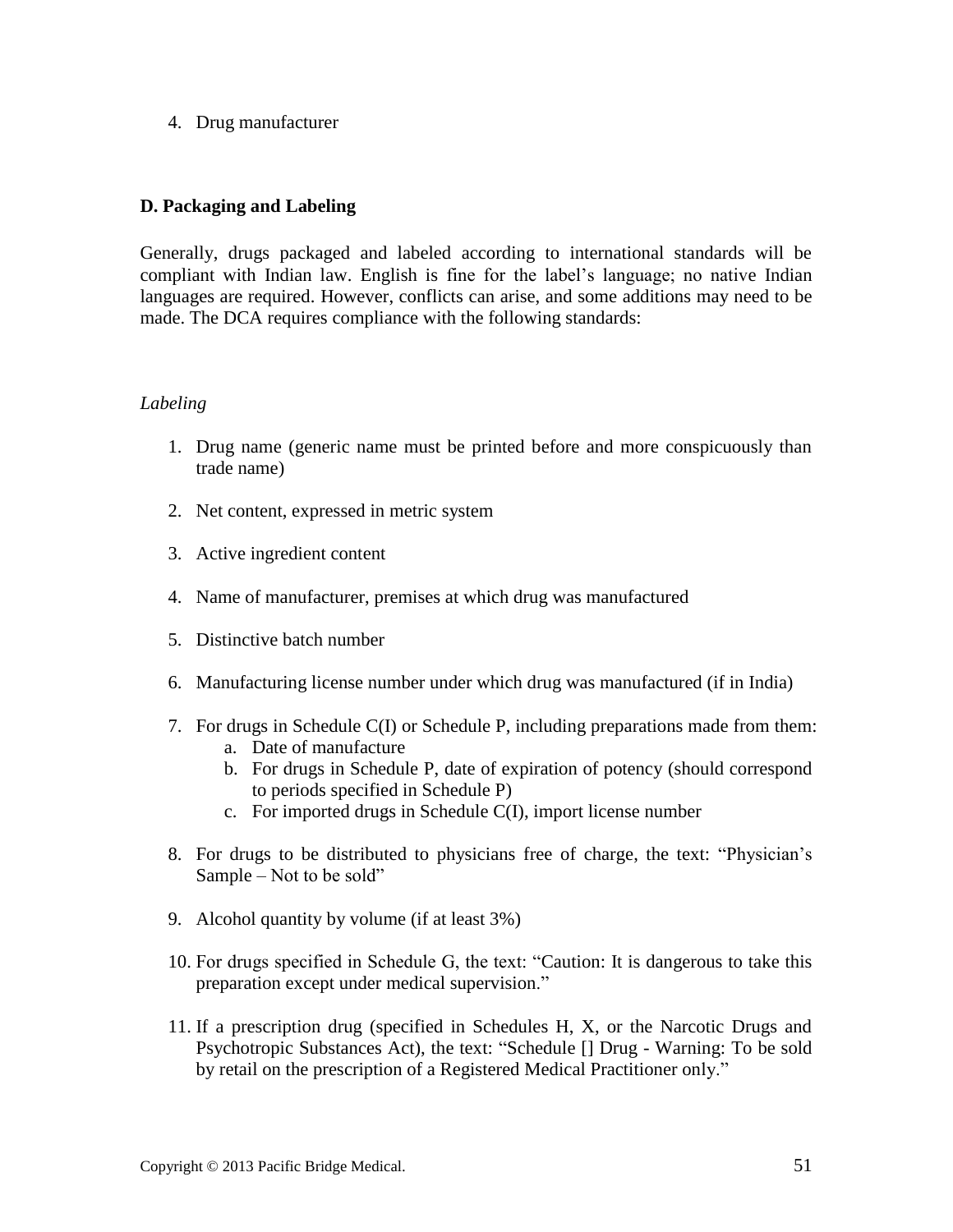- 12. A conspicuous red vertical line running completely through left of label for all the following categories of drugs:
	- a. Narcotic analgesics, hypnotics, sedatives, tranquilizers
	- b. Corticosteroids, hormones
	- c. Hypoglycemics
	- d. Antimicrobials
	- e. Antiepileptics
	- f. Antidepressants
	- g. Anticoagulants
	- h. Anti-cancer drugs
	- i. All drugs in Schedules G, H, or X

*Note:* Not required for veterinary drugs, preparations for external or parenteral use, ophthalmic preparations, or ear drops.

13. The "Maximum Retail Price" (MRP) of the drug, including wholesale and retail markups, as well as all taxes.

Any license number issued by a foreign country may not be included in the label, because it could have a misleading effect.

For the drugs listed in Schedules C, G, H, P, and X, see Appendices.

### *Packaging*

The DCA mandates packaging and dosage sizes for certain types of drugs. Most of these are in Schedule P(I), which lists substances ranging across various categories, such as aspirin, vitamins, and an anti-psychotic drug. The full list is given in Appendix XVII.

Drugs listed in Schedule X are also restricted to 100-unit doses (tablets or capsules), 300 milliliters (oral liquid preparations), or 5 milliliters (injections).

These dosage requirements do not apply to drugs supplied directly by hospitals to patients, even if the drug is listed in one of the Schedules.

In most cases, imported proprietary drugs are required to cross the border in packaged retail form. Otherwise, they may be stopped at the border. They may be allowed in bulk form only if the importer has a manufacturing license, meaning they are qualified to reprocess or repackage them for sale. However, in this case the importer must do this reprocessing or repackaging within 12 months of receiving the import license.

The Indian government is expected to implement a new packaging regulation on Indian drug and pharmaceutical exports by the middle of 2011. 2-dimensional (2D) barcodes will be required on the packaging label of each drug and pharmaceutical product that is exported from India. The new packaging regulation came from the Directorate General of Foreign Trade (DGFT) following quality concerns raised against Indian pharmaceutical products by some countries in Africa.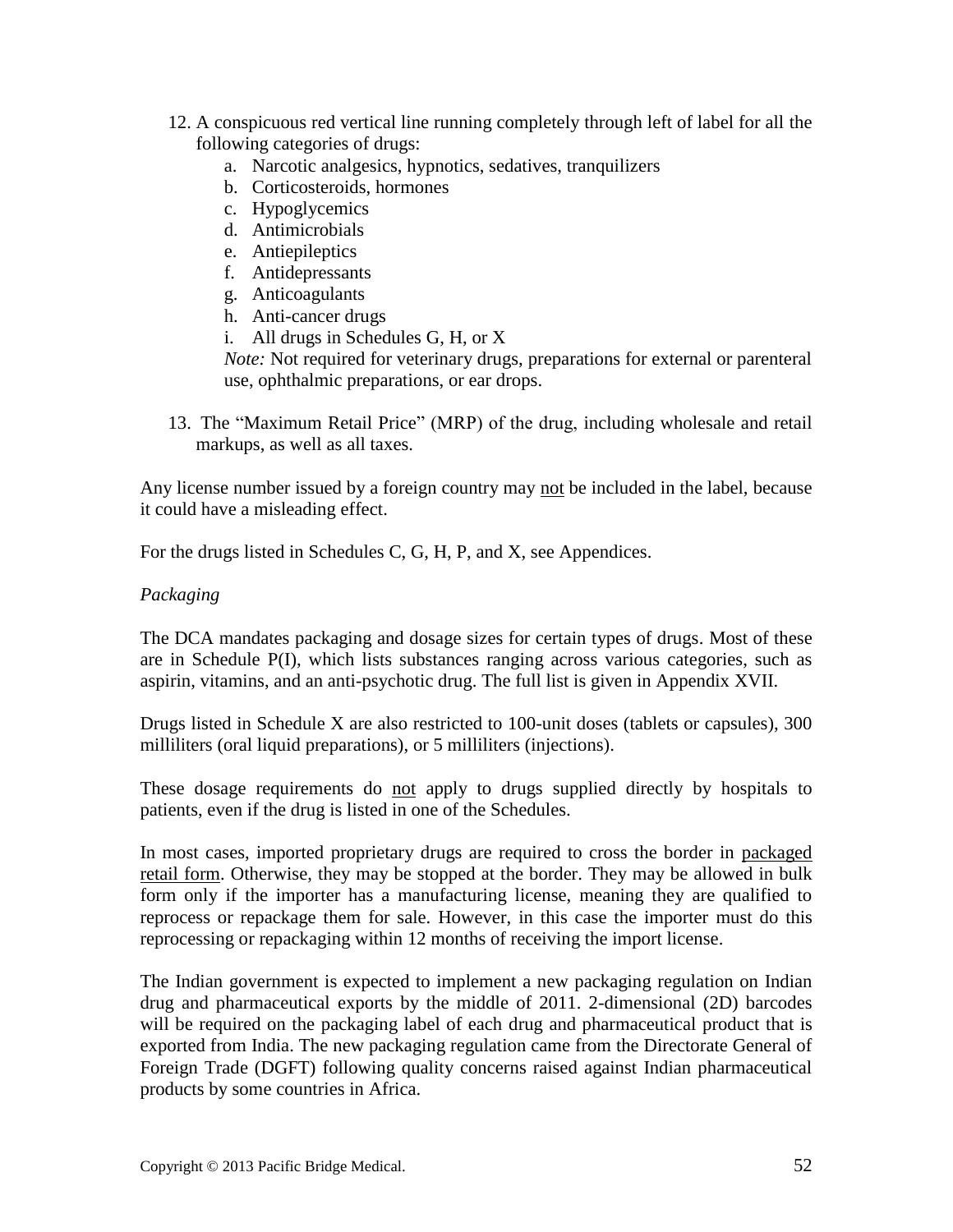Each barcode will contain a unique product identification code (GTIN), a batch number, the expiration date and the serial number of the product. Tertiary packaging (shipper or carton) for drugs and pharmaceuticals, on the other hand, have been required to use 1D barcodes to encode the same information starting from October 1, 2011. Secondary packaging of drugs and pharmaceuticals are also required to be encoded with the same information, using either 2D or 1D barcodes, starting from January 1, 2012. The same barcode requirement for primary packaging has been effective since July 1, 2012.The DGFT will also require Indian drug and pharmaceutical exporters to include in their shipments a copy of the Certificate of Analysis. This Certificate is issued either by the drug manufacturer, or by the approved laboratory of the importing country, or by a laboratory approved by the Indian Drugs Controller. The new packaging and certification requirements may make it easier for the authorities to track fake drugs *(for further information on intellectual property issues in India, see Section IX)*.

### **E. Price Controls**

Indian law fixes prices for a wide range of drugs. The National Pharmaceutical Pricing Agency (NPPA) implements these price controls, based on the Drugs Price Control Order (DPCO) of 1995. Only 74 out of over 400 bulk substances are controlled, but these represent about 40% of the bulk drug market.

The NPPA is subordinate to the Ministry of Chemicals and Fertilizers, which sets industrial policy for the pharmaceutical industry.

Price control operates on two levels: first, fixing the prices of bulk drugs (active pharmaceutical ingredients); and, second, fixing the prices of formulations based on those bulk drug prices.

Manufacturers of bulk drugs must submit forms annually to the NPPA describing many financial details of their operations. This data is to help the NPPA analyze the results of its policies. This submission is still required even for non-controlled bulk drug makers, for informational purposes only. The NPPA uses the data to try to set prices that create the "right" (that is, restricted) returns on investment for manufacturers.

Formulation prices are fixed on the basis of their bulk drug price, if that is initially fixed. The formula to calculate retail price is based on costs of materials, manufacturing, packing, distribution, and excise duties. For imported drugs, on the other hand, the formula begins from the landed cost (cost to get the drug into India) plus distribution and importer's profit.

Prices are set separately for each dosage level sold. This means that a manufacturer can apply for a new fixed price by creating a formulation with a novel dosage. Therefore, the marketing of many different dosage levels has become common, especially for popular drugs such as aspirin.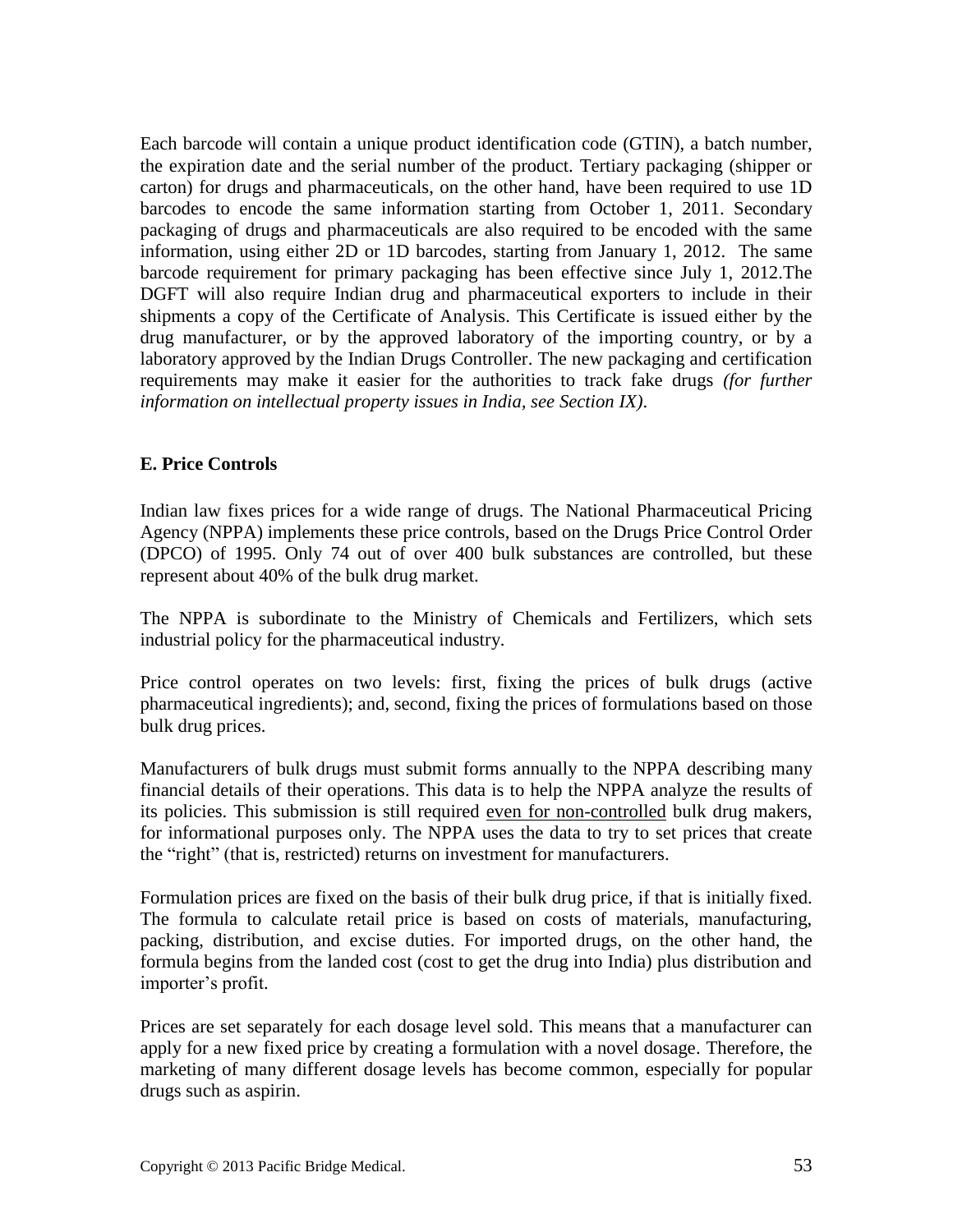A large proportion of bulk drugs with controlled prices are antibiotics, but the list also includes drugs such as pain relievers, anti-hypertension drugs, and psychiatric drugs.

Currently, India is in the midst of establishing a mechanism to regulate the prices of cancer drugs. India had been mulling over the decision to control cancer drug prices since 2008. Soaring cancer drug prices in India have crippled the affordability of this treatment among cancer patients in the country. In a study conducted by the NPPA, the government found that prices ranged widely for similar cancer drugs sold in India.

Price controls for cancer drugs in India will not be easy. Currently, the Indian government can fix prices of commonly used drugs, but not prices of imported medicines, including cancer drugs and other patented drugs. However, there is a policy that allows the government to intervene in drug prices out of public interest. Nevertheless, this provision is only applicable to drug prices which have increases exceeding 10% a year. It is less effective for controlling drug prices which are initially set at high prices since the products' launch.

Generally, India's price control regime does have the potential to significantly impact some drug producers' revenues. The drugs that are controlled are generally older and offpatent even in the West, so companies that specialize in newly discovered drugs rather than ones in common use are less likely to be affected.

The Indian drug industry and the price control regulators have a confrontational relationship. The NPPA is a small agency with many enforcement problems. A common tactic for larger drug companies is to challenge any rectification orders in court. Since judicial procedures are lengthy in India, this tactic often delays enforcement by years.

Changes are on the horizon to address the price control system's problems. A working group in 2005 suggested wide-ranging changes. These included deregulating bulk drug prices, setting ceilings rather than requiring prices, and basing prices on the "essentialness" of drugs rather than production costs. The proposed changes could ease the burdens of the current system. On the other hand, the proposal also suggested negotiating the prices of patented drugs prior to their marketing approval, with price controls an option if negotiations fail. This was strongly opposed by the industry, but has support within the Ministry of Chemicals and Fertilizers. Nevertheless, in 2007, the Ministry of Chemicals and Fertilizers also pressed to put more drugs listed as essential under price control.

Socially, the Indian public generally has a negative perception of global pharmaceutical firms for pricing their lifesaving drugs too high in India. In response, many global firms have charitable programs which give their products away to low-income people. For example, Novartis runs the "Glivec International Patient Assistance Program," which claims to provide 7,000 Indians with the cancer drug Glivec.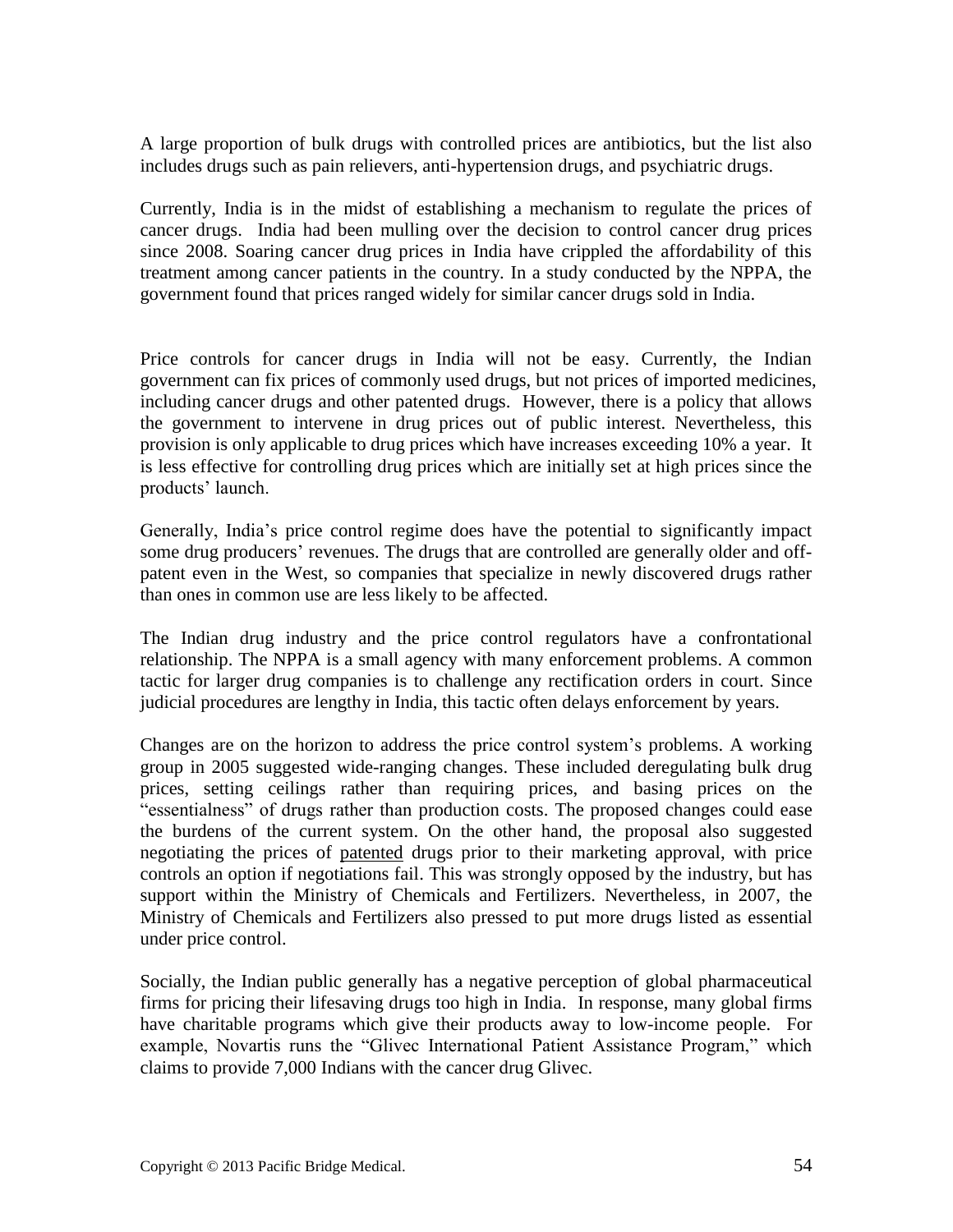Differential pricing has also become an emerging trend in India's drug market. In this setup, drug companies sell patented drugs in India at lower prices than in developed Western countries. Though this strategy was not widely adopted in the past by major pharmaceuticals, Merck & Co launched new vaccines with differential pricing in April 2008. GlaxoSmithKline also promise to negotiate down prices of patented drugs in 2009.

However, such programs do not seem to have significantly softened public opinion. Also, from a business point of view, Western-derived prices are often unrealistic considering Indian incomes. (For example, when it does not give it away, Novartis prices Glivec in India at over \$2,000 per month, which is about half the average Indian income.) Now, global firms are considering differential pricing for countries like India. In April 2008, Merck started selling the diabetes drug Januvia (sitagliptin) in India at a cost of about \$25 per month, roughly one-fifth its cost in the US. If this strategy is adopted more widely, it could simultaneously increase sales and reduce the likelihood of future price control action by the government.

### **F. Prescription Management**

The over-the-counter market has been steadily growing in India over the past several years as pharmaceutical companies and drug retailers promote products with modern advertising and branding. However, prescriptions are the traditional method of access to drugs in India, and some drugs which could easily be dispensed over-the-counter (OTC) are not.

Legally, all drugs can be sold OTC if they are not listed in Schedules H or X. Schedule H is a wide-ranging list of several hundred drugs or, in some cases, drug categories. Although most of the items listed are prescription medicines in the West as well, some are not. Members of Schedule H include ibuprofen, cimetidine (Tagamet), and all antibiotics and corticosteroids. (Topical preparations are excluded.) All drugs need to be sold by holders of drug retail licenses, even if a pharmacist's presence is not needed.

Schedule K is also relevant to prescription management. It includes some basic "home remedy" products, including aspirin, paracetemol, and antacids, which can be sold without a license in small villages (with a population under 1,000, and where there is no other licensed retailer). An official committee proposed in 2003 to lift those restrictions in place. This change would make the home remedies fully "over-the-counter," sellable even at grocery stores.

Similarly, multinational pharmaceutical companies in India proposed in 2005 to relax prescription regulations by adding a number of product categories to Schedule K, liberalizing their sale in the same way. Their proposed categories included antiseptics, vitamins, natural laxatives, topical anti-bacterials, topical anti-fungals, and topical pain relievers. However, their effort was not successful.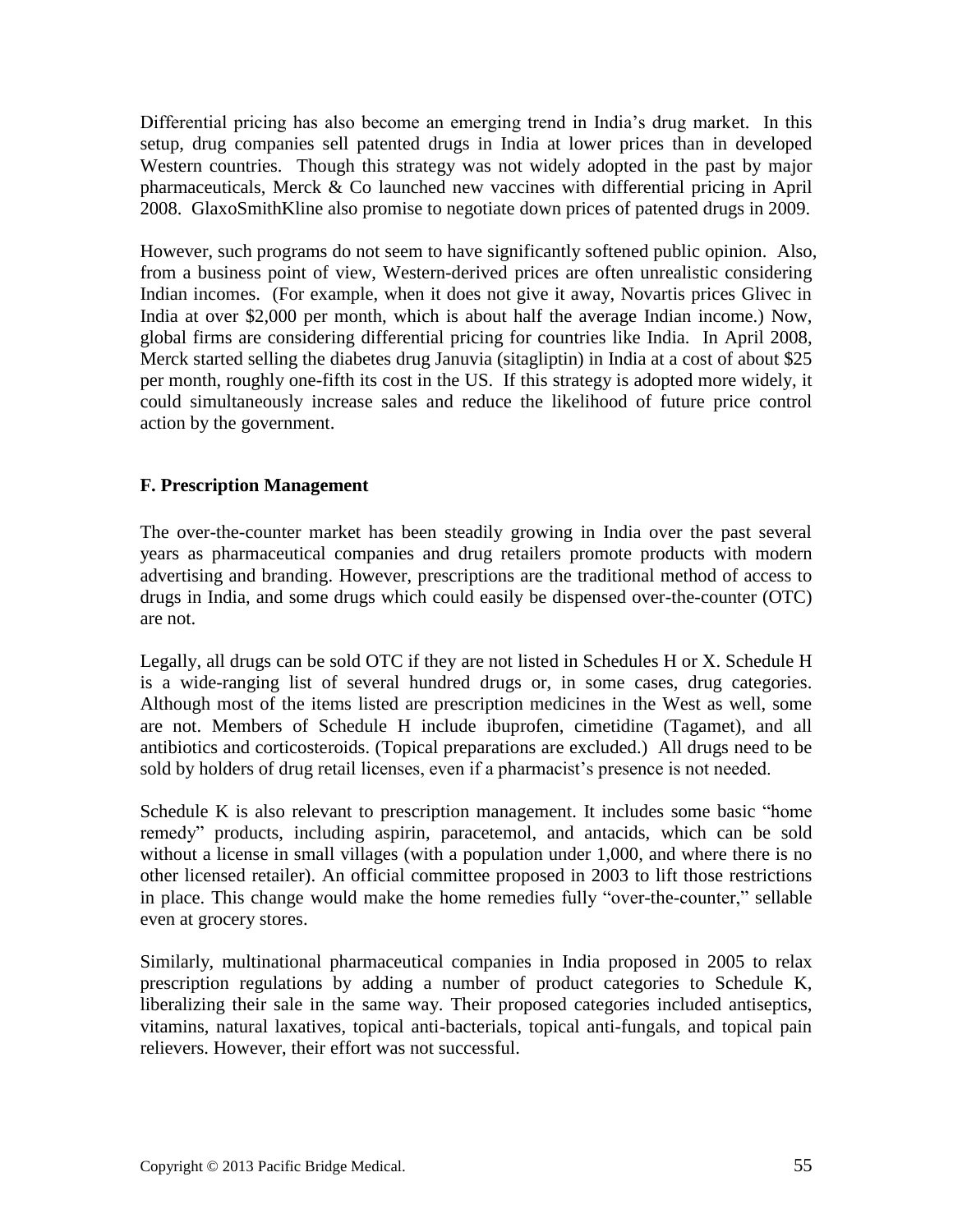Indian pharmacist associations, wishing to preserve the OTC market for themselves, are one source of opposition to these proposals. However, the proposals' failure also reflects a more general consensus. Many Indians in the government and the medical community are concerned about the current level of self-medication. Already, many pharmacists dispense medicines freely without required prescriptions, and the government does not monitor this well. In addition, only about 60% of adult Indians are literate, so reading and following label instructions is not always a reasonable expectation. At the moment, it appears that much of the country is opposed to significant expansion in OTC drugs.

For Schedules H, K, and X, see the Appendices.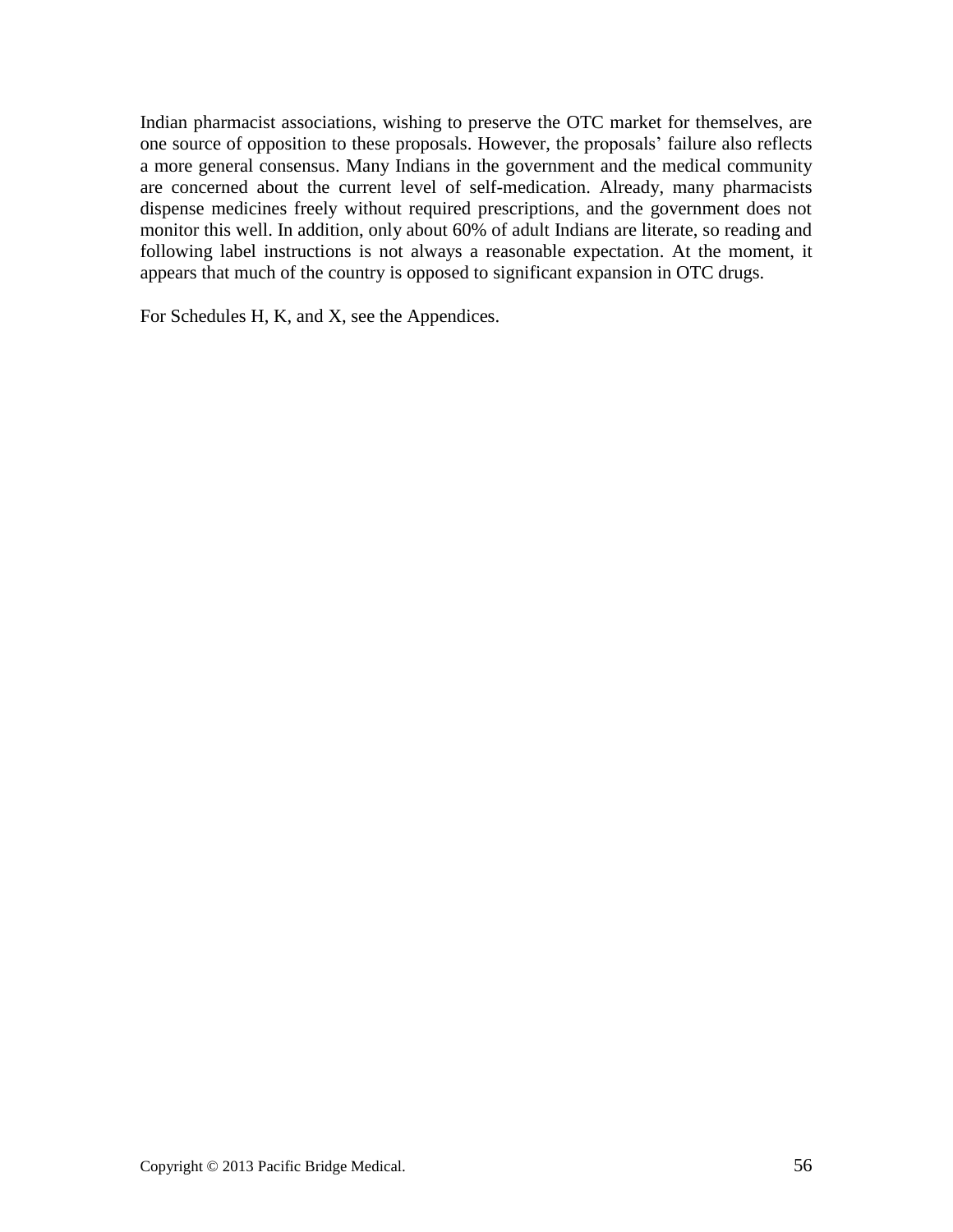# **VIII. CLINICAL TRIALS AND R&D**

### **A. Overview**

Clinical studies are taking off as an industry in India. Over 150 contract research organizations have sprung up to serve Western pharmaceutical companies remotely, as well as local Indian companies. This is possible partly because of the large savings available in the local wage environment. Low income levels can make costs as low as a fifth of the cost of similar trials in developed countries.

In addition, the ease of subject recruitment in India would be a key advantage for some Western companies even if there were no cost savings. Recruiting problems can mean dangerously long delays in some drugs' development. India's huge population makes it relatively easy to recruit subjects, even for rare diseases or with very specific admission criteria.

Laboratory testing services needed in clinical trials, such as blood tests, do not have as much cost savings as recruitment and other overhead. This is because testing equipment is commonly imported at international prices. Also, Indian subjects are often treatmentnaïve, meaning they have never used Western medicine, which can affect trial results.

It should be noted that although India has a large number of medical professionals, experienced clinical trial professionals trained up to Western standards are in short supply, since demand is rising so quickly. Relatively high salaries (by Indian standards) may be required to get seasoned professionals, and there is an increased risk of turnover.

An aid to the clinical trial industry has been the government implementation of GCP standards. These outlined the proper conduct of clinical trials service providers in recent years. The guidelines and requirement for conducting clinical trials are specified in Schedule Y of the Drugs & Cosmetics Rules, 1945, as amended in December 2001, and are drawn from the GCP guidelines of the International Conference on Harmonization, World Health Organization, US FDA, and EU. The standards are compliant with ICH standards. In most cases, studies compliant with Indian GCP are now acceptable to the US FDA.

It should be noted that GCP standards according to Schedule Y are required not only for clinical data to receive Indian product approval. In fact, the law sets these standards for all clinical trials in India, no matter where the data will be submitted.

Not all CROs in India are yet compliant with Schedule Y. In July 2008, the Indian government began disbursing low-interest loans of Rs. 10 million (about \$200,000) to small and medium-sized CROs to help them implement Schedule Y.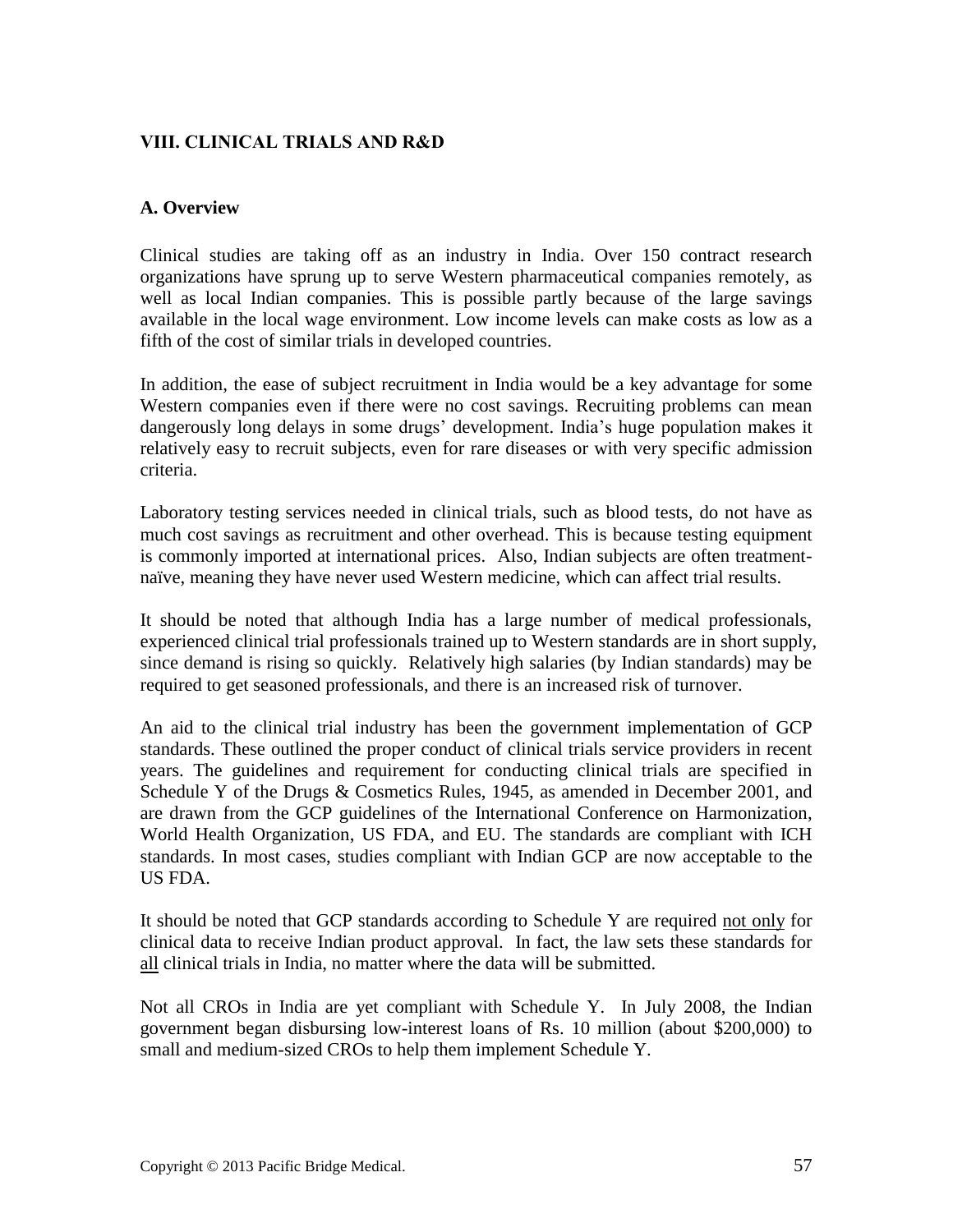The national budget for 2008/09 included a new stimulus for clinical research, allowing 125% of payments for R&D services to be deducted from a company's taxes. This is an incentive for Indian companies, as well as India subsidiaries of foreign companies, to outsource their R&D activities.

Clinical research organizations (CROs) are required to register with the Licensing Authority in order to conduct clinical trials in India. Where permission by the DCGI has been granted for clinical trials in India, companies are required to register these clinical trials in the Indian Council of Medical Research (ICMR) clinical trial registry at [www.ctri.in](http://www.ctri.in/) before the initiation of the trial.

In January 2011, the Ministry of Health and Family Welfare issued a notification to amend the Drugs and Cosmetic Rules, 1945, with the following minor proposals (draft rules) on clinical trial establishments. These form part of the *Drugs and Cosmetics (First Amendment) Rules, 2011.* These proposals were made after consultation with the Drugs Technical Advisory Board.

- The registration of the CRO will be valid for 5 years from the date of issue, unless it is suspended or cancelled earlier.
- CROs whose registration has been suspended or cancelled by the Licensing Authority may, within 90 days of receiving the suspension/cancellation order, appeal to the Central Government to reverse or modify the order.

There were also proposed additions to Schedule Y, which are labeled as "Schedule Y-1". These additions stressed on the quality of clinical trials, the need for proper procedures as well as the requirements for skilled CRO staff. Specifically, Schedule Y-1 contains the following:

- The CRO shall implement quality assurance and quality control measures. Each CRO should have well-documented Standard Operative Procedures. CROs are required to maintain complete and accurate data and documentation on the conduct of clinical trials and related investigations.
- All documentation and communication records are required to be dated, filed and preserved for 5 years after the completion of study, or submission of data to CDSCO. Strict confidentiality is to be maintained when accessing and retrieving clinical trial information.
- CROs shall implement education programs to assist its investigators in carrying out research studies according to the clinical trial guidelines and regulations. Training should include protocol adherence, GCP guidelines, informed consent process and investigators' responsibilities for GCP compliance.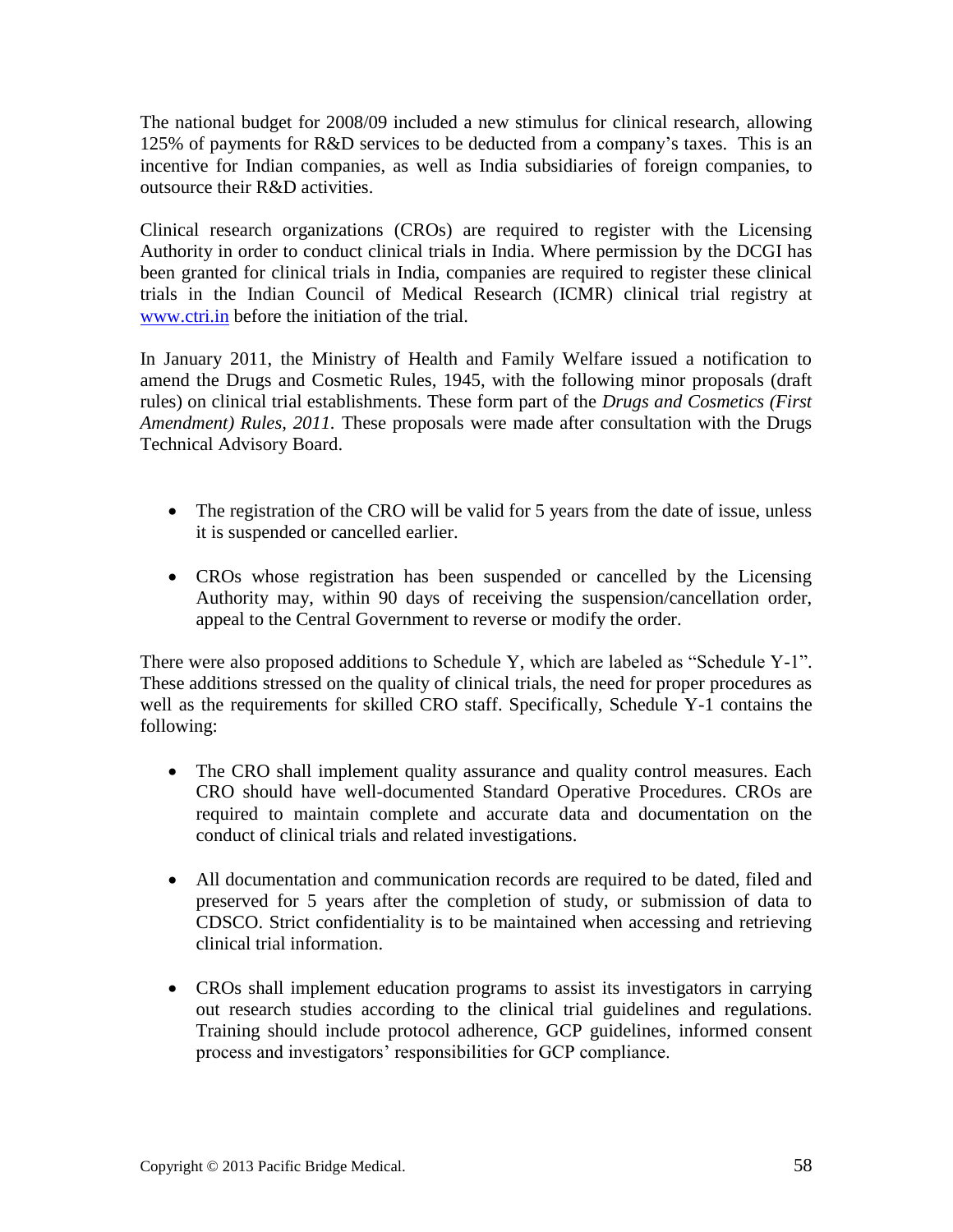### **B. Restrictions on Clinical Trials**

For political reasons, India continues to put some restrictions on clinical trials in addition to GCP standards. One conspicuous example is that in most cases, Phase I trials are not allowed for foreign drugs. This stems from a desire to prevent Indians from being used as "guinea pigs" for unsafe drugs by foreigners. Indian CROs and multinational companies have lobbied to remove this restriction, but action on this front may be delayed or cancelled due to a controversy in 2008 over infant deaths in foreign companies' clinical trials.

Clinical trials are divided between trials for foreign-discovered and domesticallydiscovered products. If they are discovered domestically, they are required to have Phase I, II, and III trials within India. If they are discovered internationally, Phase II and III trials may be conducted in India after a Phase I trial outside India, with Phase III trials in India being mandatory.

Despite these restrictions, there are two methods for conducting Phase I trials of foreign drugs in India. The first is to submit existing Phase I data from foreign trials, where Indian trials are meant to supplement existing trials elsewhere. The second is if the drug is "of special relevance to health problems of India." This could be a situation in which the disease or condition treated is prevalent in India, especially if it is an official priority.

### **C. Global Clinical Trials**

The Indian government has developed an interest in promoting global clinical trials, in which trials are performed simultaneously in different sites around the world. In an October 2006 meeting with industry representatives, they announced a new procedure for approving these trials, designed to encourage the industry by cutting approval times.

Previously, trials of foreign drugs had to remain one phase behind foreign trials. For example, Phase II trials could only be carried out in India if foreign Phase II trials were already complete. However, this requirement has been mostly abolished, allowing most trials to run concurrently with their counterparts abroad, except for Phase I trials.

<span id="page-58-0"></span>In the system being developed, global clinical trial applications are divided into two classes: A and B. A global clinical trial will be Category A if its protocol has been approved by advanced countries such as the US, Canada, the UK, Germany, Switzerland, South Africa, Japan, Australia, etc. Otherwise, it will be Category B. Drugs in both of these categories will be entitled to expedited approvals.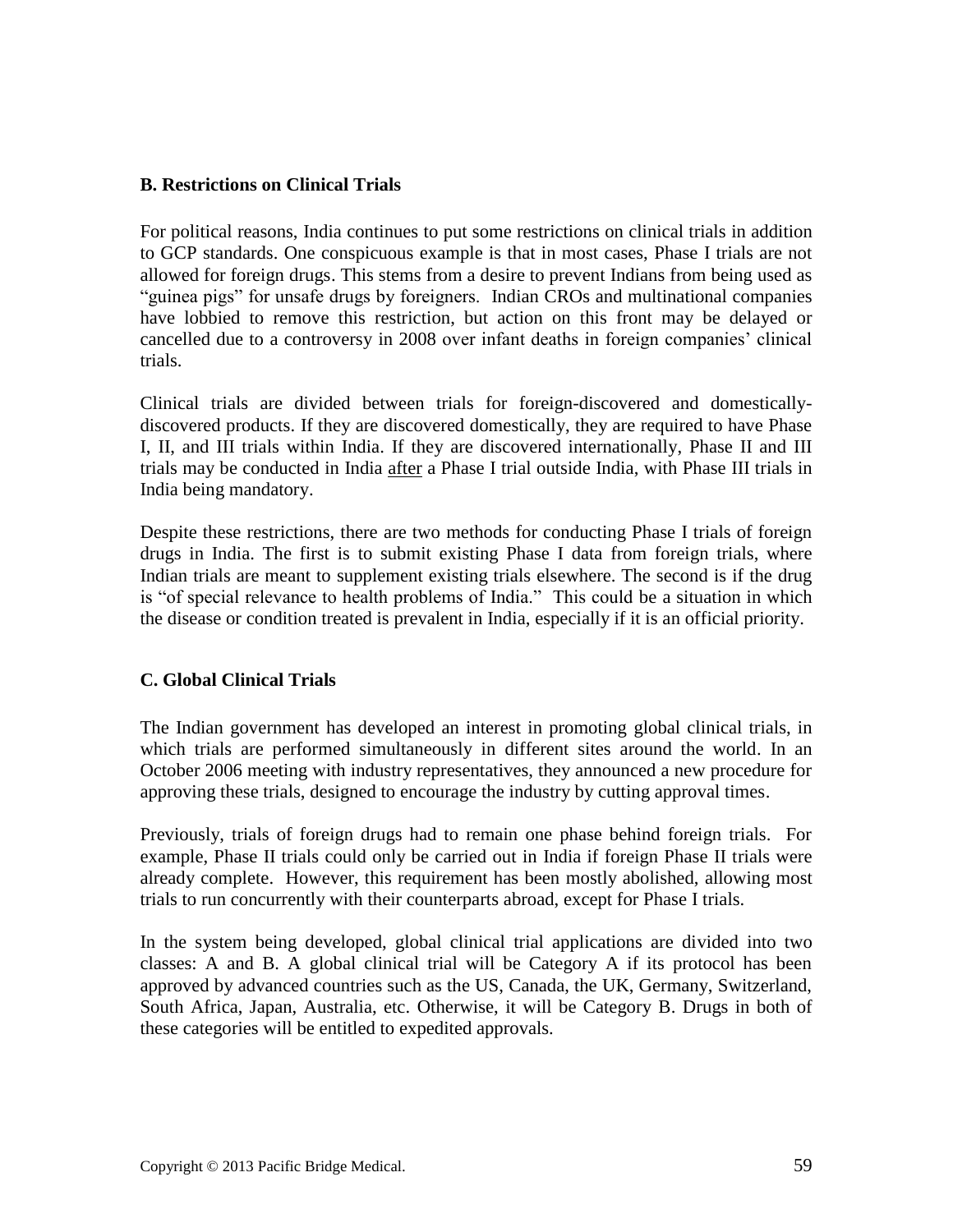### **D. Licensing and Monitoring**

Only the DCGI has authority over clinical trials, not the state FDAs. The national DCGI does all application receipt, review, and approval.

An application to perform a clinical trial in India is made with Form 44. There is a possibility of confusion, since this is the same form used to apply for permission to market a new drug. However, less information needs to be submitted in a clinical trial application than in a new drug application. Besides the standard identifying information (same as 1-8 for new drug registration, see page 18 above), the required attachments are:

- 1. Introduction (brief description of drug and its therapeutic class)
- 2. Chemical and pharmaceutical information
	- a. Active ingredient(s) (generic name, chemical name, or INN)
	- b. Physiochemical data
	- c. Analytical data
- 3. Animal pharmacology data
	- a. Specific pharmacological actions
	- b. General pharmacological actions
	- c. Pharmacokinetics
- 4. Animal toxicology data
	- a. Acute toxicity
	- b. Long-term toxicity
	- c. Reproduction studies (if drug is to be used in women of childbearing age)
	- d. Local toxicity (if drug is to be used topically)
	- e. Mutagenicity and carcinogenicity (if drug is related to carcinogen or drug
	- f. action suggests carcinogenic/mutagenic potential)
- 5. Previous clinical trials (conducted inside or outside India)
	- a. Phase I (required)
	- b. Phase II (if conducted)
	- c. Phase III (if conducted)
	- d. Postmarketing studies (if conducted)
- 6. Clinical plans
	- a. Investigator's Brochure (IB)
	- b. Proposed protocol and study objective
	- a. Rationale for proposed dose in trial
	- c. Case record form
	- d. Informed consent documents
	- e. Investigator's undertaking
	- f. Ethics committee clearance (if available)
	- g. List of clinical study locations in India
	- h. Number of patients enrolled in India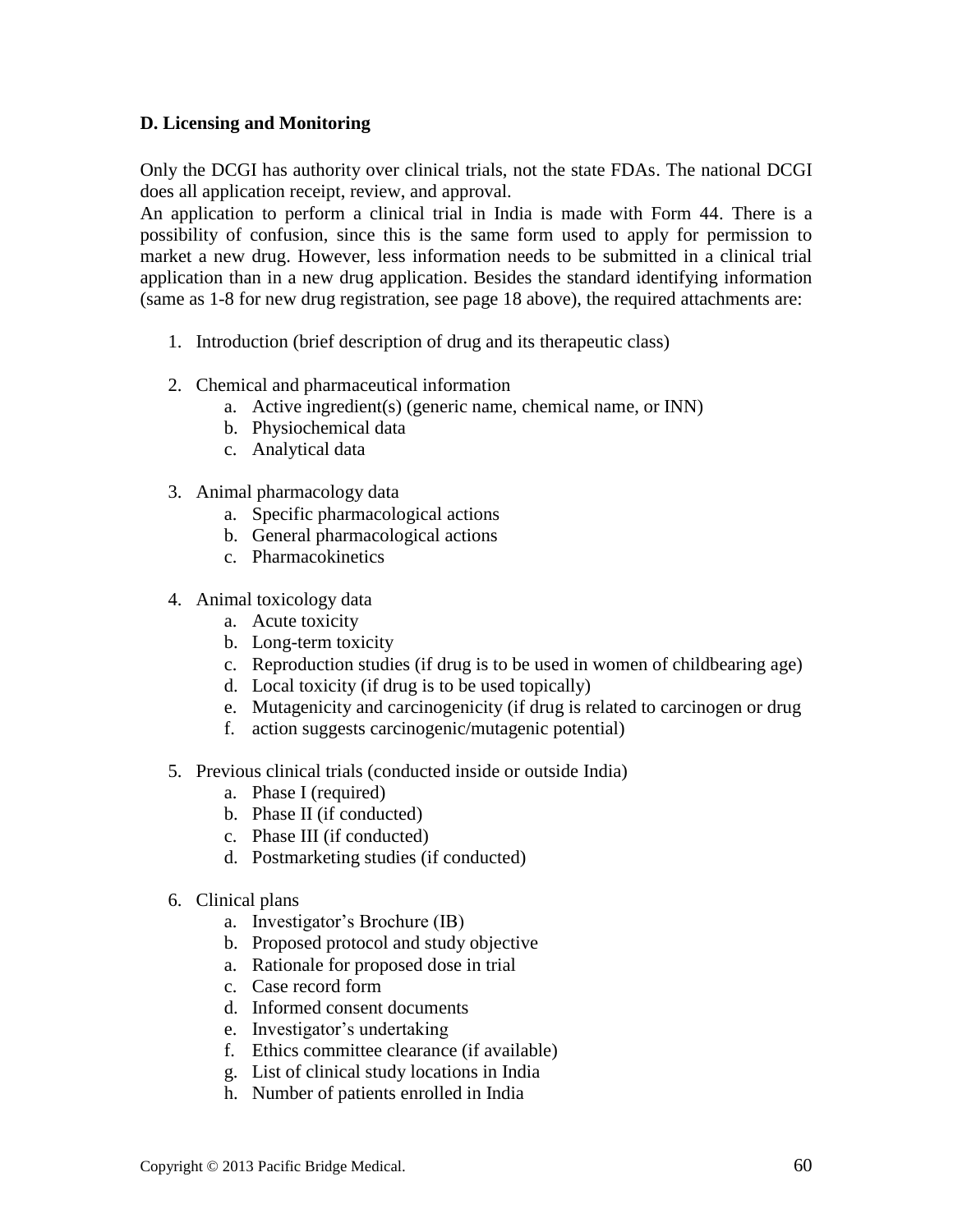- i. Authorization letter from trial sponsor
- j. If trial protocol is also approved anywhere outside India:
	- i. Number of patients enrolled in trial worldwide
	- ii. Number and listing of sites worldwide
	- iii. Regulatory approval status (Investigational New Drug / marketing approval) in other participating countries
	- iv. Current status of trial in other participating countries
	- v. All Serious Adverse Events (SAEs) reported in other participating countries
	- vi. Affidavit from sponsor that:
		- 1. Study has not been withdrawn in other countries
		- 2. If study is withdrawn in the future, DCGI will be notified promptly
	- vii. If IB contains information from foreign trials, affidavit that summary of this information is based on facts
- k. Details on biological samples to be exported, if any
- 7. Comprehensive information on regulatory status in other countries

# *Reporting*

In clinical trials approved by the government, periodic reports need to be made to the Licensing Authority every six months. However, it should be noted that India regulations require reporting to the Licensing Authority within 14 days of all unexpected SAEs. This is in contrast to other countries, where all suspected unexpected adverse reactions (SUSARs) need to be promptly reported.

When a study is terminated prematurely, a summary report must be submitted within 3 months of termination.

### *Fee schedule and timing*

The fee to apply for clinical trial permission is Rs. 50,000 (US\$1,125).

There is no official time frame for the processing of applications. However, where an application is submitted with all necessary data, a normal period is 12-14 weeks for approval. This is significantly shorter than the several months needed in some other countries.

### *Monitoring and Compensation*

For the approval of global clinical trials, the government has said it will speed up the process by accepting trial protocols based on their foreign approval (see list of countries, page [59\)](#page-58-0). Drugs in Category A (protocols approved by developed countries) are supposed to be expedited to 2-4 weeks. Category B will only be expedited to 8-12 weeks, because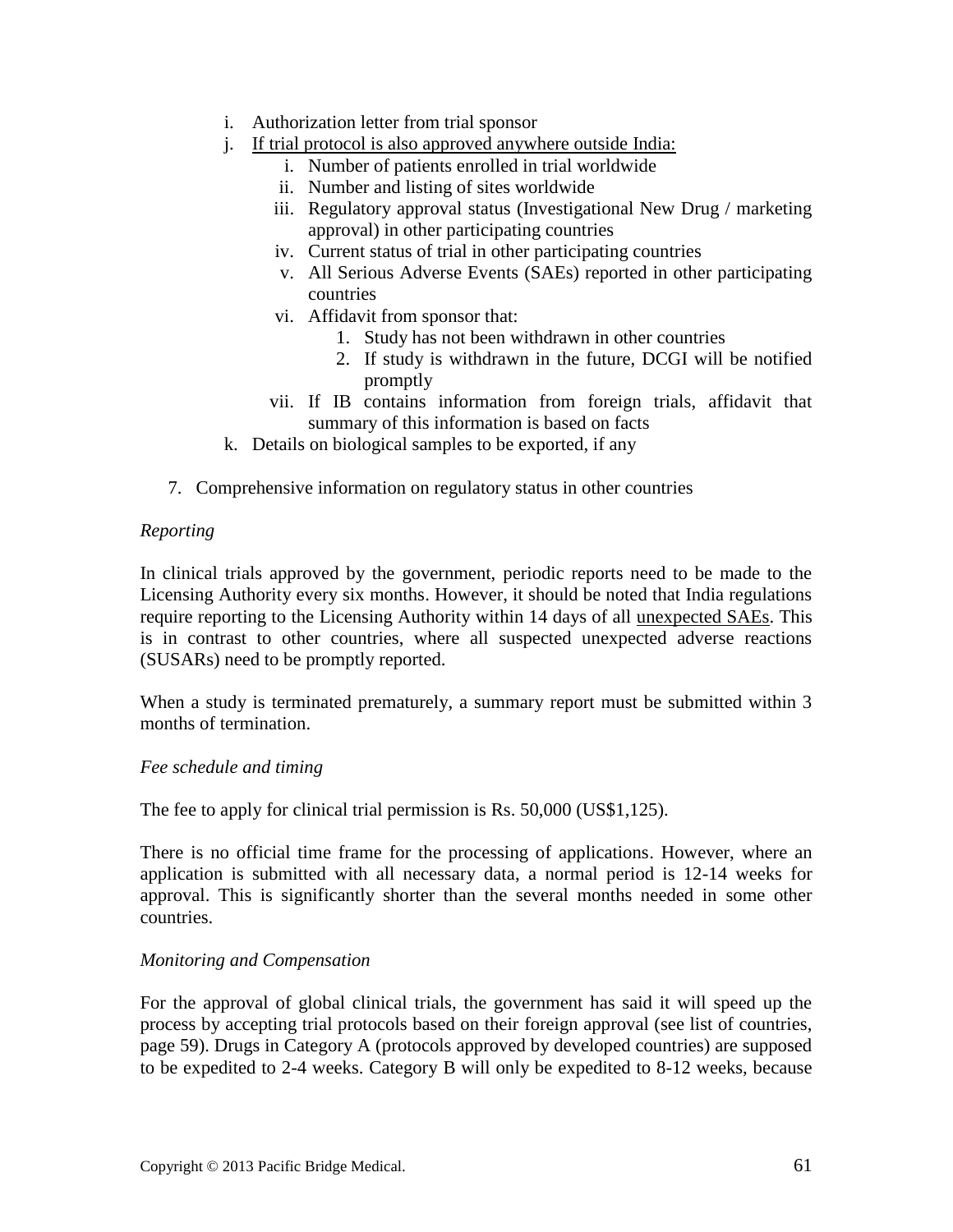of the need to review their protocols more carefully. However, these numbers are based on the stated intentions of the government, rather than experience.

The CDSCO will hire more new inspectors to monitor clinical trials with surprise visits to ensure safety and quality control. In addition, it is enforcing stricter regulations on clinical trials. In July 2012, the CDSCO drafted guidelines on how pharmaceutical companies should compensate volunteers who have died or have been injured in clinical trials. The draft suggests that the compensation would be calculated based on the age and income of the deceased/injured, the possibility of permanent disability for the injured, and the severity of the disease that the subject was experiencing during the trial. For example, the younger the subject is, the higher the compensation will be. According to the proposed draft, within 30 days of the death or injury, the pharmaceutical company would have the opportunity to prove that the death or injury was not caused by the drug used in the clinical trial. In case the pharmaceutical company failed to do so, it would have to pay compensation to the victim within 90 days of the death or injury.

However, according to the Ministry of Health and Family Welfare, between January 2008 and October 2010, 31 new drugs were approved without clinical trials on local patients in India. As pointed out by the Parliamentary Report of 2012, the actual figure could be higher, because at least two other drugs (ademetionine and pregabalin) were not included on the official list. The Parliamentary Report stresses that those 33 drugs are not scientifically proven to be effective or safe in Indian patients.

In addition, the Parliamentary Report also criticizes "a nexus" between drug manufacturers and experts who participate in reviewing clinical trial applications at CDSCO. An example of the nexus involved a fixed dose combination of drotaverine and aceclofenac, which is not allowed in North America or Europe. In December 2007, an official from the CDSCO unlawfully authorized the drug manufacturer, Themis Medicare (based in Mumbai, India), to handpick which experts to review the drug. The CDSCO official even allowed Themis to deliver the experts' opinion directly to the DCGI's office. This is only one of the examples where recommendation letters sent from different locations in the country were written in identical language. The Parliamentary Report notes that CDSCO does not have a directory of drug experts. Nor does the CDSCO have guidelines on how to identify experts and obtain their opinions.

### *Ethics Committees*

In July 2012, the DCGI made it mandatory for ethics committees to register with the CDSCO. Ethics committees are independent organizations which review applications for clinical trials sponsored by pharmaceutical companies and/or CROs. Approval from the ethics committees is essential, because without it, the DCGI will not authorize the clinical trial. In the past, only the clinical trials themselves were required to be registered with the DCGI. However, following widespread criticism that many ethics committees were not truly independent, the DCGI decided to begin monitoring the ethics committees, such that the no ethics committees shall review or approve a clinical trial application unless they are registered with the licensing authority.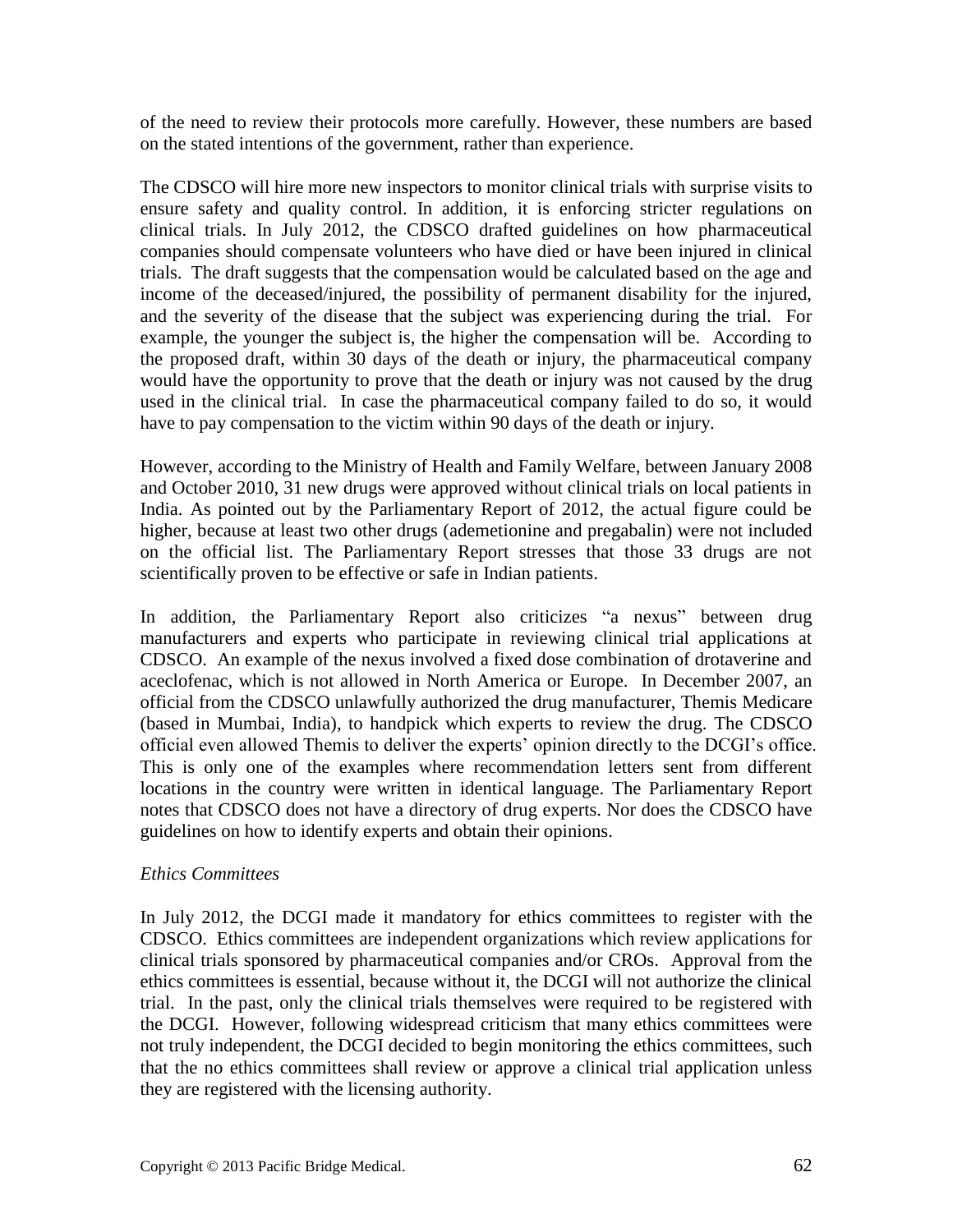The application to register an ethics committee with the licensing authority shall be filed in accordance with Schedule Y-1. If the registration is granted, the ethics committee will be required to review clinical trial applications according to Schedule Y, the Good Clinical Practice Guidelines for Clinical Trials in India and other applicable requirements. The registration will be valid for five years, unless it is suspended or canceled early. If the registration is not granted, the ethics committee will be notified and it will have 90 days upon the receipt of the notification to file an appeal to the central government.

### *Clinical Trials Registry – India*

Any clinical trials initiated after June 2009 require registration through the Clinical Trials Registry – India (CTRI). CTRI was set up by the Indian Council of Medical Research's National Institute of Medical Statistics (NIMS).

All interventional clinical trials conducted in India and involving Indian patients need to be registered. An interventional clinical trial is any research study that prospectively assigns people to one or more health-related interventions (e.g., preventative care, drugs, surgical procedures, behavioral treatments, etc.) to evaluate their effects on health-related outcomes. Early and late trials, trials of marketed or non-marketed products, and randomized or non-randomized trials should all be registered.

CTRI is an online register of clinical trials being conducted in India. Applicants would declare not only the twenty items of the Trial Registration Data Set as required by the World Health Organization's (WHO) International Clinical Trials Registry Platform (ICTRP) but also a few additional items. These include ethics committee approval status, regulatory clearance by the DCGI, etc. before the enrollment of the first patient. Then, the Registry will collect information on all prospective clinical trials to be undertaken in India and make this information available to the public.

To register a study, applicants will submit information including the basic data required by the ICTRP and will receive a WHO assigned unique identification number. In addition, CTRI will encourage the investigators to include subsequent protocol amendments and give regular updates on the status of the trial. The person responsible for registering the trial is either the principal investigator or the primary sponsor, to be decided by an agreement between the parties.

Information needed for the registration include sponsor and PI information, target sample size, outcomes, phase of trial, method of allocation concealment, blinding and masking, etc. The application is all online at ctri.in

Large quantities of drugs for clinical use will need to be registered and approved through the CDSCO.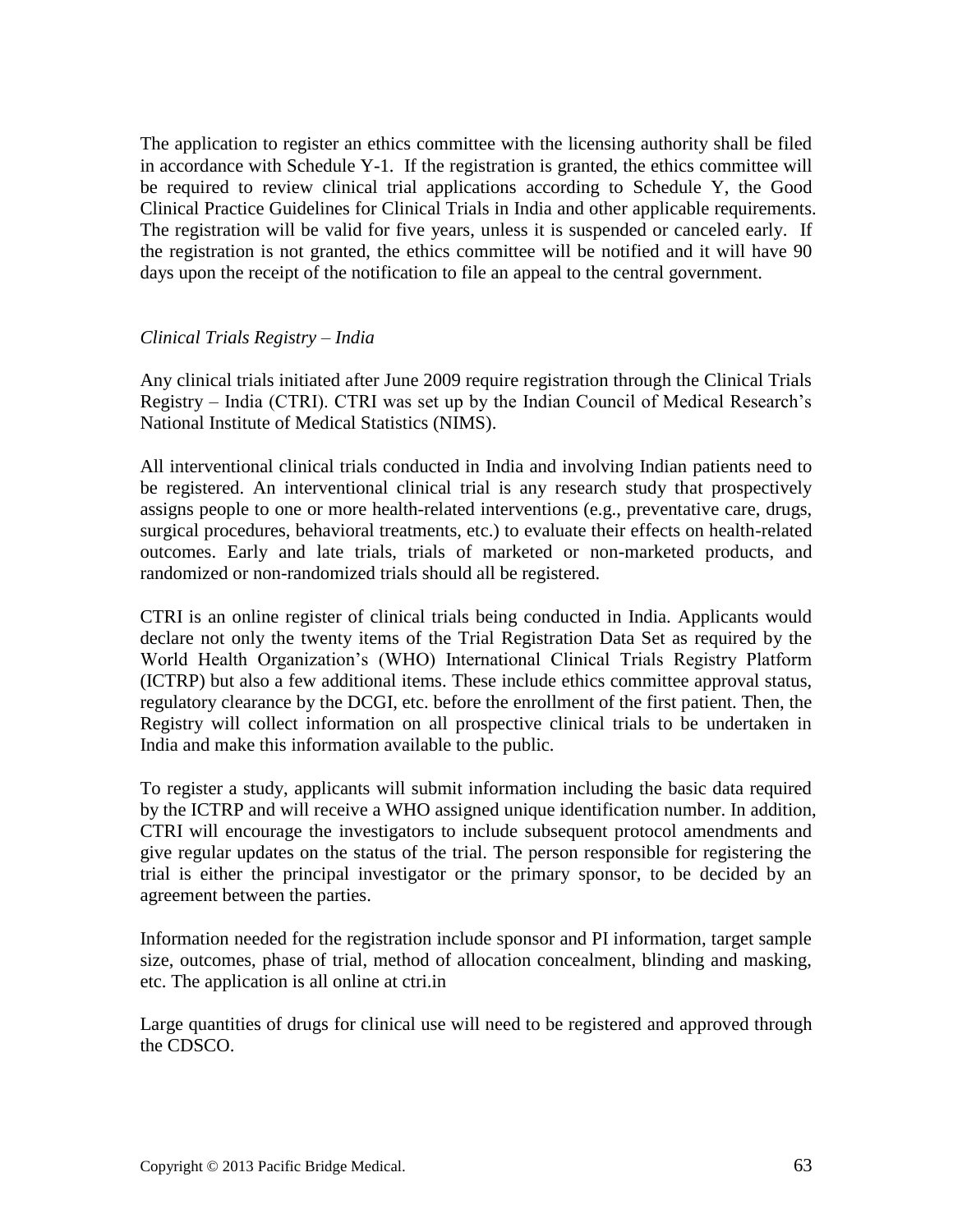### **E. Good Laboratory Practice**

From November 1, 2010, India's GLP standards were made mandatory through the revised Schedule L-1 under the Drugs and Cosmetics Rules, Third Amendment, 2008. The GLP standards include detailed requirements on personnel skills, equipment, chemicals and reagents, good housekeeping and safety procedures, as well as, quality system audits, amongst others.

Appeals have been made by the smaller laboratories to comply with the newly mandated GLP standards, which also require the setting up of capital–intensive machines such as FTIR (Fourier Transform Infrared Spectroscopy) machines in every pharmaceutical laboratory unit. This requirement was to ensure that all Indian pharmaceutical companies have calibrated and validated equipment in their laboratories.

In early April 2011, India's Department of Pharmaceuticals invited expression of interests from consulting companies to advise the government on setting up GLP compliant chemical testing laboratories and GLP compliant biological testing laboratories. The consultants will be responsible for assessing existing facilities in India vis-à-vis the requirements of the current pharmaceutical industry. Subsequently this assessment will be used by the Indian government to outline schemes for establishing new laboratories or upgrading existing facilities to be GLP compliant.

Before the GLP standards were mandated in November 2010, Schedule Y was relied upon to lay out a number of standards for the conduct of pre-clinical research for pharmaceutical R&D laboratories. In order for a new drug to be registered, its pre-clinical development inside or outside India needed to have followed those standards. Most of them have to do with animal toxicology and animal pharmacology. They set very specific requirements on how many animals should be tested, in what manner, for what periods of time, etc. They also described the circumstances which call for specific tests, such as carcinogenicity tests. (For the full text, see Appendix X.)

GLP is supervised by the National GLP Compliance Monitoring Authority (NGCMA). This body has a full accreditation system based on OECD principles for GLP. However, few Indian research sites have obtained this accreditation. In addition, though the body is an observer to the OECD's GLP working group, its accreditations are not yet recognized by OECD members. Some Indian laboratories have obtained GLP accreditation from foreign bodies instead of the NGCMA.

### **F. Accreditation of Testing Laboratories**

The National Accreditation Board for Testing and Calibration Laboratories (NABL) accredits testing laboratories on a voluntary basis. The NABL is an autonomous organization, founded in 1998, under the authority of the Department of Science and Technology. Although its scope is laboratories in general (divided into testing, calibration,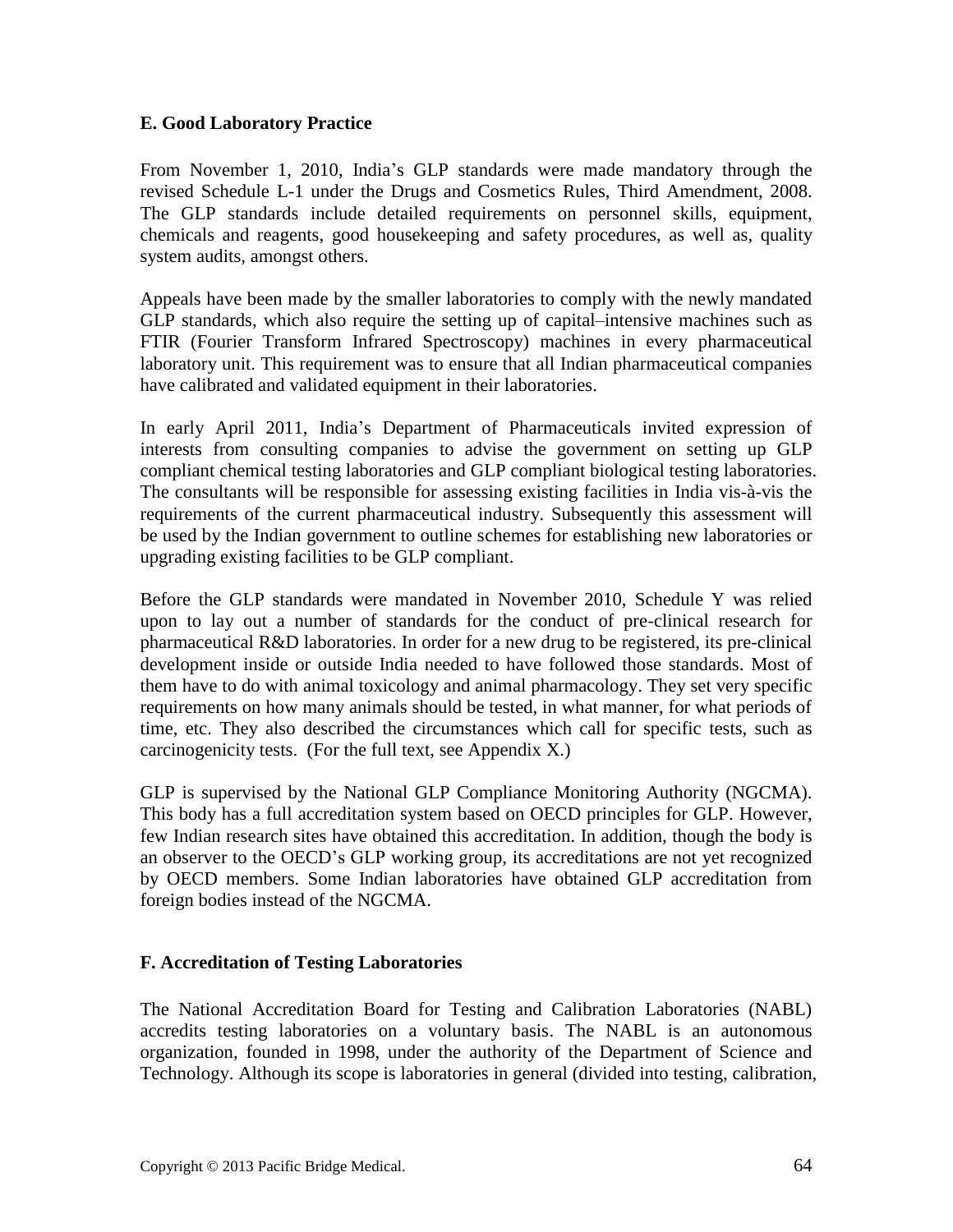or medical laboratories), some pharmaceutical CROs have applied it, as well as laboratories that specialize in services for CROs.

NABL accreditation is designed to be internationally compliant. Its standards are according to ISO 15189:2003 for clinical or medical laboratories. Its process to test these involves pre-qualification through proficiency testing, internal auditing, submission of a Quality Manual, and multiple on-site assessments.

The NABL is a member of International Laboratory Accreditation Cooperation (ILAC), and is a full signatory to ILAC's Mutual Recognition Arrangement. This means that NABL accreditation can be recognized fairly easily by equivalent bodies in the US or Europe.

However, NABL accreditation has not been taken up as an industry standard. Nevertheless, in a recent notice posted by the Ministry of Health and Family Welfare, NABL accreditation will soon be required for all diagnostic laboratories in India. This will be compulsory for diagnostic laboratories to be eligible for insurance reimbursements under the Central Government Health Scheme. Laboratories cite high costs, time-consuming documentation, and equipment traceability requirements as making NABL accreditation troublesome. According to NABL, as of March 31, 2011, there were 360 accredited calibration laboratories and 779 accredited testing laboratories in India. These laboratories formed just a fraction out of thousand others which have yet to receive such accreditation. Although NABL accreditation is an impressive credential, lacking it does not mean a site has not met international standards.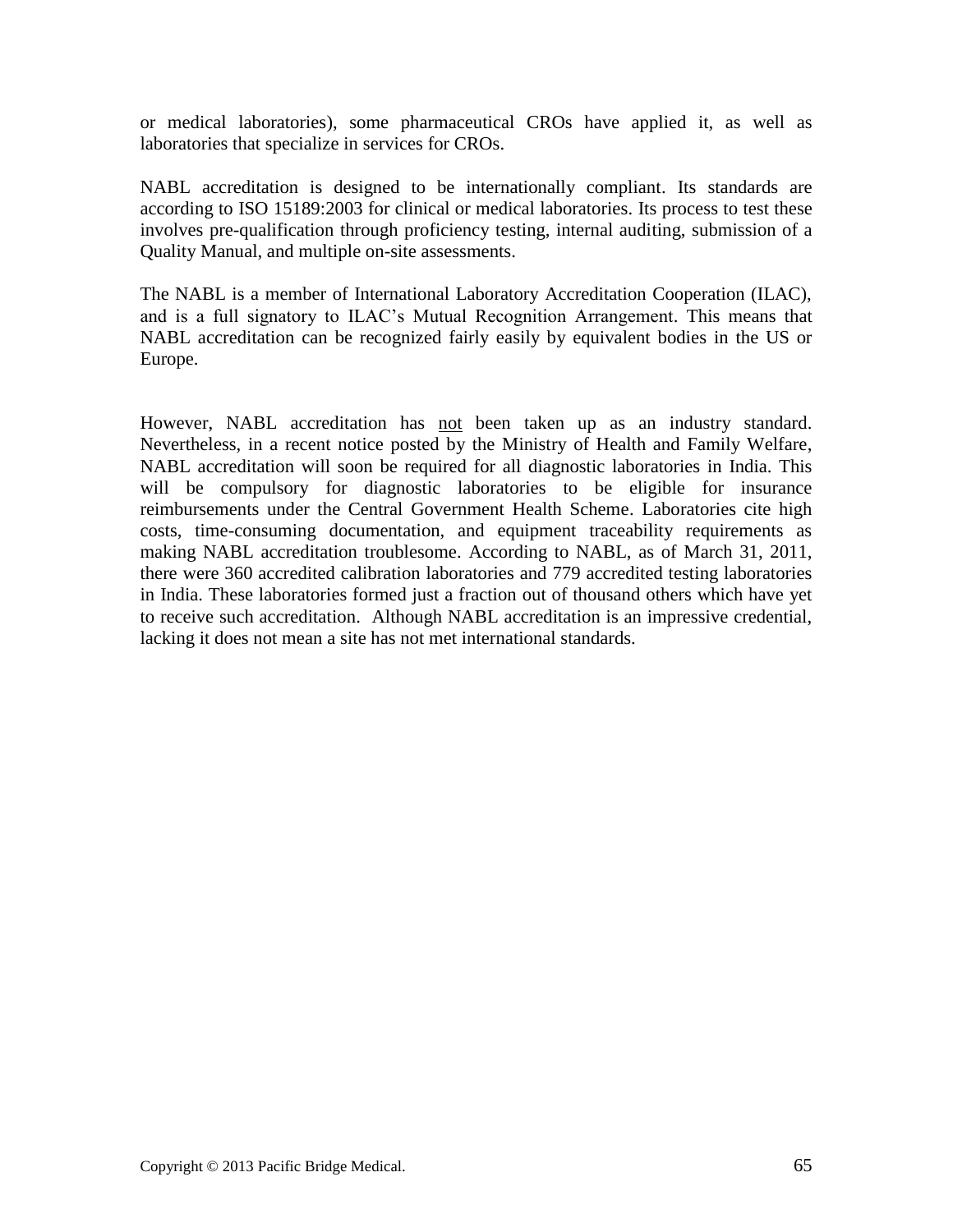# **IX. INTELLECTUAL PROPERTY PROTECTION**

### **A. History**

Indian drug laws were a thorn in the side of the international pharmaceutical industry. They favored generic producers at the expense of the interests of more innovative drug producers. However, this situation has now turned around with key changes to patent law.

In 1950, virtually no Western drugs were produced by Indian companies. Instead, foreign corporations dominated the small market. In 1970, aiming to develop the local industry, the government amended its Patents Law. After the amendment, pharmaceutical products could no longer be patented, only pharmaceutical processes. With this protection, many Indian companies reverse-engineered Western-developed drugs and sold them at low prices, thwarting the hopes of rights-holders.

India joined the World Trade Organization in 1995. This obligated the country to implement IP laws in accordance with the Agreement on Trade Related Aspects of Intellectual Property Rights (TRIPS). As a developing country, it was given a ten-year extension to comply with TRIPS requirements for pharmaceuticals.

In 1999, the Patents Law was amended to allow a temporary kind of patenting. In this system, a company could submit its *intention* to apply for a drug patent, and receive exclusive marketing rights (not patents) until 2005, when drug patents were to become possible. Although this was similar in practice to the new system, companies still waited for the full change to feel secure.

Political pressure from the domestic drug industry, much of which relied on copying, was strong. Widespread popular concerns also remain about balancing intellectual property rights with the need to protect public health. But in early 2005, product patents, rather than process patents, were finally enabled by Parliament.

The amendment to the Patents Law has been sufficient for most purposes of global pharmaceutical companies. It is thanks to the new law that various companies have gained the confidence to re-enter or expand operations in India.

#### **B. Patent Applications**

Patents are supervised by the Controller General of Patents, Designs, and Trademarks, a central government authority. The Patent Office has its main offices in Kolkata, and receiving branches in New Delhi, Mumbai, Chennai, and Geneva, Switzerland.

A patent's term is 20 years from the date of application. The review process generally takes between a few months and one year. It includes searches by foreign patent authorities and a three-month period to file for notices of opposition.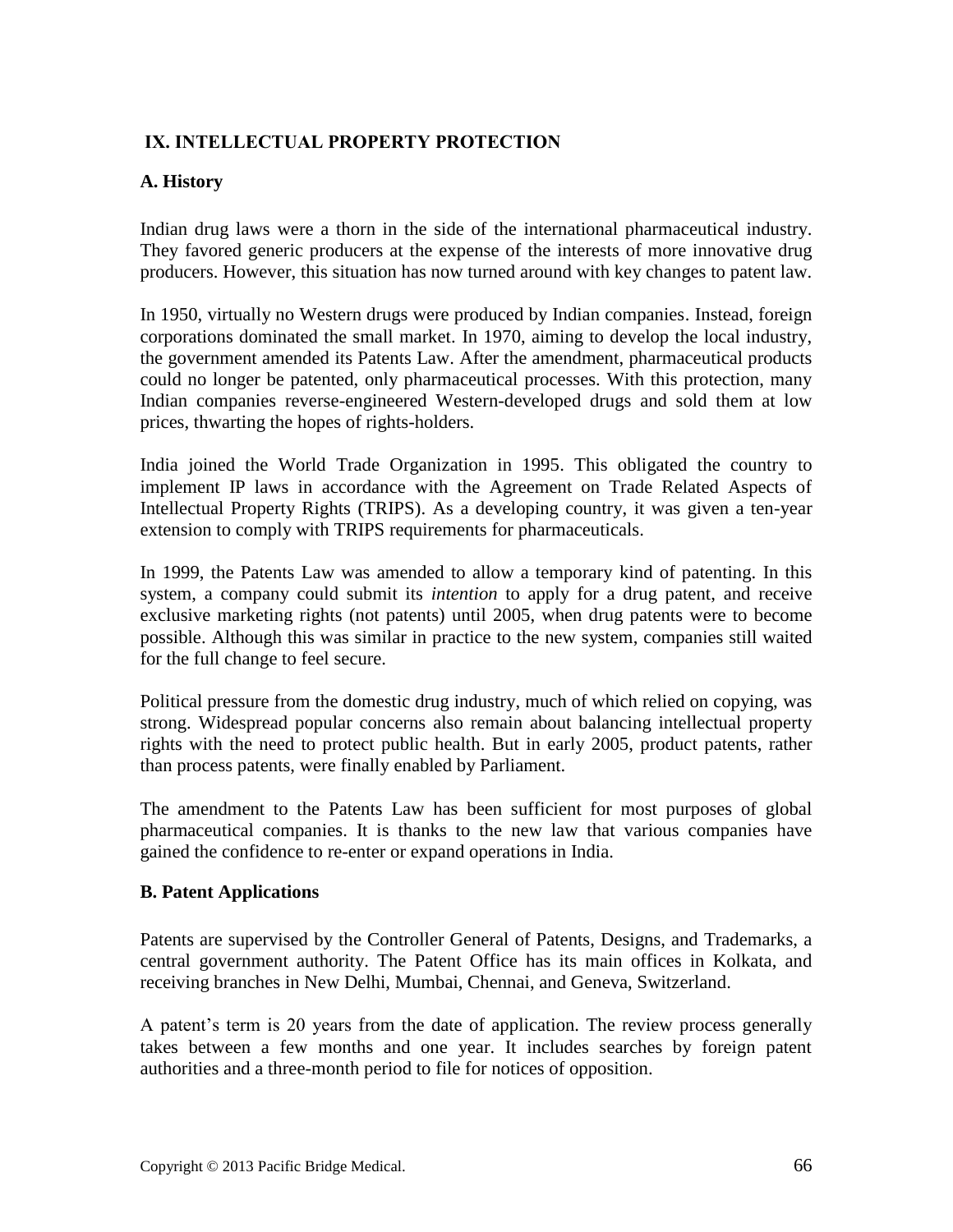Substances patented provisionally before 2005 can still be manufactured generically, if manufacture began before 2005 and "reasonable royalties" are paid. Substances discovered before 1995 cannot be patented, and remain open to all generic use.

### **C. Remaining Restrictions**

Although the Patents Law allows new drugs to be patented, it is not yet equivalent to Western laws. In particular, it appears difficult to patent new uses or changes to existing products, according to the following clause, which bars:

"...the mere discovery of a new form of a known substance which does not result in the enhancement of the known efficacy of that substance or the mere discovery of any new property or new use for a known substance or of the mere use of a known process, machine or apparatus unless such known process results in a new product or employs at least one new reactant." (Patents Law, Section 3(d))

In other words, this clause prohibits the patenting of new "forms" of drugs that do not increase their efficacy, as well as new uses of existing drugs. "New forms" are defined broadly as "salts, esters, ethers, polymorphs, metabolites, pure form, particle size, isomers, mixtures of isomers, complexes, combinations and other derivatives."

This difference has been a headache for some global pharmaceutical companies. In particular, Novartis markets the drug Glivec (Gleevec in the US) to treat a form of leukemia. It received exclusive marketing rights provisionally in 2003. However, when it actually submitted its patent application in 2005, it was rejected on the grounds of being a derivative of a known substance. It appealed this decision to the judicial system, arguing that Section 3(d) violates TRIPS, but lost its last appeal in August 2007.

Now that the status quo seems to be for letting Section 3(d) stand, other legal challenges are underway. In January 2008, Roche sued the Indian pharmaceutical company Cipla for marketing generic erlotinib, marketed as Tarceva by Roche, which holds Indian patent rights on it. Cipla then challenged Roche's patent in court on the basis of erlotinib being "derivative" of an earlier product, gefitinib. This case may help clarify how the term "derivative" in Section 3(d) is interpreted in the future. Although this case has not yet been resolved, in September 2008, Cipla also began marketing a generic version of Roche's anti-infective Valcyte (valganciclovir hydrochloride). Legal proceedings are underway on this issue as well.

Under the new patent law, the government has also retained the right to issue compulsory licenses to allow generic manufacturing of patented drugs, as allowed in article 31 of TRIPS. This could be used in cases of a demand for drugs to treat HIV/AIDS or other public health crises, as well as to supply less developed countries lacking sufficient manufacturing capabilities. The first ever compulsory license was granted in early 2012 to Hyderabad-based Natco Pharma for Bayer's patented drug Nexavar *(as mentioned in Part B under Section III)*.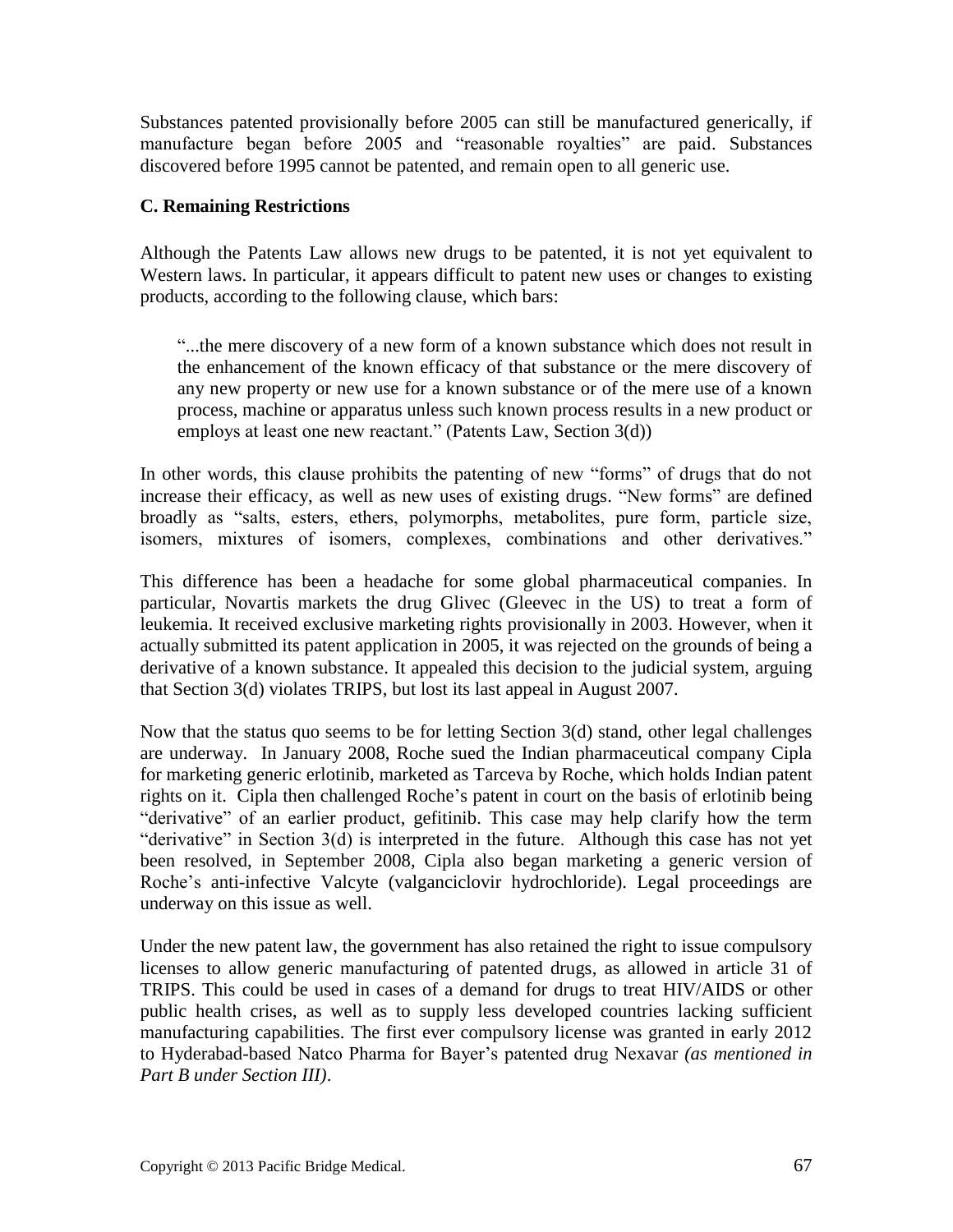#### **D. Prosecution of IP Violations**

Since India's accession to the WTO, its government has stepped up efforts to stamp out counterfeit and IP-violating drugs. In October 2008, India's Parliament significantly increased penalties for "fake and spurious drugs." Previously, the basic fine for selling such drugs was only Rs. 10,000 (about US\$225); now, it has been raised to Rs. 1 million (about US\$22,500). In addition, the minimum jail sentence has been increased from 5 years to 10 years, going all the way up to life imprisonment depending on how dangerous the product is. However, the enforcement capabilities of the Indian government remain in question, since the DCGI has few personnel compared to other countries' regulatory authorities.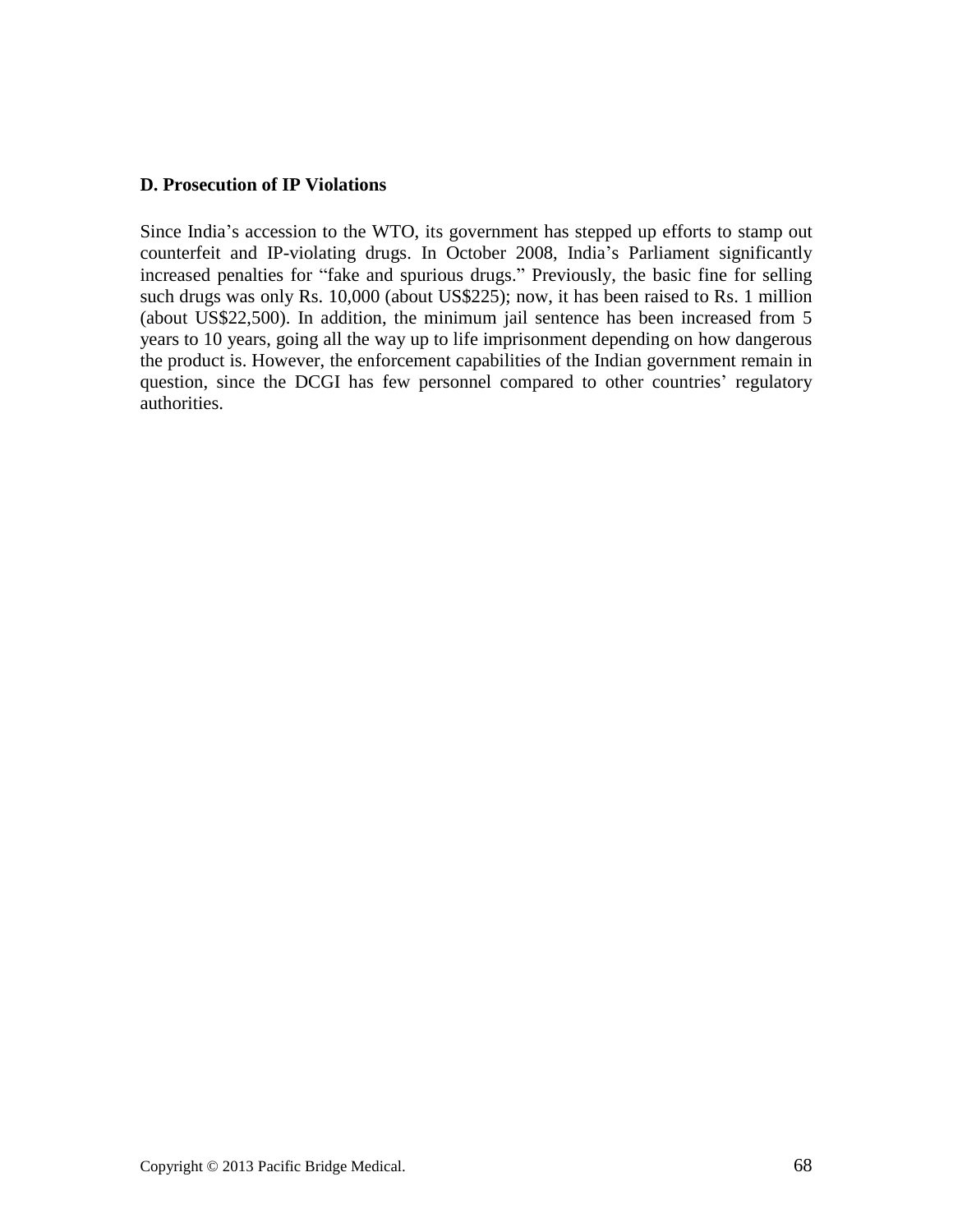### **X. DRUG ADVERTISING**

India has relatively strict regulations on the advertising of drugs. Such advertisements are governed by the Drugs and Magic Remedies (Objectionable Advertisements) Act of 1954. This law was a dead letter for many years, virtually forgotten. However, it has come into attention recently with new acts of enforcement.

The creation of this act was strongly influenced by the prevalence of spurious drug claims. Its restrictions generally work by listing prohibited claims. The types of diseases it lists are generally chronic diseases, which can be palliated but not cured. With the advancement of modern medicine, though, some of the diseases in the list may be less chronic than previously thought. The law is still not enforced strongly. For example, the inclusion of "sexual impotence" did not keep Viagra and its successors off the Indian market. On the other hand, in 2007, the Tamil Nadu Drugs Control Administration raided Cipla, a large Indian drugmaker, for advertising an emergency contraceptive drug. Cipla had about Rs. 200,000 (US\$4,000) worth of products seized.

Besides the list of prohibited claims, the law also bans making false claims for a drug, giving false impressions about the drug directly or indirectly, or being false or misleading in any material particular.

The law does not apply to scientific works, advertisements to medical practitioners, doctors advertising treatment, or advertisements by the government. There is no system for examination and review of advertisements before they are published. Although it is a national law, it is enforced by the states. It also does not cover advertising in TV or other new media, although some places, such as New Delhi, have extended its coverage to TV on their own initiative.

There was a legislative proposal in 2007 to update the law to cover more media and increase penalties, but this proposal has not moved forward.

Some of the conditions for which cures cannot be claimed are listed below. These are a selection of those on the list with higher possibilities of confusion with current standards.

- 1. AIDS
- 2. Arteriosclerosis
- 3. Cancer
- 4. Diabetes
- 5. Diseases or disorders of the brain
- 6. Diseases or disorders of the uterus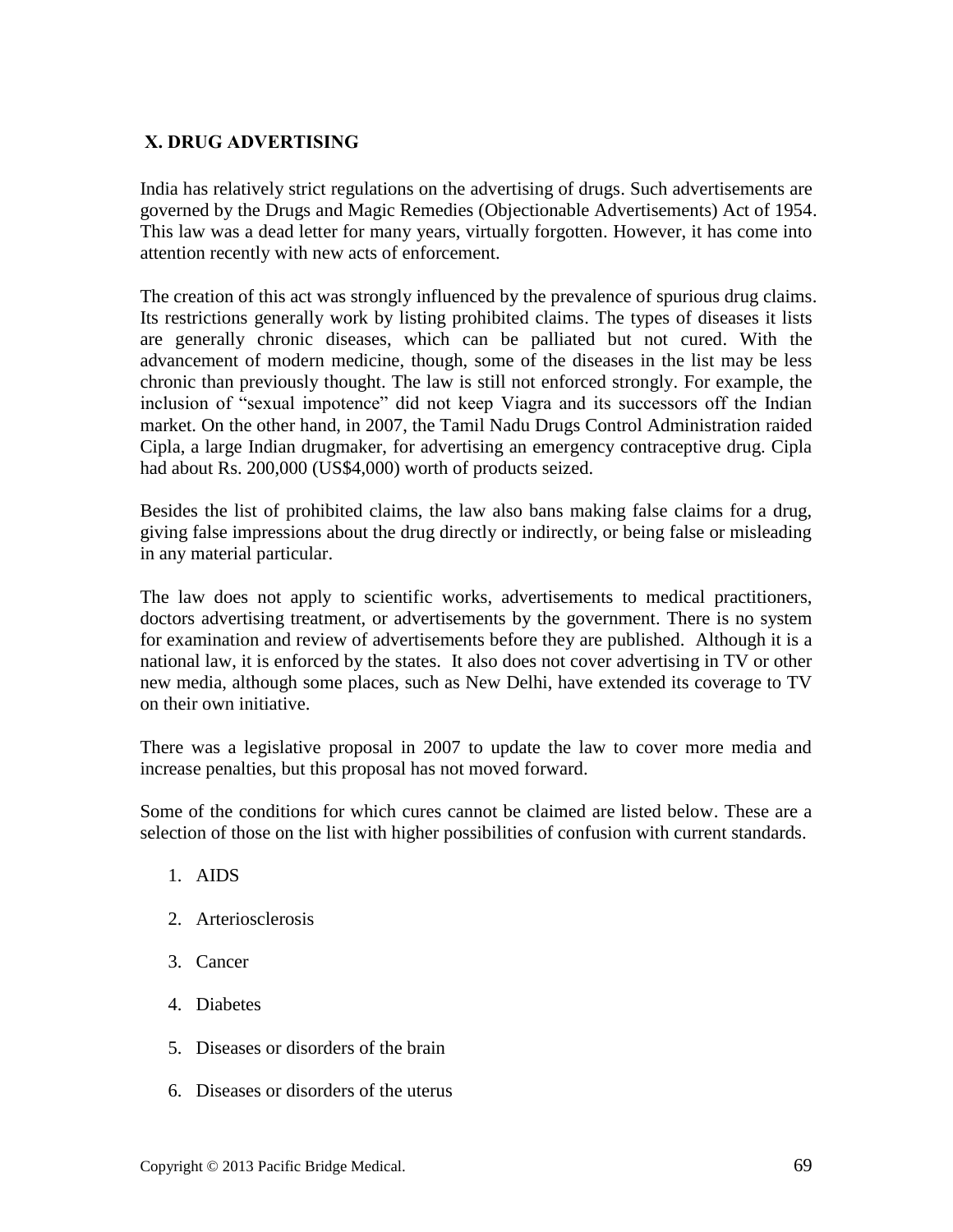- 7. Heart diseases
- 8. High or low blood pressure
- 9. Menstrual disorders in women
- 10. Obesity
- 11. Premature aging
- 12. Sexually transmitted diseases

The law also prohibits advertising drugs for contraception, to cause miscarriage, or to treat impotence (the last broadly defined as "the maintenance or improvement of the capacity of the human being for sexual pleasure").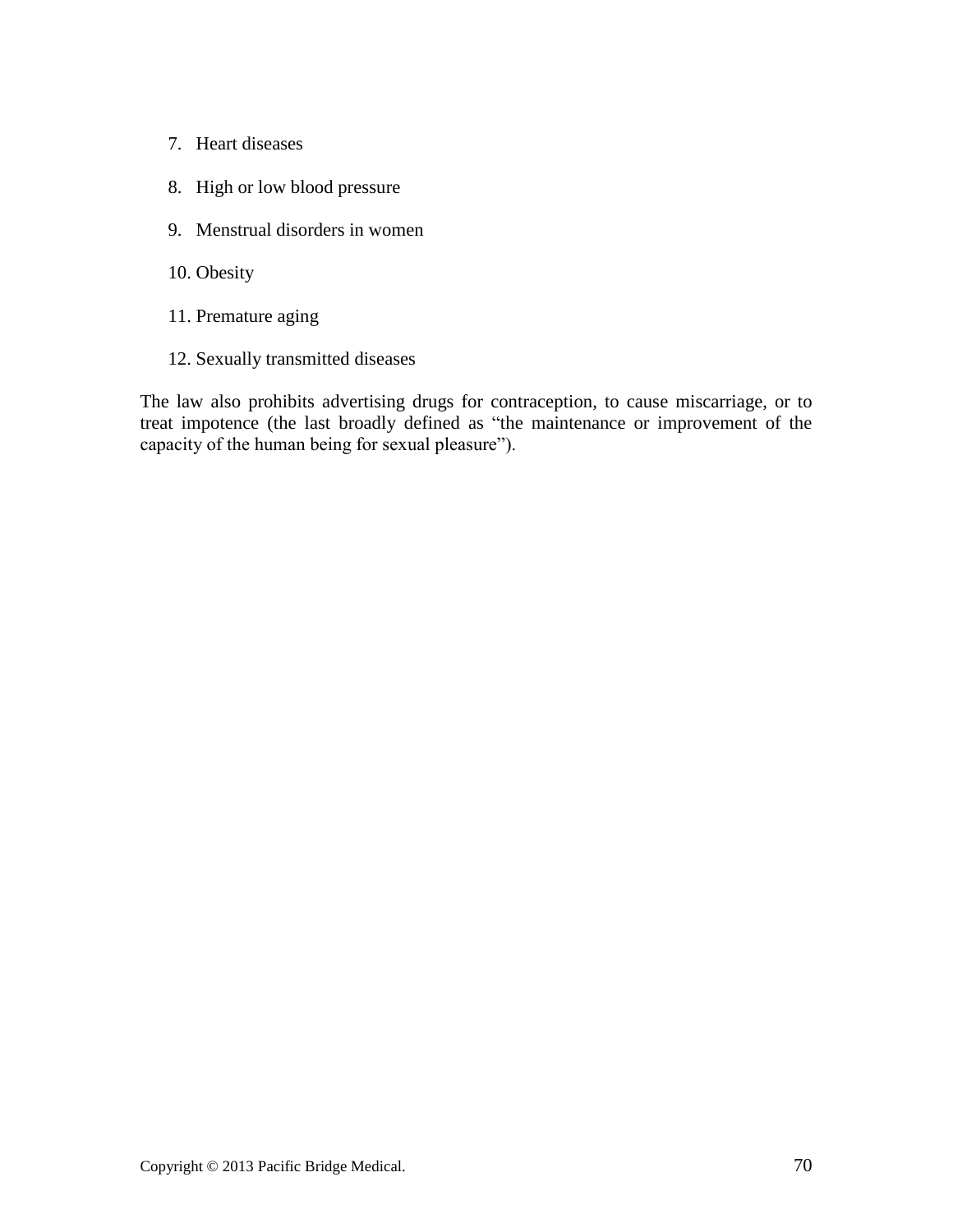# **XI. CONCLUSION**

Opportunities in the Indian pharmaceutical market come with many challenges. The unique cultural and business landscape and the unpredictable regulatory system mean that market entry needs patience and care. An existing corporate strategy cannot be simply transplanted to India. As in most Asian countries, developing personal connections with reliable people is key in starting business. Nevertheless, in the big picture, the market has become much more open to foreign competition, in both regulatory and practical terms.

Today, epidemics and infections are still predominant diseases in India. But as Indians become healthier, modern treatments to cover more conditions are becoming more necessary to them. Since many of these drugs are researched and produced by Western companies, and they are now more easily protected, Indians are increasingly bound to turn to them.

In addition, India's entrepreneurs are developing more and more services to offer the pharmaceutical industry. Capacities in R&D, clinical trials, manufacturing, and distribution are expanding daily. Many Indian pharmaceutical businessmen are also quickly realizing the value of adhering to international quality standards. It is important to look at all of India's possibilities in combination. For example, if a drug is too expensive to sell well in India, contract manufacturing might help moderate the price.

India is not a place to make quick money. Before entering the market, it is vital to research and prepare for the regulatory and business hurdles that will appear. But the Indian pharmaceutical industry is a growing market that is here to stay.